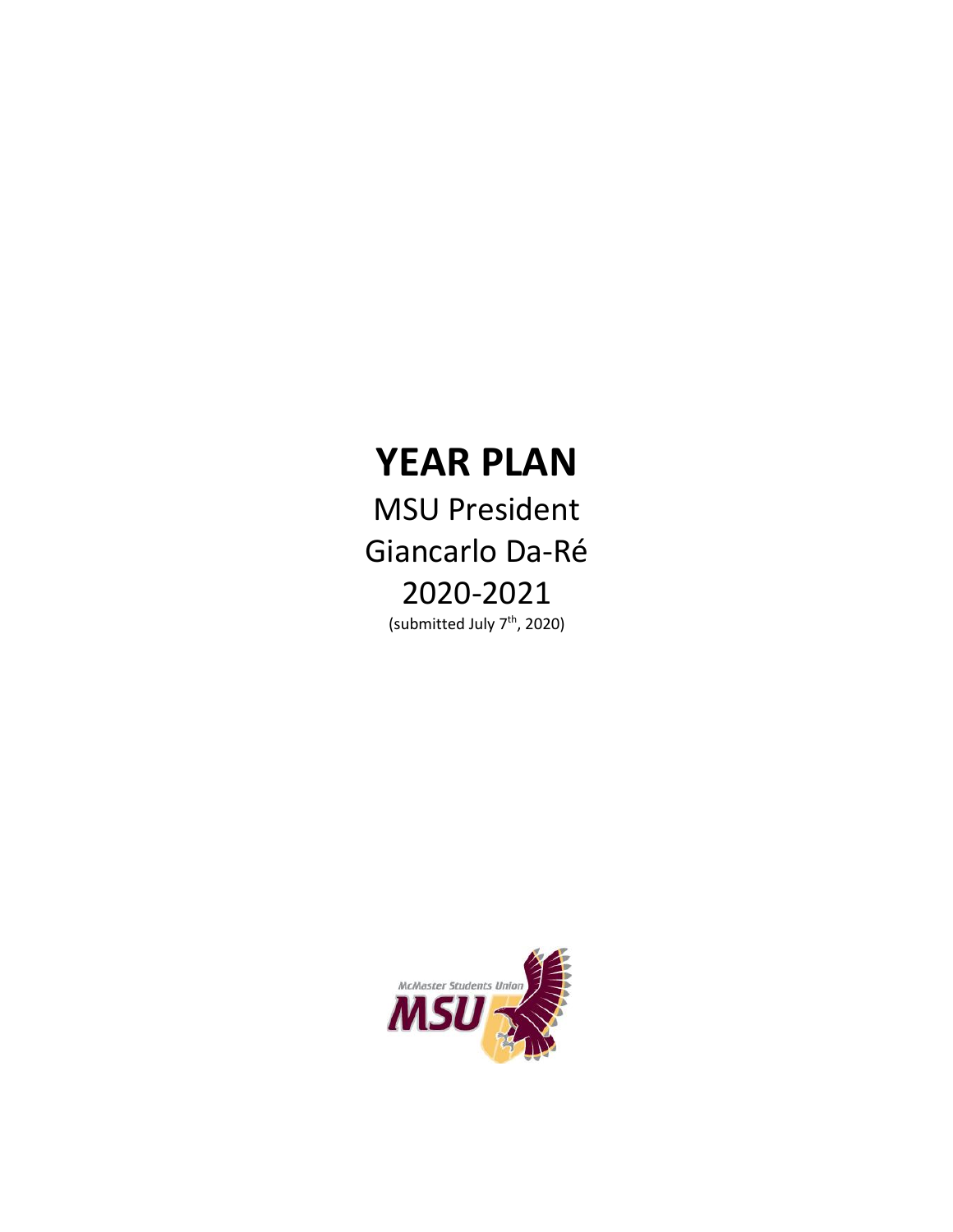#### OFFICE OF THE PRESIDENT INTRODUCTION

Dear Members of the Assembly,

This year as President of the MSU, my focus revolves around 11 core concepts:

- **1. Campus Infrastructure**
- **2. Financial Aid**
- **3. Accessible Academics**
- **4. Mental Health Support**
- **5. International Student Support**
- **6. Student Safety**
- **7. Training**
- **8. Environmental Sustainability**
- **9. Ombuds Support**
- **10. Front-Facing Communication**
- **11. Internal MSU**

Each core concept contains a number of objectives that I will be working to complete, or in some cases make strong progress towards, over the course of my term.

All of these core concepts revolve around themes that are not new to the student body. Students and representatives have been working for years towards positive change in all of these core concepts, and any progress that happens under my leadership will be the result of foundational work done by individuals who have been here before me. I owe all of my work to them and to the students of McMaster who have continued to vocalize on these issues, and who ultimately voted me into this position. This document outlines the work that I plan to do this year related to each core concept and should act as a mechanism for my own accountability throughout the year.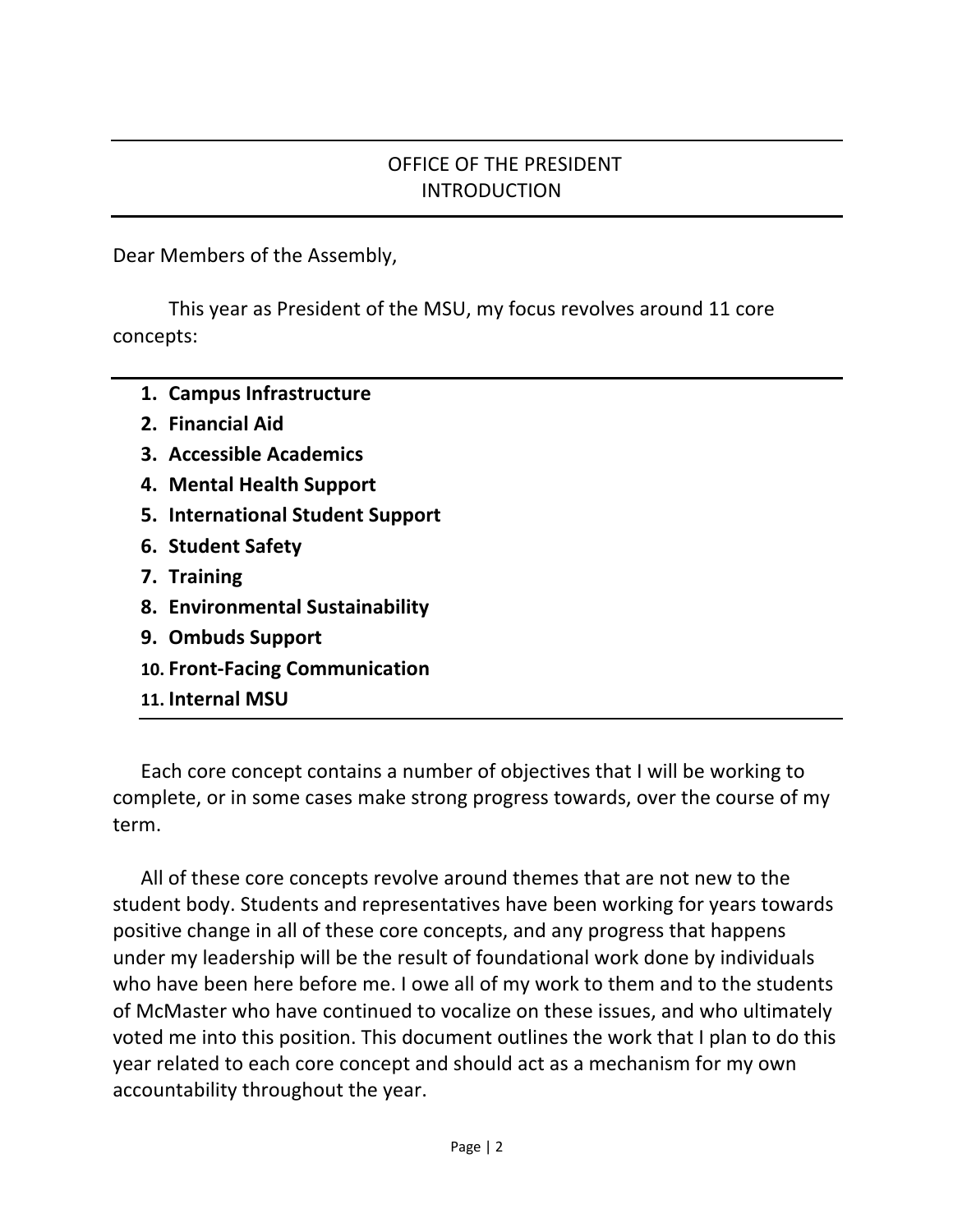Much of the progress that I hope to make over the course of my term as President relies on information that I am continually exposed to surrounding the changing and complex operations of the McMaster community. While much of this helpful information is public, it can be difficult to find for students who are not exposed to this work on daily basis. I will periodically be providing comprehensive reports to the SRA on the progress of my work, but I encourage anyone who is interested in learning more about any of these core concepts, (or others), to reach out.

My goal is not only to make progress on these objectives, but to share any information that I accumulate with students and future leaders so that the work can continue. I also recognize that this is a year of unknowns, and while I have taken the past two months to create this comprehensive year plan, I anticipate priorities shifting as the year goes on. Nonetheless, I look forward to working diligently on of all of these projects and advocacy priorities.

Thank you,

**Giancarlo Da-Ré MSU President & CEO**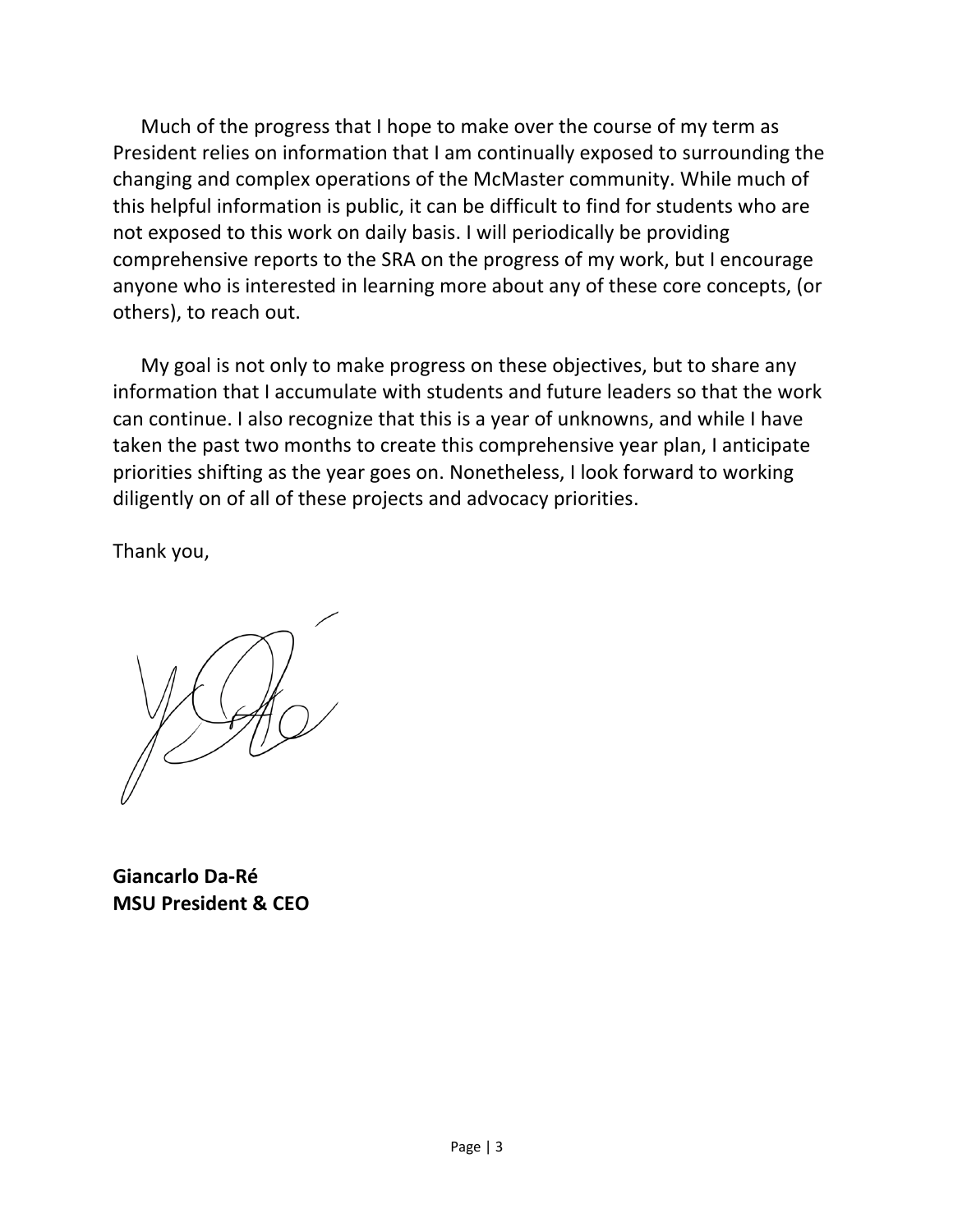## **Campus Infrastructure**

| Objective 1               | <b>Third Floor Feasibility Study</b>                                                                                                                                                                                                                                                                                                                                                                                                                                                                                                                                                                                                                                                                                          |
|---------------------------|-------------------------------------------------------------------------------------------------------------------------------------------------------------------------------------------------------------------------------------------------------------------------------------------------------------------------------------------------------------------------------------------------------------------------------------------------------------------------------------------------------------------------------------------------------------------------------------------------------------------------------------------------------------------------------------------------------------------------------|
| Description               | MUSC is our main student space on campus, with students utilizing the<br>space 24/7. There have been very few large renovations over the past 20<br>years that MUSC has existed, and we need a feasibility study of the third<br>floor to identify options for how we can better utilize the space for student<br>needs. The third floor is well used currently, but students need more<br>workspace and bookable rooms and it will be helpful to have a study done<br>that provides options for future changes. Diversity Services has also been<br>in dire need of a physical space where they can have peer support sessions<br>for a long time, and so that will be something we prioritize in this feasibility<br>study. |
| <b>Benefits</b>           | Increased use of space by students by potentially improving study<br>$\bullet$<br>spaces, increased bookable rooms for clubs and student groups and<br>increased storage for facilities and Hospitality Services.<br>Physical space for MSU Services that have not previously had a<br>space that meets their needs.                                                                                                                                                                                                                                                                                                                                                                                                          |
| <b>Difficulties</b>       | Cost is the only difficulty with this project.<br>$\bullet$                                                                                                                                                                                                                                                                                                                                                                                                                                                                                                                                                                                                                                                                   |
| Long-term<br>implications | More useable student space that reflects the needs of current and<br>$\bullet$<br>future students.<br>Physical space to meet the needs of MSU Services lacking physical<br>space.                                                                                                                                                                                                                                                                                                                                                                                                                                                                                                                                             |
| How?                      | This has already been approved by MUSC Board of Management, so all<br>that is left to do is move forward with priorities and hiring someone to<br>complete the study. We can accomplish this feasibility study during the Fall<br>2020 term since there will be fewer students on campus. After the<br>feasibility study is complete, we will have recommendations to review, and<br>can create next steps for future leadership to take on.                                                                                                                                                                                                                                                                                  |
| Partners                  | VP Finance, MUSC Manager                                                                                                                                                                                                                                                                                                                                                                                                                                                                                                                                                                                                                                                                                                      |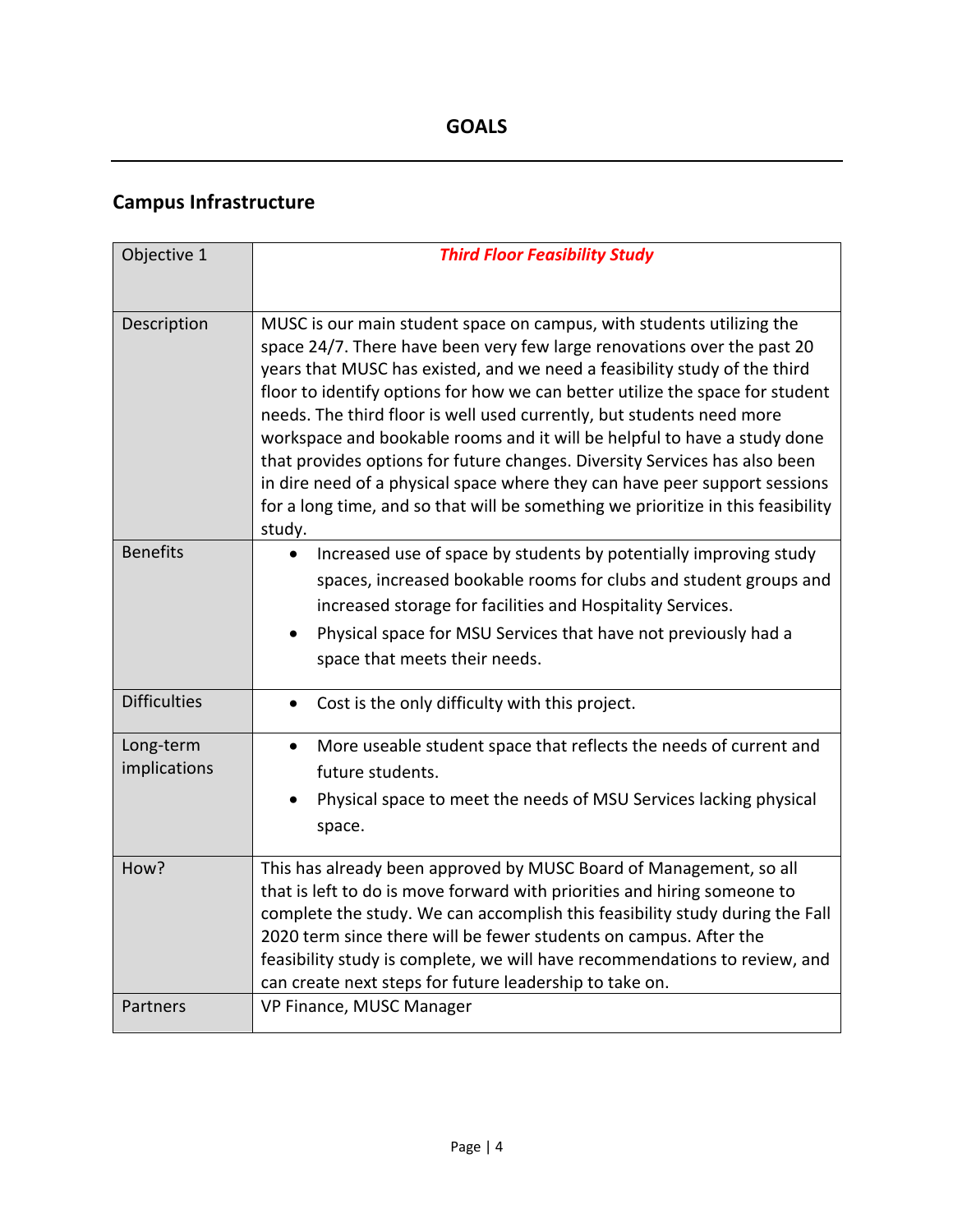| Objective 2               | <b>MUSC 3rd Floor Enclosure</b>                                                                                                                                                                                                                                                                                                                                                                                                                                                                                                                                                     |
|---------------------------|-------------------------------------------------------------------------------------------------------------------------------------------------------------------------------------------------------------------------------------------------------------------------------------------------------------------------------------------------------------------------------------------------------------------------------------------------------------------------------------------------------------------------------------------------------------------------------------|
|                           |                                                                                                                                                                                                                                                                                                                                                                                                                                                                                                                                                                                     |
| Description               | MUSC was built when McMaster housed 7000 students. With an increase<br>to over 25,000 undergraduate students, we constantly find ourselves in<br>need of more space.<br>We will revitalize MUSC through the addition of the MUSC Student Lounge.<br>Through renovating and enclosing the 3rd floor terrace, we will create a<br>lounge space ideal for students who need a place to sit, study, and hang<br>out at any time of day                                                                                                                                                  |
| <b>Benefits</b>           | Additional space for students, more place to sit, study, eat that<br>$\bullet$<br>have are well lit and sunny. This space goes largely unused<br>currently, and as space on campus is limited it is creating a new<br>usable space for students at a lower cost and shorter timeline than<br>starting from scratch.<br>Some of the goals for this will be a mixed type of seating to allow<br>for group work and individual work, meeting rooms/board rooms<br>to allow for more bookable space, large windows for natural<br>lighting, and more power outlets for students to use. |
| <b>Difficulties</b>       | I am continuing this project from last year, and timelines can be<br>٠<br>difficult as it is important that the project does not impede the<br>student experience and provide a hindrance for students.<br>As this is not currently a space used by students it will be less of an<br>$\bullet$<br>issue, but on-going construction and noise can be a nuisance.<br>Additionally, budget is a challenge as it is a costly capital<br>investment in the building.                                                                                                                    |
| Long-term<br>implications | A new student space that will benefit students for many years to<br>come.                                                                                                                                                                                                                                                                                                                                                                                                                                                                                                           |
| How?                      | We will utilize the MSU MUSC surplus fund, which is an ancillary fee that is<br>specifically to be allocated towards maintenance and improvements to<br>MUSC. We will also utilize funds from SLEF and will be looking for other<br>investments from groups such as student affairs, alumni, President's office,<br>and other university groups. We first need to complete the third-floor<br>feasibility study and then can secure quotes and funding.                                                                                                                             |
| Partners                  | VP Finance, General Manager, MUSC Director, SLEF, MUSC BoM, Facility<br>services, other funders                                                                                                                                                                                                                                                                                                                                                                                                                                                                                     |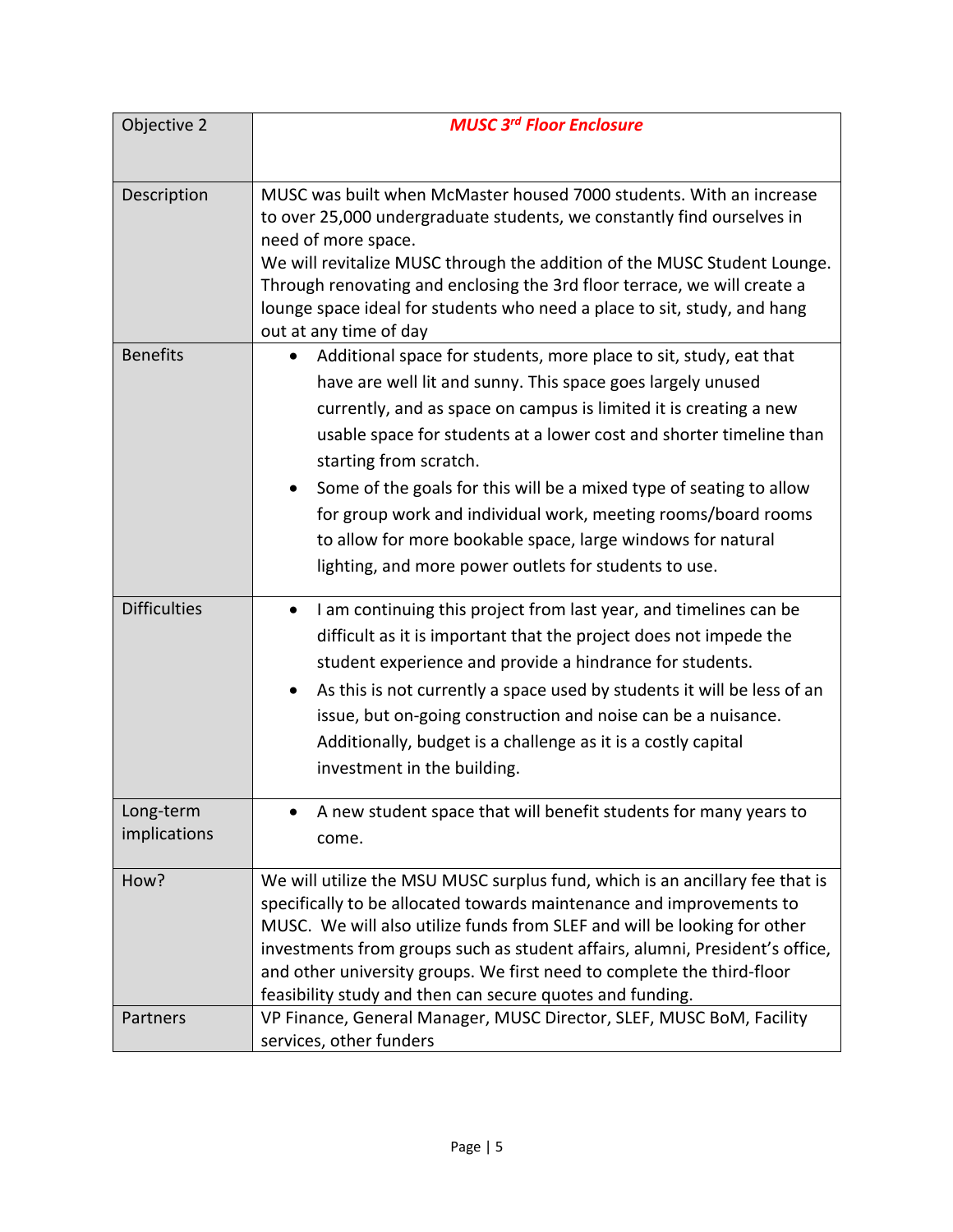| Objective 3               | <b>MUSC Accessibility Audit Implementation of Recommendations</b>                                                                                                                                                                                                                                                                                                                                                                                                                                                                                                                                                                                                                                                                                                                                                                                                                                                                                                                                                                                                                                                                                                                                             |
|---------------------------|---------------------------------------------------------------------------------------------------------------------------------------------------------------------------------------------------------------------------------------------------------------------------------------------------------------------------------------------------------------------------------------------------------------------------------------------------------------------------------------------------------------------------------------------------------------------------------------------------------------------------------------------------------------------------------------------------------------------------------------------------------------------------------------------------------------------------------------------------------------------------------------------------------------------------------------------------------------------------------------------------------------------------------------------------------------------------------------------------------------------------------------------------------------------------------------------------------------|
|                           |                                                                                                                                                                                                                                                                                                                                                                                                                                                                                                                                                                                                                                                                                                                                                                                                                                                                                                                                                                                                                                                                                                                                                                                                               |
| Description               | A comprehensive Accessibility Audit of MUSC was completed by Sterling<br>Frazer Associates within the last year to evaluate the level of accessibility<br>for individuals in MUSC as they interact with various services and spaces<br>within the building. Findings of the audit have been compared with<br>updated Ontario Building Code and Accessibility for Ontarians with<br>Disabilities Act - Integrated Accessibility Standards Regulation, Design of<br>Public Spaces. While these two documents form legal requirements for<br>accessibility in Ontario, under current legislation, existing facilities are not<br>required to pro-actively modify built environments to meet new standards.<br>The audit also uses a third document, the Facility Accessibility Design<br>Standards, as a supplement to the legal documents listed earlier as<br>suggestions for standards that have been accepted across Canada in<br>meeting accessibility needs of people. While the recommendations from<br>this audit are not legally required under current legislation, they are<br>important to consider and implement in our commitment improving<br>accessibility of spaces and environments on campus. |
| <b>Benefits</b>           | Having a professional group comb through the MUSC environment<br>$\bullet$<br>to produce a list of concerns and recommendations as to how we<br>can create more accessible spaces or features in MUSC so that<br>everyone can enjoy the MUSC.<br>The comprehensive list of recommendations will be integral to all<br>$\bullet$<br>future renovations and construction in the MUSC.<br>Also having a stronger sense of what we can do in the immediate<br>$\bullet$<br>future that will create a more accessible environment for students<br>in the MUSC.                                                                                                                                                                                                                                                                                                                                                                                                                                                                                                                                                                                                                                                     |
| <b>Difficulties</b>       | There are lots of small recommendations and we have limited sums<br>of money.<br>We cannot implement all of the recommendations immediately,<br>$\bullet$<br>but we can work on them every year.<br>Some recommendations require larger changes than others and<br>٠<br>may be more expensive than others.                                                                                                                                                                                                                                                                                                                                                                                                                                                                                                                                                                                                                                                                                                                                                                                                                                                                                                    |
| Long-term<br>implications | Having a document to consult and review for all future renovations<br>$\bullet$<br>and construction projects in the MUSC.                                                                                                                                                                                                                                                                                                                                                                                                                                                                                                                                                                                                                                                                                                                                                                                                                                                                                                                                                                                                                                                                                     |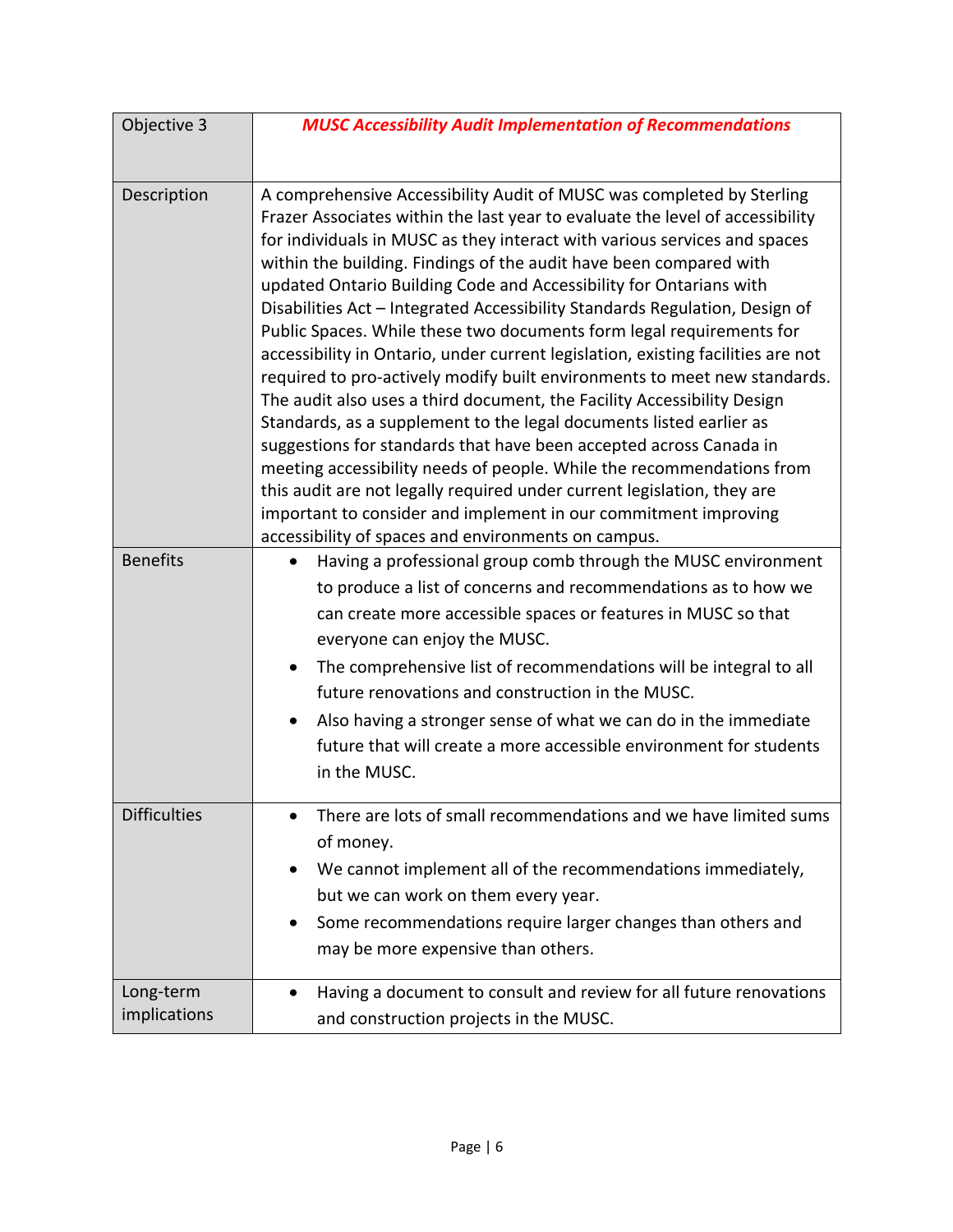|          | By implementing these recommendations, we can continue to<br>$\bullet$<br>create more accessible spaces in a building that is heavily used by<br>students.                                                                                                                                                                                                      |
|----------|-----------------------------------------------------------------------------------------------------------------------------------------------------------------------------------------------------------------------------------------------------------------------------------------------------------------------------------------------------------------|
| How?     | We will consult this document whenever we are looking to implement new<br>changes or construction projects in the MUSC, including plans to renovate<br>the third-floor terrace. We will plan to utilize the MSU MUSC surplus fund<br>each year, which is an ancillary fee that is specifically to be allocated<br>towards maintenance and improvements to MUSC. |
| Partners | VP Finance, General Manager, MUSC Director, MUSC BoM, Facility<br>services, Maccess                                                                                                                                                                                                                                                                             |

| Objective 4               | <b>Campus Physical Accessibility</b>                                                                                                                                                                                                                                                                                                                                                                                                                                                                                                                                                                                                                                                                                                                                                                                                                                                                                      |
|---------------------------|---------------------------------------------------------------------------------------------------------------------------------------------------------------------------------------------------------------------------------------------------------------------------------------------------------------------------------------------------------------------------------------------------------------------------------------------------------------------------------------------------------------------------------------------------------------------------------------------------------------------------------------------------------------------------------------------------------------------------------------------------------------------------------------------------------------------------------------------------------------------------------------------------------------------------|
| Description               | Over the past year, the McMaster Accessibility Council saw the completion<br>of a number of campus audits including one for Mills & Thode library, for<br>accessible entrances of all buildings on campus and of all washrooms on<br>campus. This council has a mix of university and student representation,<br>allowing for a diverse set of perspectives to be brought into account. A lot<br>of work has been done over this past year to promote the accessibility of<br>campus and it is absolutely necessary for the MSU to continue supporting<br>and pushing forward this work to ensure student perspective is involved.<br>This coming year, the council will be development the University's<br>Accessibility Plan (aspirational and compliance-related goals) as part of the<br>EDI strategy out of the Equity & Inclusion office, and there will be progress<br>on the new Barrier Free Standard Committee. |
| <b>Benefits</b>           | Developing a plan to reaching a more accessible campus<br>$\bullet$<br>Working with University staff to ensure coordinated efforts and<br>long-term sustainability of efforts                                                                                                                                                                                                                                                                                                                                                                                                                                                                                                                                                                                                                                                                                                                                             |
| <b>Difficulties</b>       | There are limited resources in terms of funding toward facility<br>$\bullet$<br>updates, so it is important we have coordinated efforts to identify<br>key priorities on campus<br>There is a lot of work to be done                                                                                                                                                                                                                                                                                                                                                                                                                                                                                                                                                                                                                                                                                                      |
| Long-term<br>implications | An in-depth Accessibility Plan for the University will ensure work is<br>being sustained for the future, including plans for future action<br>related to accessibility of our campus.                                                                                                                                                                                                                                                                                                                                                                                                                                                                                                                                                                                                                                                                                                                                     |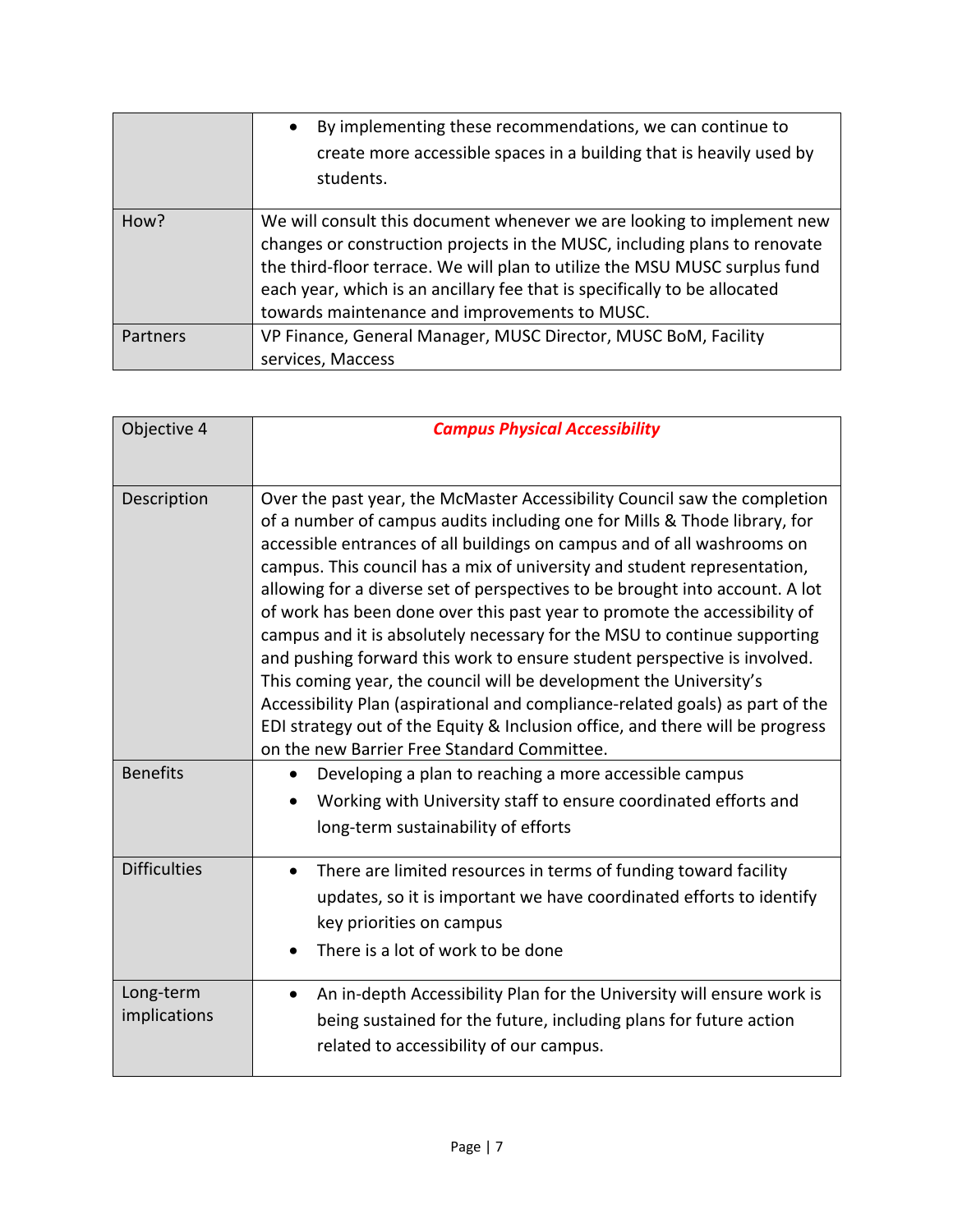| How?     | This is a long-term goal of increasing the physical accessibility of our<br>campus and eventually making campus fully accessible. It's important to<br>acknowledge the individuals on campus who are already doing this work<br>and how we can lend our support. We will work with the McMaster<br>Accessibility Council to outline important next steps that need to be taken<br>in order to reach our accessibility goals. Through this council we will also<br>work with campus partners to develop a long-term campus accessibility<br>plan to allow for a defined commitment to accessibility with metrics for<br>follow through. This work needs to be done in collaborations with our<br>university and MSU partners who have all been doing this accessibility<br>works to allow for a coordinated effort towards making campus for<br>accessible. |
|----------|------------------------------------------------------------------------------------------------------------------------------------------------------------------------------------------------------------------------------------------------------------------------------------------------------------------------------------------------------------------------------------------------------------------------------------------------------------------------------------------------------------------------------------------------------------------------------------------------------------------------------------------------------------------------------------------------------------------------------------------------------------------------------------------------------------------------------------------------------------|
| Partners | VP Education, AVP EIO, McMaster Accessibility Council, Maccess, Facility<br>Services, Accessibility & Disability Inclusion Programming & Support<br>Coordinator                                                                                                                                                                                                                                                                                                                                                                                                                                                                                                                                                                                                                                                                                            |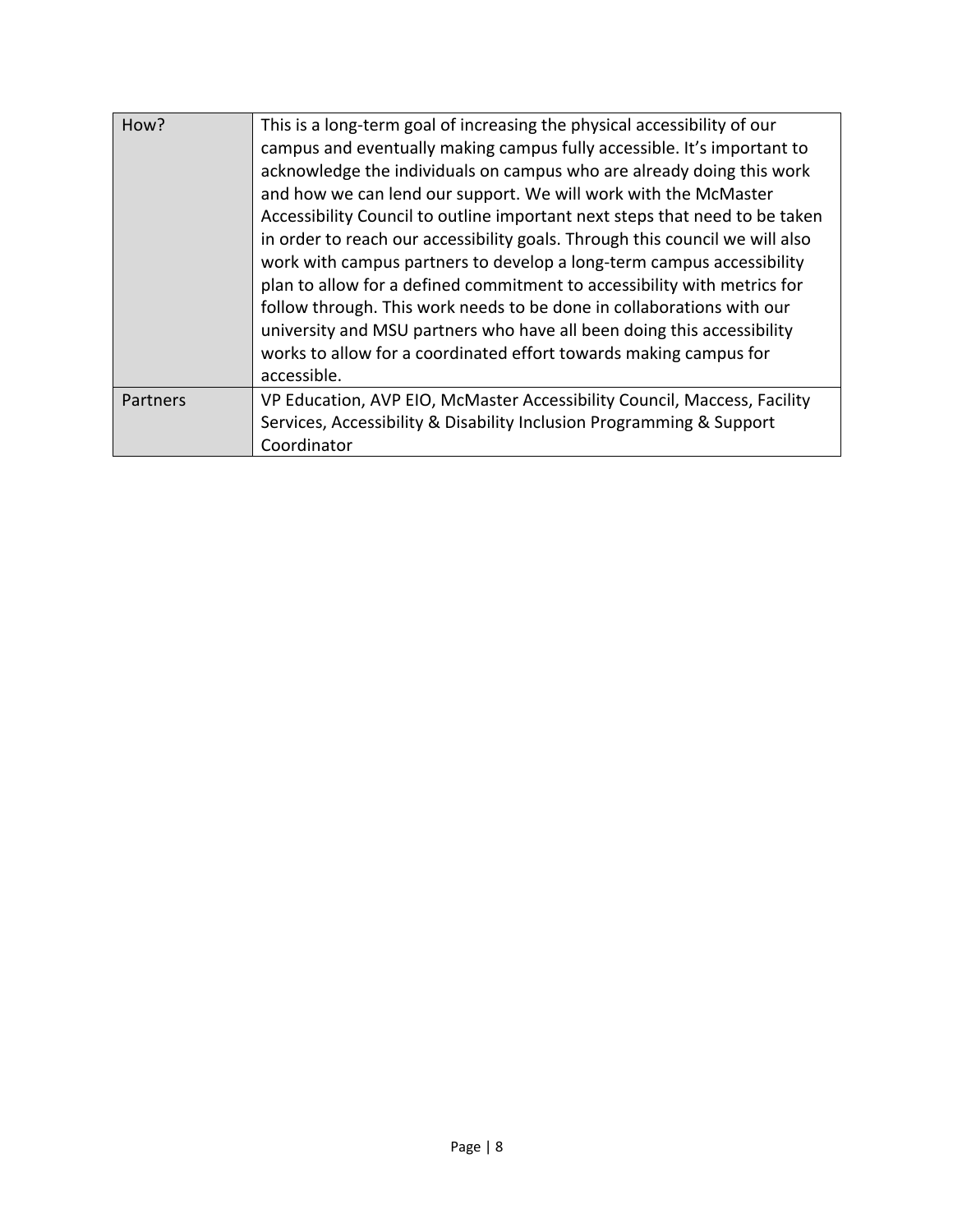#### **Financial Aid**

| Objective 5               | <b>Advocating for Extension of CESB</b>                                                                                                                                                                                                                                                                                                                                                                                                                                                                                                                                                                                                                                                                                                                                                                       |
|---------------------------|---------------------------------------------------------------------------------------------------------------------------------------------------------------------------------------------------------------------------------------------------------------------------------------------------------------------------------------------------------------------------------------------------------------------------------------------------------------------------------------------------------------------------------------------------------------------------------------------------------------------------------------------------------------------------------------------------------------------------------------------------------------------------------------------------------------|
| Description               | The Canada Emergency Student Benefit (CESB) was introduced by the<br>federal government to provide financial support to postsecondary students<br>who are unable to find work during COVID-19. This benefit is specifically<br>for students who do not qualify for the Canada Emergency Response<br>Benefit (CERB) or Employment Insurance (EI) and is valid from May -<br>August 2020. CESB provides eligible individuals with \$1250/4-week period<br>or \$2000 for 4-week period if you have dependents or a disability. While<br>the government has announced that CERB is being extended by 8 weeks,<br>there has been no announcement to extend CESB. This is an<br>unprecedented time and students need financial aid assistance more than<br>ever. We need to advocate for the extension of the CESB. |
| <b>Benefits</b>           | Extended financial aid support for post-secondary students in<br>$\bullet$<br>Canada                                                                                                                                                                                                                                                                                                                                                                                                                                                                                                                                                                                                                                                                                                                          |
| <b>Difficulties</b>       | There is not much time left in the period when CESB is available to<br>$\bullet$<br>students, so we will need to act quickly.                                                                                                                                                                                                                                                                                                                                                                                                                                                                                                                                                                                                                                                                                 |
| Long-term<br>implications | Financial concerns for students extend beyond the 2020 Summer<br>and Fall. Any financial support we can provide students is valuable<br>now and in the future. This is necessary to help students with<br>financial concerns for the immediate year ahead.                                                                                                                                                                                                                                                                                                                                                                                                                                                                                                                                                    |
| How?                      | This will be done through federal lobbying and utilizing our lobbying<br>resources. Through working with UCRU and the VP Education, we will<br>include this in our federal lobbying efforts during the summer.                                                                                                                                                                                                                                                                                                                                                                                                                                                                                                                                                                                                |
| Partners                  | <b>VP Education, UCRU</b>                                                                                                                                                                                                                                                                                                                                                                                                                                                                                                                                                                                                                                                                                                                                                                                     |

| Objective 6 | <b>Advocating for Reduced Fees</b>                                                                                                                                                                                                                                                                                                                                                                                                                            |
|-------------|---------------------------------------------------------------------------------------------------------------------------------------------------------------------------------------------------------------------------------------------------------------------------------------------------------------------------------------------------------------------------------------------------------------------------------------------------------------|
| Description | In this unprecedented year, the MSU Board of Directors is pushing for<br>reductions in student fees wherever possible. While it is frustrating and<br>disappointing that tuition has not been lowered for domestic or<br>international students, (international tuition continues to increase), we<br>have spent a great deal of time focusing on fee reductions. These costs add<br>up and students pay a significant amount of money for services that they |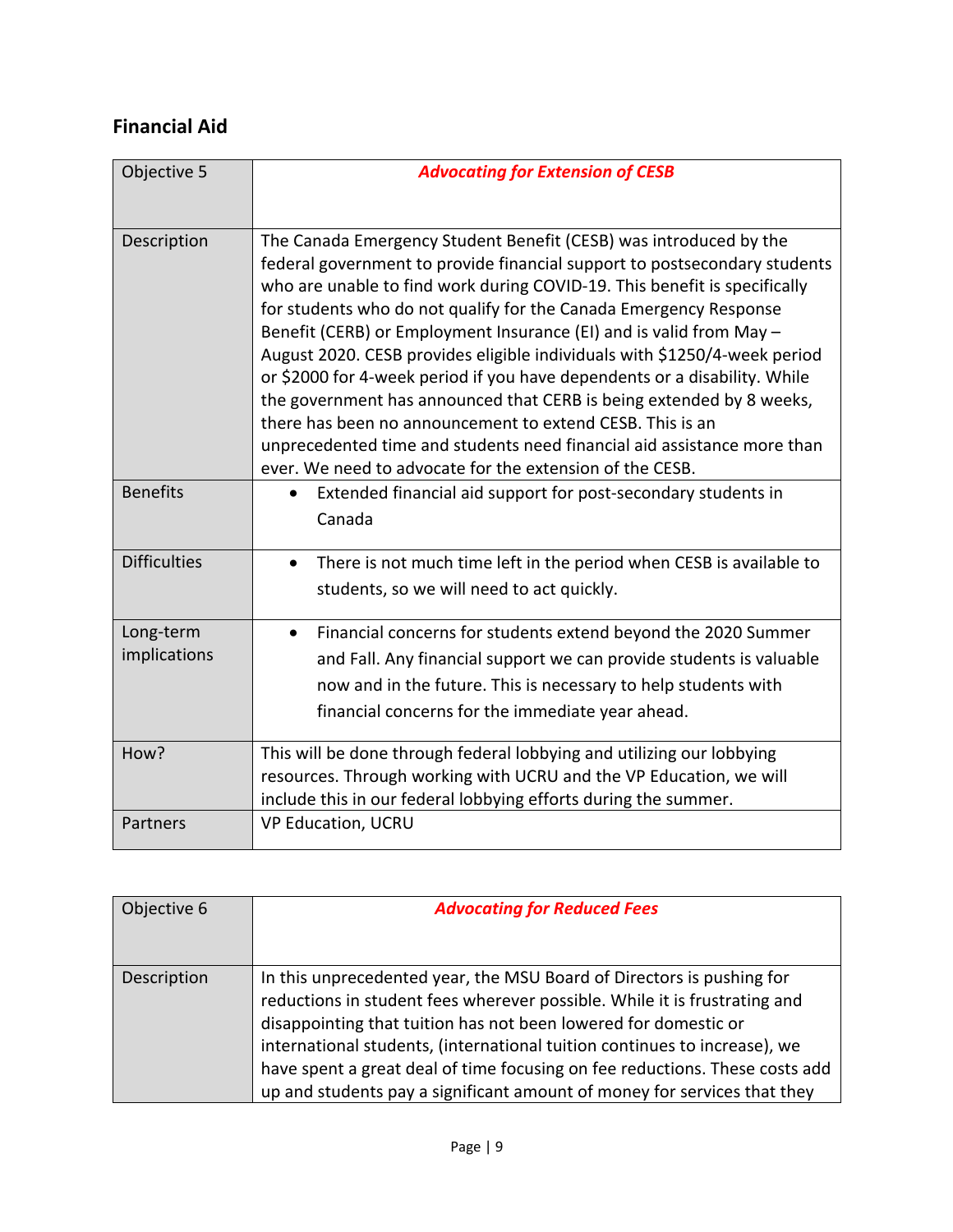|                     | either cannot access this year, or that are being adapted for the               |
|---------------------|---------------------------------------------------------------------------------|
|                     | predominantly online Fall term. These efforts to reduce fees are respective     |
|                     | to the MSU fee, Compulsory Ancillary fees and HSR Transit fee.                  |
| <b>Benefits</b>     | Reductions in fees for students so that there is a lower financial              |
|                     | burden on students during the pandemic                                          |
|                     | Finding a balance to still deliver as many services as possible in the          |
|                     | best way possible to students, while not charging students what                 |
|                     | they traditionally pay for services that are either not able to meet            |
|                     | their mandate or are not accessible for students.                               |
| <b>Difficulties</b> | We are only one voice on the table for negotiations outside of our              |
|                     | own fee.                                                                        |
|                     | Depending on the fee we are looking to change, sometimes we<br>٠                |
|                     | have to submit a proposal to City Council or go through multiple                |
|                     | committees which can lengthen the process                                       |
|                     | The MSU will be generating very little revenue over the upcoming<br>$\bullet$   |
|                     | year, which means we must strike a balance of reducing our fees as              |
|                     | much as possible while still allowing our services to operate and be            |
|                     | available for students.                                                         |
|                     |                                                                                 |
| Long-term           | This is an unprecedented time and students will not have to pay as<br>$\bullet$ |
| implications        | much in fees as they usually have in past years. This is one part of            |
|                     | our strategy to support students during the pandemic.                           |
|                     | We are understanding how fees can be reduced in the future<br>$\bullet$         |
|                     | should a future unprecedented year have to consider something                   |
|                     | similar.                                                                        |
|                     | We are working with many partners to accomplish these fee                       |
|                     | reductions, and in part are building long-term partnerships that will           |
|                     | be beneficial to both sides in the future.                                      |
|                     |                                                                                 |
| How?                | Through the Student Services Advisory Committee, we are working                 |
|                     | to reduce ancillary fees for this year. We are also in the final stages         |
|                     | of our own fee reduction, so students are paying less to the MSU.               |
|                     | Later in the year we will also be re-evaluating our financial situation         |
|                     | to see if it is possible to rebate students back more money than we             |
|                     | are currently saving them through our fee reduction. We are also in             |
|                     | weekly HSR transit pass negotiations with representatives from the              |
|                     | University and the City for the upcoming year. This should be                   |
|                     | finalized and communicated to students near the end of July/early               |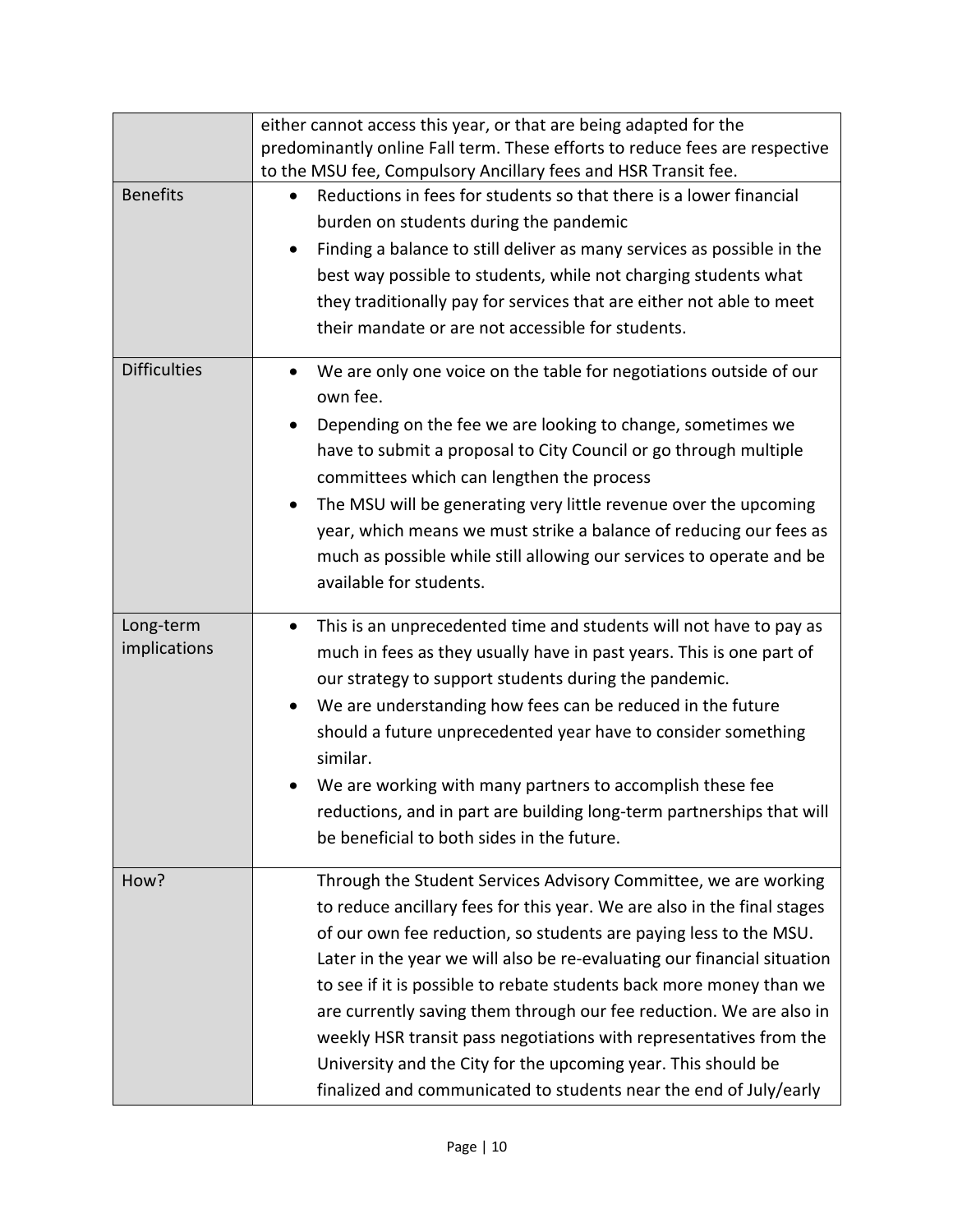|          | August. Our Board will also be reviewing the Compulsory Ancillary       |
|----------|-------------------------------------------------------------------------|
|          | Fee agreement that we have with the University and will be              |
|          | focusing efforts on ensuring our SSAC subcommittees are effective       |
|          | in their reviews of the Student Affairs fee over this unprecedented     |
|          | vear.                                                                   |
|          |                                                                         |
| Partners | VP Finance, General Manager, VP Administration, Dean of Students, SSAC, |
|          | Fees Committee, City Transit Representatives                            |

| Objective 7         | <b>Advocating for Capped International Student Tuition Increases</b>                                                                                                                                                                                                                                                                                                                                                                                                                                                                                                                                                                                                                                                                                                                                                                                                                                                                                                                                                                                                                                                                                                                                                                                                                                                                                                                                                                                                                                                              |
|---------------------|-----------------------------------------------------------------------------------------------------------------------------------------------------------------------------------------------------------------------------------------------------------------------------------------------------------------------------------------------------------------------------------------------------------------------------------------------------------------------------------------------------------------------------------------------------------------------------------------------------------------------------------------------------------------------------------------------------------------------------------------------------------------------------------------------------------------------------------------------------------------------------------------------------------------------------------------------------------------------------------------------------------------------------------------------------------------------------------------------------------------------------------------------------------------------------------------------------------------------------------------------------------------------------------------------------------------------------------------------------------------------------------------------------------------------------------------------------------------------------------------------------------------------------------|
| Description         | While domestic tuition remains frozen under the current Government of<br>Ontario, international tuition continues to increase at large numbers. As<br>can be found under the June 4 <sup>th</sup> Board of Governors Meeting Materials on<br>the University Secretariat website, not only does the University plan to<br>increase international student tuition over the next few years - they plan<br>to increase the percent that international student tuition is increasing<br>depending on the level. In "Table B: International Student Tuition Phase-<br>In", level 1 student tuition will increase by 10%/year until the 2022-23<br>year, level 2 will increase by 6%/year until the 2022-23 year, level 3 will<br>increase by 4% this year and then 6% in following years until 2022-23, and<br>level 4 will increase by 4% this year and next before increasing by 6% for<br>the 2022-23 year. It can also be seen on page 320/364 that some programs<br>increase by more than this amount; international student tuition for<br>Computer Science students in the Faculty of Engineering will pay increases<br>of 20.93-27.91% depending on their level during the 2020-21 Academic<br>Year. As another example, B. HSc. Level 1 students pay 25% increased<br>tuition this year. The fact that these increases are also happening during a<br>pandemic for a year that is predominantly online, necessitates that there<br>must be a cap on the percentage for which international student tuition<br>can increase by. |
| <b>Benefits</b>     | Preventing international students from paying astronomical<br>increases in what is already high tuition. (some international<br>students will pay between \$50k - \$60k for this year alone.<br>International McMaster medical students pay \$95k)                                                                                                                                                                                                                                                                                                                                                                                                                                                                                                                                                                                                                                                                                                                                                                                                                                                                                                                                                                                                                                                                                                                                                                                                                                                                                |
| <b>Difficulties</b> | The University has very little financial relief from the current<br>Government of Ontario, which makes it difficult to advocate for<br>lower international student tuition.                                                                                                                                                                                                                                                                                                                                                                                                                                                                                                                                                                                                                                                                                                                                                                                                                                                                                                                                                                                                                                                                                                                                                                                                                                                                                                                                                       |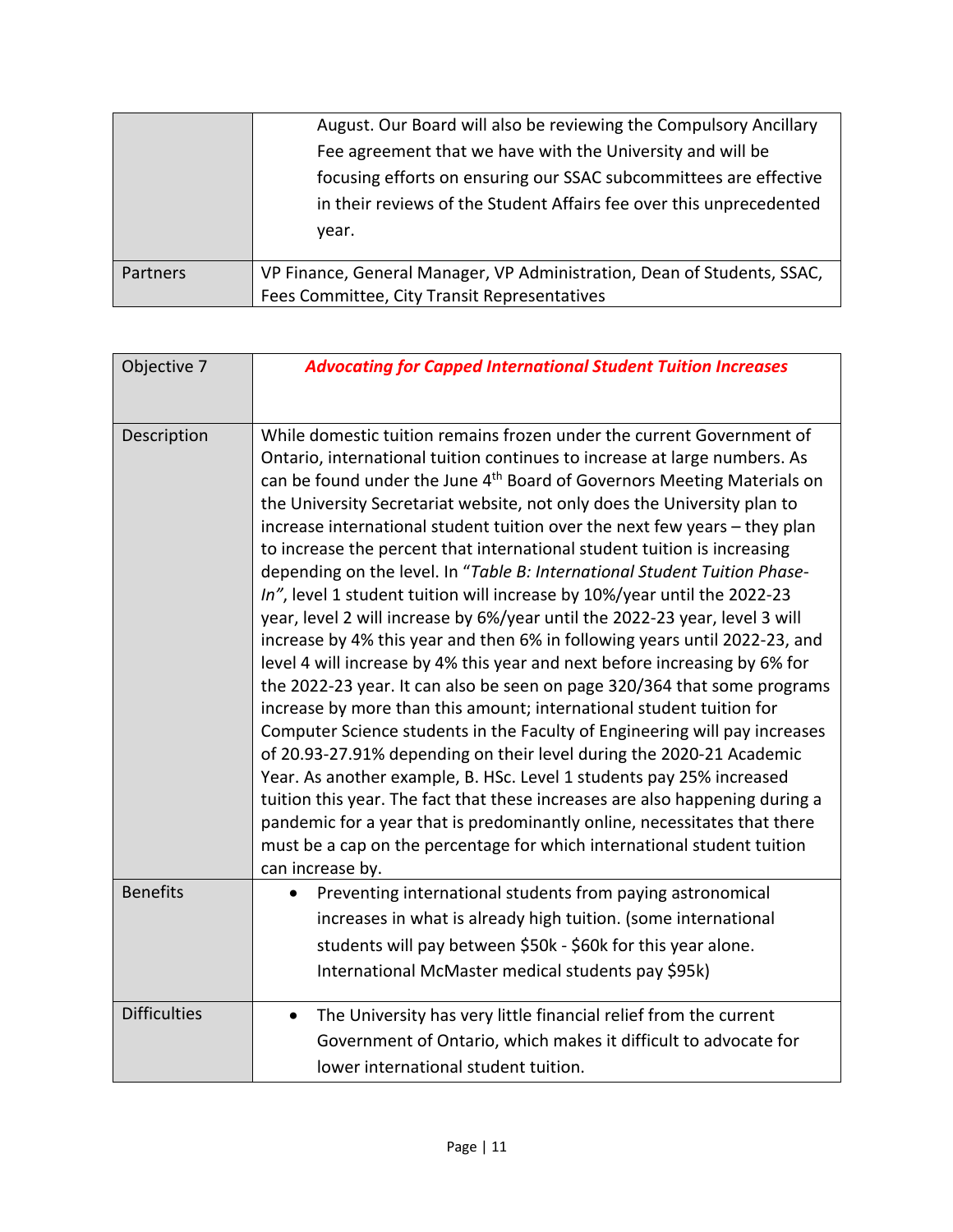|                           | The current provincial government has not shown much interest in<br>further supporting either international students financially or<br>universities in Ontario through increased financial relief. (There is<br>actually a head tax of \$750 on every international student that goes<br>back to the Government of Ontario each year)<br>International student tuition can increase by different amounts<br>depending on the Faculty, ultimately making these faculty-specific<br>decisions. The only Faculty that will be freezing international<br>student tuition this year is the Faculty of Business. |
|---------------------------|------------------------------------------------------------------------------------------------------------------------------------------------------------------------------------------------------------------------------------------------------------------------------------------------------------------------------------------------------------------------------------------------------------------------------------------------------------------------------------------------------------------------------------------------------------------------------------------------------------|
| Long-term<br>implications | Prevents international students from paying astronomical amounts<br>in tuition<br>Regulates the amount by which international student tuition can<br>increase by                                                                                                                                                                                                                                                                                                                                                                                                                                           |
| How?                      | I will ultimately work with the VP Education to push this objective forward.<br>On campus, we will work with the Faculty Societies and Student<br>Representative Assembly to help everyone understand the process and to<br>assist with advocacy tools for a coordinated effort. At a provincial level, we<br>will continue to work with OUSA to advocate to the Government of<br>Ontario for a cap on international student tuition increases.                                                                                                                                                            |
| Partners                  | Faculty Societies, SRA, VP Education, OUSA                                                                                                                                                                                                                                                                                                                                                                                                                                                                                                                                                                 |

| Objective 8     | <b>Financial Aid Education</b>                                                                                                                                                                                                                                                                                                                                                                                                                                                                                                                                                                                                                         |
|-----------------|--------------------------------------------------------------------------------------------------------------------------------------------------------------------------------------------------------------------------------------------------------------------------------------------------------------------------------------------------------------------------------------------------------------------------------------------------------------------------------------------------------------------------------------------------------------------------------------------------------------------------------------------------------|
| Description     | During such an unprecedented year, on top of advocating for increased<br>financial aid, our Board is also directing efforts towards ways we can help<br>students be aware of financial aid options available to them. I had<br>originally planned to host financial aid education and application events<br>with the VP Finance in The Grind, but like all other plans this year, this<br>platform point has been adapted for implementation during a<br>predominantly online term. It will be important not only for students to be<br>aware of deadlines for grant and scholarship applications, but also how to<br>apply for federal financial aid. |
| <b>Benefits</b> | Increased awareness of financial aid options available to students<br>will allow for more students to access financial aid                                                                                                                                                                                                                                                                                                                                                                                                                                                                                                                             |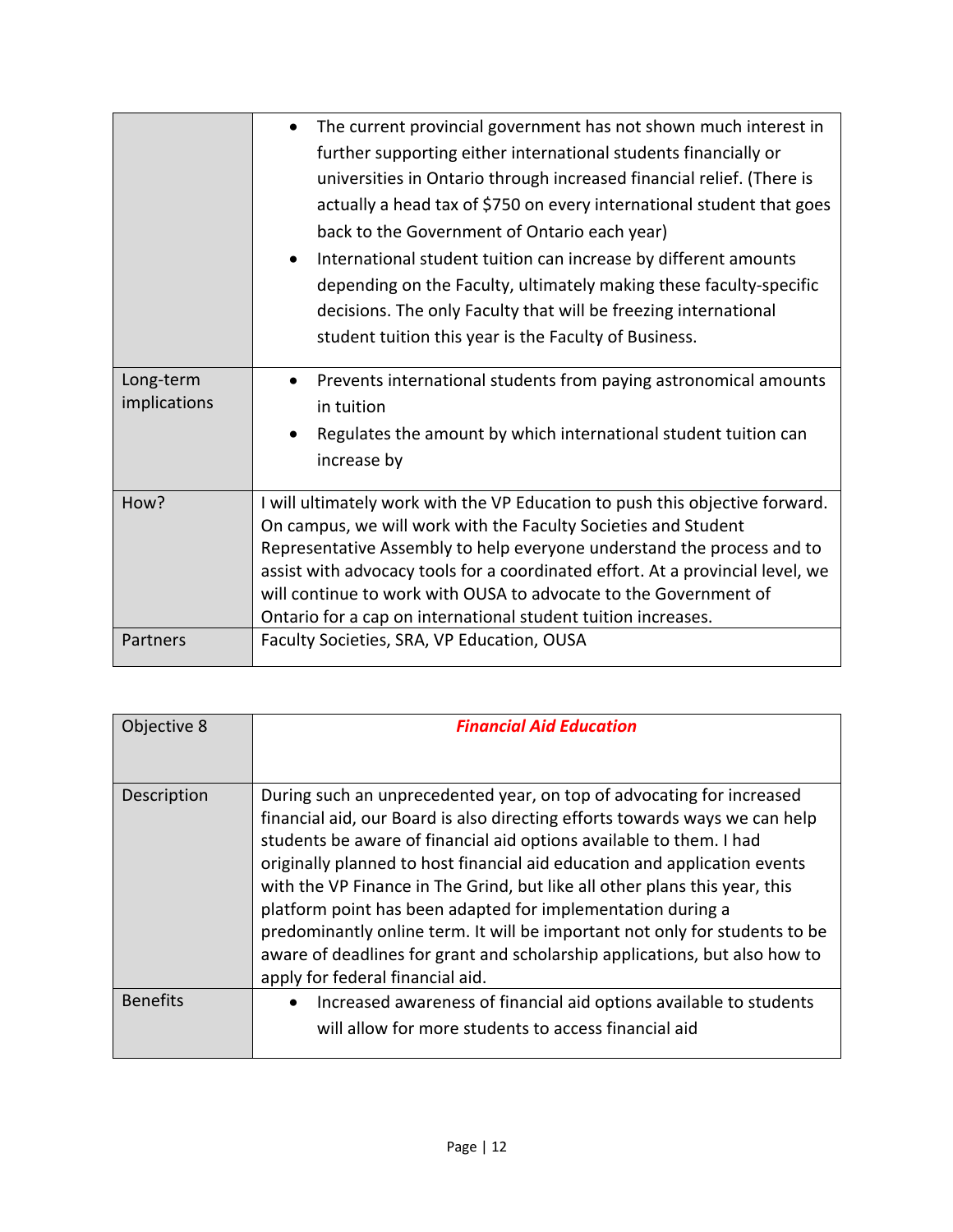| <b>Difficulties</b>       | With the predominantly online Fall term, we will be limited to our<br>$\bullet$<br>social media reach.                                                                                                                                                                                                                                                                                                                                                                                                                                                                                               |
|---------------------------|------------------------------------------------------------------------------------------------------------------------------------------------------------------------------------------------------------------------------------------------------------------------------------------------------------------------------------------------------------------------------------------------------------------------------------------------------------------------------------------------------------------------------------------------------------------------------------------------------|
| Long-term<br>implications | Students will be aware of deadlines for applications for future<br>$\bullet$<br>Students can plan their future with knowledge of available financial<br>$\bullet$<br>aid options                                                                                                                                                                                                                                                                                                                                                                                                                     |
| How?                      | We will primarily work with the Communications Team to produce<br>campaigns and infographics that will help students learn of the various<br>financial aid options available to them. We will also be working with the<br>Financial Aid Office to ensure we are promoting correct deadlines for<br>applications and we will work with SRA and Faculty Societies to expand our<br>outreach. If the Winter 2020 term is in person, we will explore the<br>feasibility and effectiveness of hosting an in-person Financial Aid<br>applications workshop in collaboration with the Financial Aid Office. |
| Partners                  | VP Finance, VP Education, Communications Team, SRA, Faculty Societies,<br><b>Financial Aid Office</b>                                                                                                                                                                                                                                                                                                                                                                                                                                                                                                |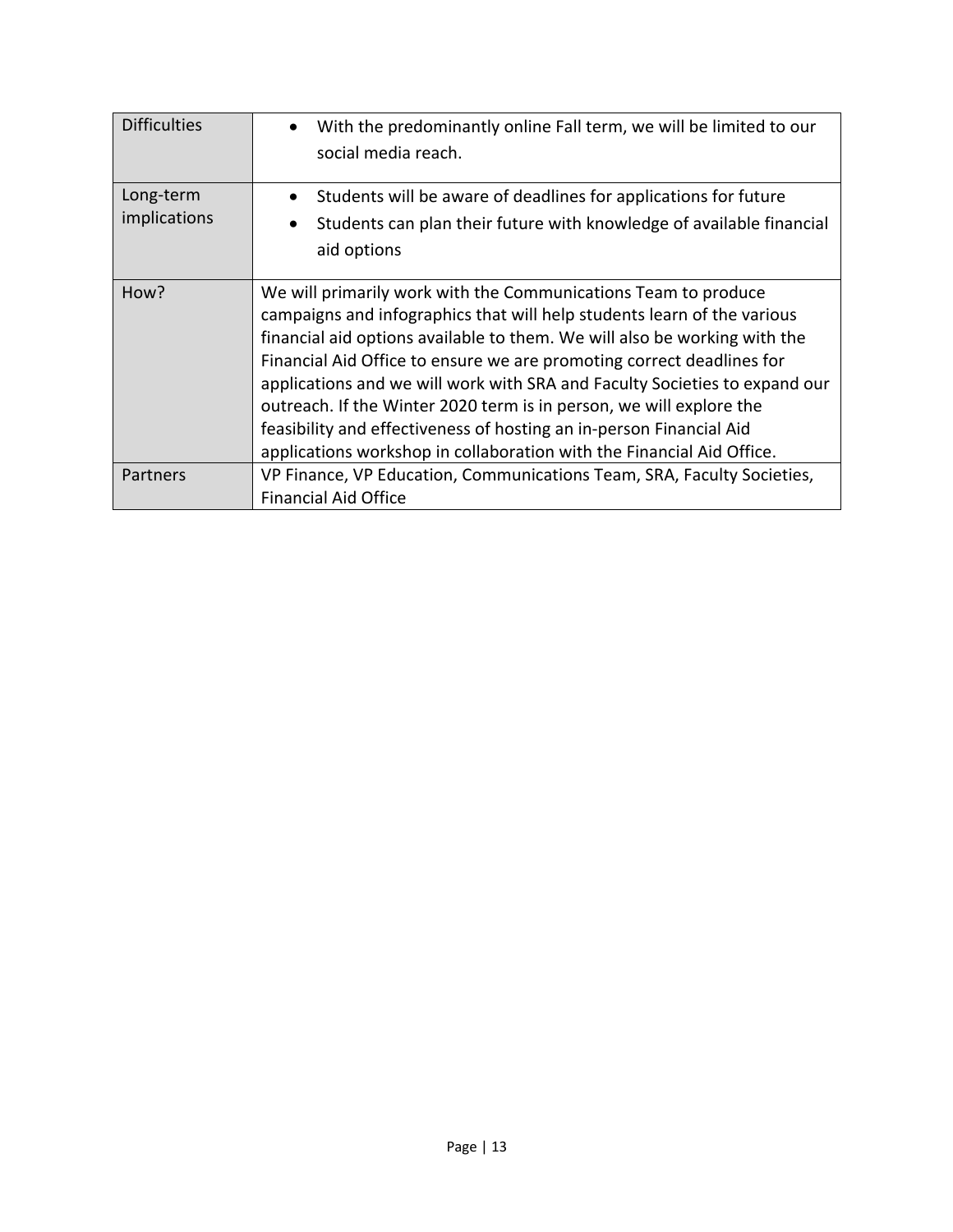#### **Accessible Academics**

| Objective 9               | <b>Re-Examining Exams</b>                                                                                                                                                                                                                                                                                                                                                                                                                                                                                                                                                                                                                                                                                                                                                                                                                                                                                                                                                                                                                                                                                                                                                                                                                                                                                                                 |
|---------------------------|-------------------------------------------------------------------------------------------------------------------------------------------------------------------------------------------------------------------------------------------------------------------------------------------------------------------------------------------------------------------------------------------------------------------------------------------------------------------------------------------------------------------------------------------------------------------------------------------------------------------------------------------------------------------------------------------------------------------------------------------------------------------------------------------------------------------------------------------------------------------------------------------------------------------------------------------------------------------------------------------------------------------------------------------------------------------------------------------------------------------------------------------------------------------------------------------------------------------------------------------------------------------------------------------------------------------------------------------|
|                           |                                                                                                                                                                                                                                                                                                                                                                                                                                                                                                                                                                                                                                                                                                                                                                                                                                                                                                                                                                                                                                                                                                                                                                                                                                                                                                                                           |
| Description               | This is a continuing priority from last years board. The current exam policy<br>states that students can report issues to the Registrar's Office if they<br>encounter scheduling difficulties, and who wish to have an examination<br>rescheduled. These difficulties are defined as "more than one examination<br>scheduled at the same time", "three examinations in one calendar day"<br>and "three consecutive examinations over two days". A long-term goal is<br>to alter issues in the initial exam scheduling, provide an alert on exam<br>timetables if there is a conflict and standardize conflict resolution of exam<br>scheduling. In the interim we are working to revise the exam policy to<br>extend the 24-hour period for multiple exam scheduling to 36 hours. Our<br>current exam structure puts undue stress and hardship on students,<br>creating an environment which is not conducive to thriving in university.<br>This is also an unprecedented year and students will be experiencing a<br>number of increased difficulties. Along with this we will also work to create<br>an additional deferred examination period at the end of exams. This would<br>give students the option to write their deferred exam at the end of the<br>current exam period or during the traditional deferred examination period. |
| <b>Benefits</b>           | Relieves stress during exams<br>Allows student adequate time to prepare during the exam period<br>Prevent undue hardship on those who have to defer exams<br>$\qquad \qquad \blacksquare$<br>Gives students more options and more opportunities to succeed<br>during the examination period                                                                                                                                                                                                                                                                                                                                                                                                                                                                                                                                                                                                                                                                                                                                                                                                                                                                                                                                                                                                                                               |
| <b>Difficulties</b>       | Similar to previous years there are multiple stakeholders involved<br>$\overline{\phantom{0}}$<br>in this change<br>Requires more resources for our already growing student body<br>Exam space is already at capacity<br>Staff are already at capacity                                                                                                                                                                                                                                                                                                                                                                                                                                                                                                                                                                                                                                                                                                                                                                                                                                                                                                                                                                                                                                                                                    |
| Long-term<br>implications | This is an initial step in working towards tangible change in<br>$\overline{\phantom{a}}$<br>societies flawed way of testing students<br>Allow for the success of our students and helps to remove current<br>barriers to success                                                                                                                                                                                                                                                                                                                                                                                                                                                                                                                                                                                                                                                                                                                                                                                                                                                                                                                                                                                                                                                                                                         |
| How?                      | The change in one calendar day from 24 to 36 hours would ultimately be a<br>change in the Undergraduate Examinations Policy which has to go to<br>Senate for approval. While this can be challenging, these conversations will                                                                                                                                                                                                                                                                                                                                                                                                                                                                                                                                                                                                                                                                                                                                                                                                                                                                                                                                                                                                                                                                                                            |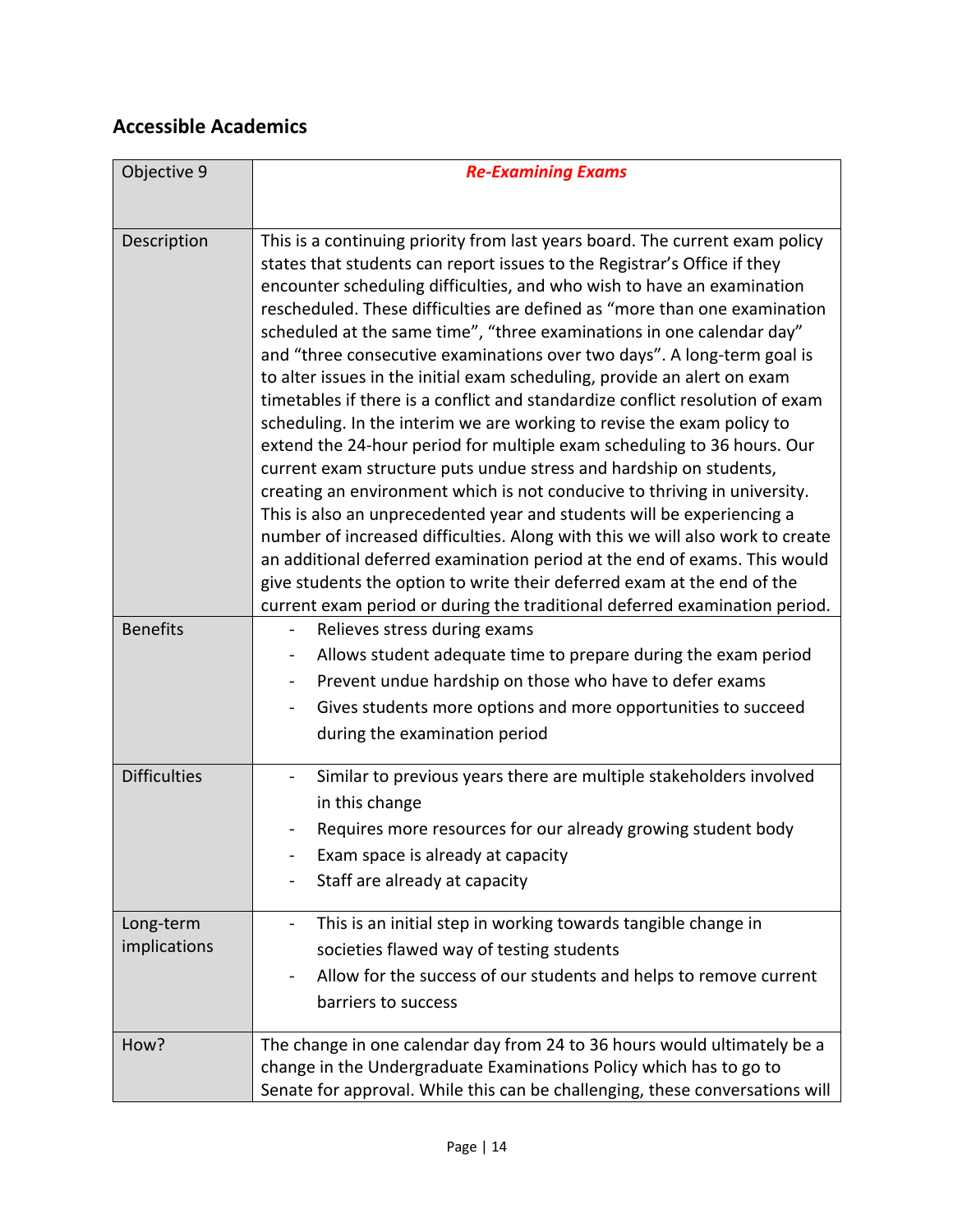|          | begin with the Dean of Students. We can also explore the option of          |
|----------|-----------------------------------------------------------------------------|
|          | including an additional part-time student staff to ensure we are mitigating |
|          | scheduling conflicts in our University budget submission. This will also    |
|          | include advocating with the VP Education towards to provost council and     |
|          | working with university staff to understand their priorities during an      |
|          | unprecedented year and how our goals shape and help work towards our        |
|          | common priorities. It must be recognized that this is an unprecedented      |
|          | year and students' mental health must be recognized as equally important    |
|          | to their physical health.                                                   |
| Partners | VP Education, Office of the Registrar, Dean of Students                     |
|          |                                                                             |

| Objective 10              | <b>Access to Technology &amp; Internet</b>                                                                                                                                                                                                                                                                                                                                                                                                                                                                                                                                                                                     |
|---------------------------|--------------------------------------------------------------------------------------------------------------------------------------------------------------------------------------------------------------------------------------------------------------------------------------------------------------------------------------------------------------------------------------------------------------------------------------------------------------------------------------------------------------------------------------------------------------------------------------------------------------------------------|
| Description               | With a predominantly online Fall term, there are major concerns with<br>regard to differential access to both internet and technology. It will be<br>necessary for these concerns to be incorporated into the planning of fall<br>term course delivery, especially after the University has said on multiple<br>occasions that quality of education will not be lowered due to an online<br>term. The University needs to prioritize students who are living in rural or<br>other locations with poor internet connection, and students who do not<br>have access to necessary technology that is required for online courses. |
| <b>Benefits</b>           | Differential access to technology or internet is a barrier to<br>academic learning for students during an online term, and these<br>barriers need to be addressed by the University                                                                                                                                                                                                                                                                                                                                                                                                                                            |
| <b>Difficulties</b>       | How to improve internet connection in various locations of<br>$\bullet$<br>students<br>Students have different needs depending on the courses they are<br>$\bullet$<br>enrolled in; multiple solutions may be required                                                                                                                                                                                                                                                                                                                                                                                                         |
| Long-term<br>implications | Working to see that these barriers do not negatively affect<br>academics of students after the University made the decision to<br>hold an almost entirely online fall term                                                                                                                                                                                                                                                                                                                                                                                                                                                     |
| How?                      | I will primarily be working with the VP Education on this objective. We will<br>be working with the CTO for McMaster to identify what options are<br>available to improving the internet connection of students who do not<br>have great access to internet. We will also be working closely with the<br>Vice-Provost (Faculty) to see how these barriers are addressed in the                                                                                                                                                                                                                                                 |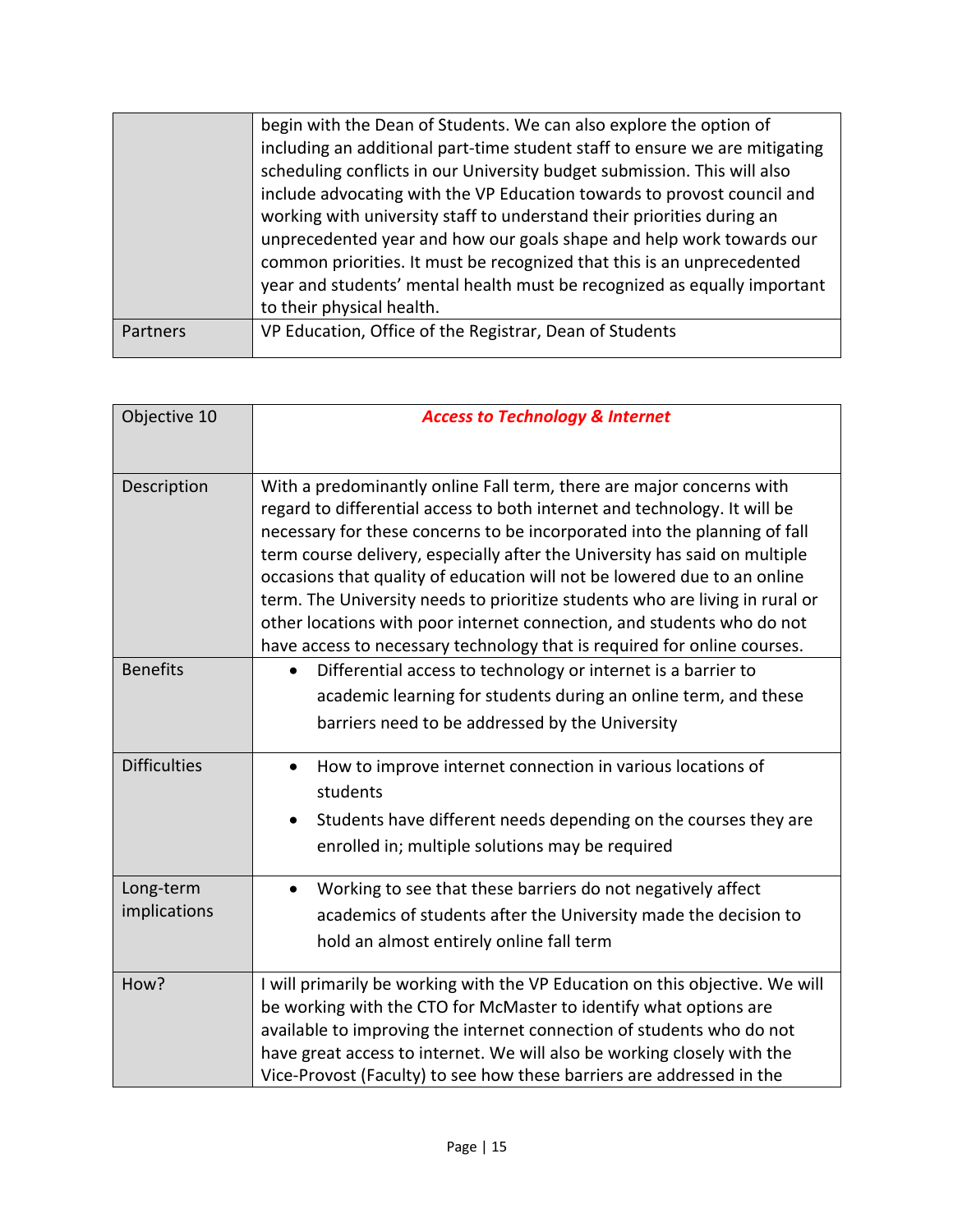|          | planning of online course delivery by instructors. I will also have ongoing<br>conversations with the Dean of Students related to these barriers. |
|----------|---------------------------------------------------------------------------------------------------------------------------------------------------|
| Partners | VP Education, Acting Vice-Provost (Faculty), Chief Technology Officer, Dean<br>of Students                                                        |

| Objective 11        | <b>Long-Term Course Accessibility</b>                                                                                                                                                                                                                                                                                                                                                                                                                                                                                                                                                                                                                                                                                                                                                                                                                                                                                                                                                                          |
|---------------------|----------------------------------------------------------------------------------------------------------------------------------------------------------------------------------------------------------------------------------------------------------------------------------------------------------------------------------------------------------------------------------------------------------------------------------------------------------------------------------------------------------------------------------------------------------------------------------------------------------------------------------------------------------------------------------------------------------------------------------------------------------------------------------------------------------------------------------------------------------------------------------------------------------------------------------------------------------------------------------------------------------------|
|                     |                                                                                                                                                                                                                                                                                                                                                                                                                                                                                                                                                                                                                                                                                                                                                                                                                                                                                                                                                                                                                |
| Description         | For an institution that is highly regarded in teaching and learning, there is a<br>lot of work to be done to address longstanding issues that students have<br>with their academic experience. I currently sit on the Teaching & Learning<br>Strategy Steering Committee that is working on the next long-term<br>strategy for Teaching & Learning at McMaster. This project is being<br>spearheaded by the Vice-Provost (Faculty) and Director of the MacPherson<br>Institute. The MSU must work to ensure that the student voice is at the<br>table to speak about much needed changes to the Teaching & Learning<br>Strategy at McMaster as it relates to decolonization of course material,<br>digital fluency of instructors, re-evaluation of assessment styles, traditional<br>program structures not fitting the needs of students, the redevelopment of<br>course evaluations and increases to experiential, interdisciplinary and<br>transdisciplinary program and course offerings, amongst others. |
| <b>Benefits</b>     |                                                                                                                                                                                                                                                                                                                                                                                                                                                                                                                                                                                                                                                                                                                                                                                                                                                                                                                                                                                                                |
|                     | This means students will no longer have to work within a "one-size                                                                                                                                                                                                                                                                                                                                                                                                                                                                                                                                                                                                                                                                                                                                                                                                                                                                                                                                             |
|                     | fits all" mechanism of assessments.                                                                                                                                                                                                                                                                                                                                                                                                                                                                                                                                                                                                                                                                                                                                                                                                                                                                                                                                                                            |
|                     | Improving the effectiveness of course evaluation strategies<br>$\bullet$                                                                                                                                                                                                                                                                                                                                                                                                                                                                                                                                                                                                                                                                                                                                                                                                                                                                                                                                       |
|                     | Improving digital fluency of instructors<br>$\bullet$                                                                                                                                                                                                                                                                                                                                                                                                                                                                                                                                                                                                                                                                                                                                                                                                                                                                                                                                                          |
|                     | Decolonization of program and course material in the long-term                                                                                                                                                                                                                                                                                                                                                                                                                                                                                                                                                                                                                                                                                                                                                                                                                                                                                                                                                 |
|                     | Re-evaluation of traditional program structures that do not fit the<br>needs of students                                                                                                                                                                                                                                                                                                                                                                                                                                                                                                                                                                                                                                                                                                                                                                                                                                                                                                                       |
|                     | Increased experiential, interdisciplinary and transdisciplinary<br>program and course offerings                                                                                                                                                                                                                                                                                                                                                                                                                                                                                                                                                                                                                                                                                                                                                                                                                                                                                                                |
|                     | All of these improvements will help establish our institution as one<br>٠                                                                                                                                                                                                                                                                                                                                                                                                                                                                                                                                                                                                                                                                                                                                                                                                                                                                                                                                      |
|                     | that is for everyone, not just one that only allows a very specific                                                                                                                                                                                                                                                                                                                                                                                                                                                                                                                                                                                                                                                                                                                                                                                                                                                                                                                                            |
|                     | type of individual to thrive.                                                                                                                                                                                                                                                                                                                                                                                                                                                                                                                                                                                                                                                                                                                                                                                                                                                                                                                                                                                  |
| <b>Difficulties</b> | We are advocating for large-scale change, and in some instances,<br>$\bullet$                                                                                                                                                                                                                                                                                                                                                                                                                                                                                                                                                                                                                                                                                                                                                                                                                                                                                                                                  |
|                     | this is very much reinventing the wheel. This is not an easy or fast                                                                                                                                                                                                                                                                                                                                                                                                                                                                                                                                                                                                                                                                                                                                                                                                                                                                                                                                           |
|                     | process and often times there is not an easy answer.                                                                                                                                                                                                                                                                                                                                                                                                                                                                                                                                                                                                                                                                                                                                                                                                                                                                                                                                                           |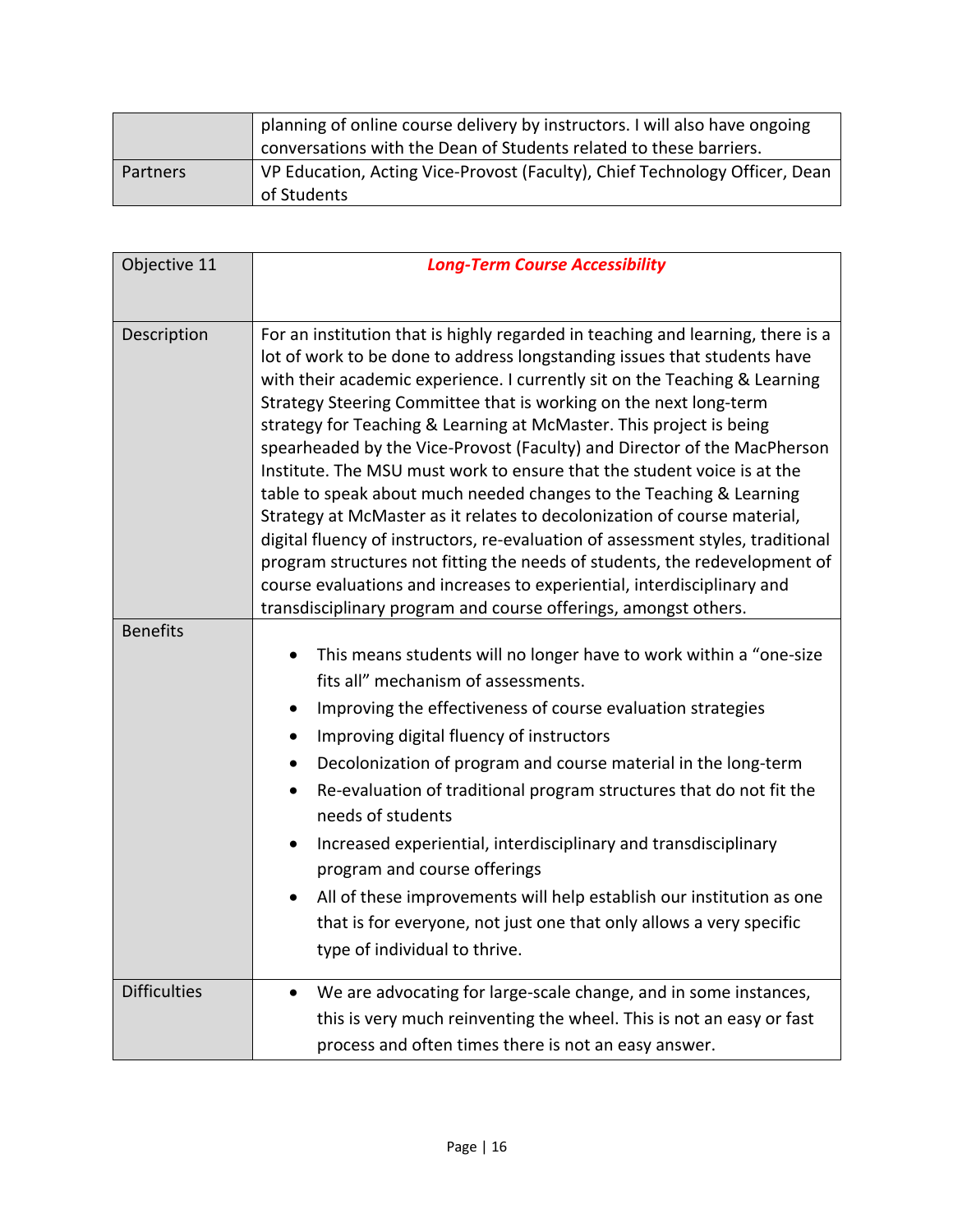|                           | Improvements and innovation in the area of teaching and learning<br>$\bullet$<br>will require a long-term commitment. This can be threatened by<br>transitions in leadership or shifts down the road in the plan.<br>Decolonization of course content is a large and complex process<br>$\bullet$<br>that will require commitment from all faculty staff.<br>Shifting faculty culture away from just research to both research<br>$\bullet$<br>and teaching and learning will likely result in push back and will<br>take time.<br>Faculty needs to move beyond simple technological literacy<br>$\bullet$<br>towards digital fluency which allows for adaptation to new<br>technological systems and how they fit situations and needs.<br>Need for re-designing of classroom learning spaces from traditional<br>designs can be expensive, and flexible designs require much more<br>space which can have an effect on available seating<br>Interdisciplinary learning can lead to complex scheduling across<br>$\bullet$<br>faculties |
|---------------------------|------------------------------------------------------------------------------------------------------------------------------------------------------------------------------------------------------------------------------------------------------------------------------------------------------------------------------------------------------------------------------------------------------------------------------------------------------------------------------------------------------------------------------------------------------------------------------------------------------------------------------------------------------------------------------------------------------------------------------------------------------------------------------------------------------------------------------------------------------------------------------------------------------------------------------------------------------------------------------------------------------------------------------------------|
| Long-term<br>implications | Making our programs and courses more accessible<br>$\bullet$<br>Better preparing students for the world after graduation                                                                                                                                                                                                                                                                                                                                                                                                                                                                                                                                                                                                                                                                                                                                                                                                                                                                                                                 |
|                           | Allowing students to thrive in their assessments<br>$\bullet$                                                                                                                                                                                                                                                                                                                                                                                                                                                                                                                                                                                                                                                                                                                                                                                                                                                                                                                                                                            |
|                           | Work toward changing a campus culture that favors certain types<br>$\bullet$                                                                                                                                                                                                                                                                                                                                                                                                                                                                                                                                                                                                                                                                                                                                                                                                                                                                                                                                                             |
|                           | of assessments over others                                                                                                                                                                                                                                                                                                                                                                                                                                                                                                                                                                                                                                                                                                                                                                                                                                                                                                                                                                                                               |
| How?                      | Work through the Teaching & Learning Strategy Steering Committee to<br>provide leadership and oversight to the process from a student's<br>perspective. The Steering Committee will play a centralized role by<br>providing guidance to the process, input to the strategic plan and<br>ultimately champion the strategic plan. We assisted in coordinating<br>opportunities for student leaders to attend a focus group where they could<br>share their input on Teaching & Learning at McMaster, and voice and<br>concerns or comments on the current progress of the project plan.                                                                                                                                                                                                                                                                                                                                                                                                                                                    |
| Partners                  | VP Education, Vice-Provost (Faculty), MacPherson Institute, Teaching &<br>Learning Strategy Steering Committee                                                                                                                                                                                                                                                                                                                                                                                                                                                                                                                                                                                                                                                                                                                                                                                                                                                                                                                           |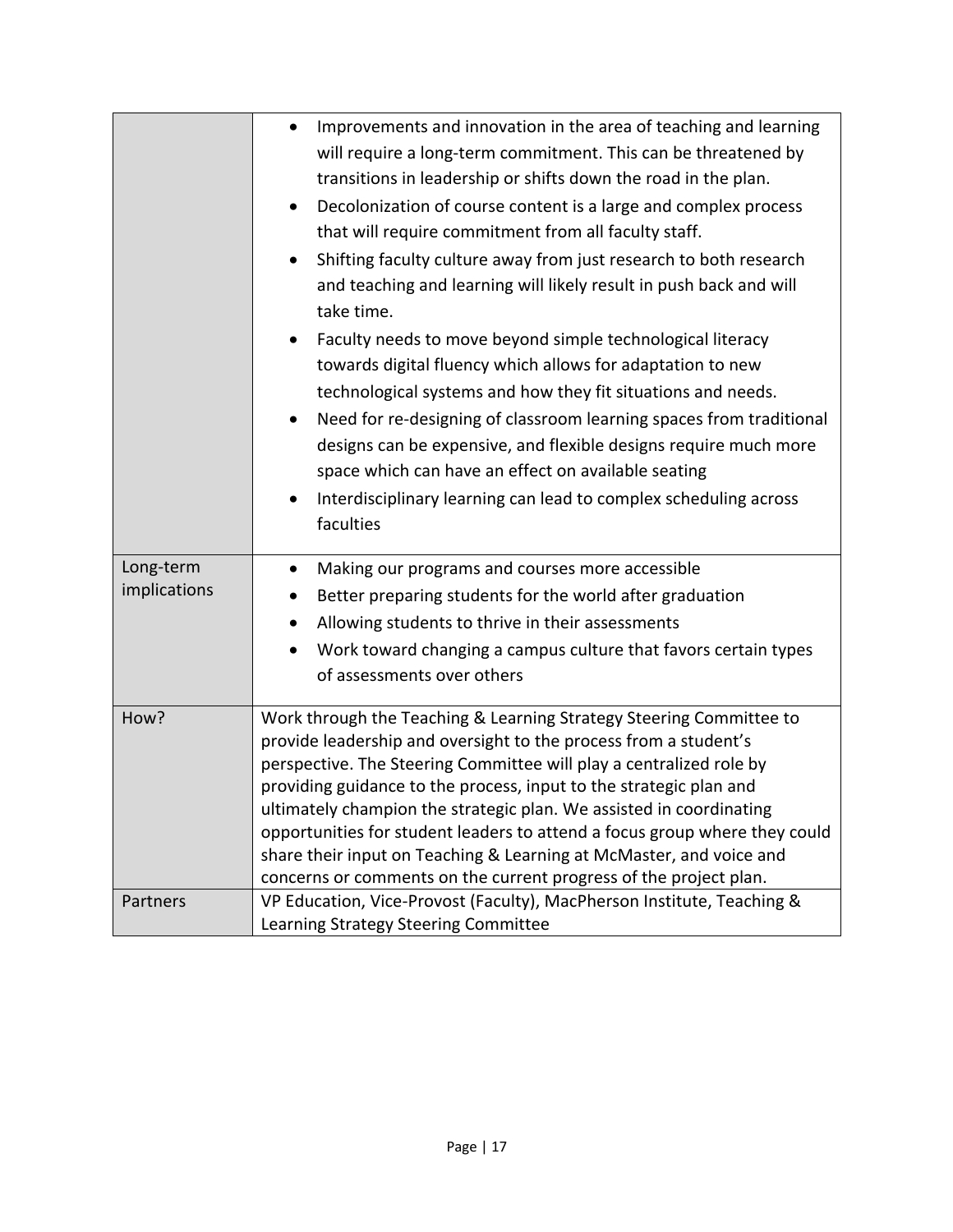## **Mental Health Support**

| Objective 12        | <b>SAP Improvements</b>                                                                                                                                                                                                                                                                                                                                                                                                                                                                                                                                                                                                                                                                                                                                                                                                                                                                                                                                                                                           |
|---------------------|-------------------------------------------------------------------------------------------------------------------------------------------------------------------------------------------------------------------------------------------------------------------------------------------------------------------------------------------------------------------------------------------------------------------------------------------------------------------------------------------------------------------------------------------------------------------------------------------------------------------------------------------------------------------------------------------------------------------------------------------------------------------------------------------------------------------------------------------------------------------------------------------------------------------------------------------------------------------------------------------------------------------|
|                     |                                                                                                                                                                                                                                                                                                                                                                                                                                                                                                                                                                                                                                                                                                                                                                                                                                                                                                                                                                                                                   |
| Description         | The MSU Student Assistance Plan is a free and confidential online platform<br>available to all MSU members and their immediate family members that<br>offers psychological counselling and academic-life services, including legal,<br>financial and nutrition consultation. However, resources are only available<br>during the normal academic year between 8am-8pm with extended hours<br>during exams to 10pm, and many students are unaware of this plan.<br>Students need access to these resources outside of the hours of 8am-8pm<br>beyond just exam time, and we need to improve our promotional<br>strategies for the Student Assistance Plan. There is also an issue that some<br>counsellors in Ontario are unable to accept new clients outside of Canada,<br>introducing a barrier to accessing mental health resources for our<br>international students. This will be essential during a predominantly online<br>term in the Fall when many students cannot access these resources in<br>person. |
| <b>Benefits</b>     | A number of free, confidential resources for MSU members and<br>$\bullet$<br>their immediate family members<br>Improving our promotional strategies will ensure that students are<br>$\bullet$<br>aware of all of these resources available to them<br>Allowing students to access these resources outside of the current<br>$\bullet$<br>timeframes will make these resources more accessible for students<br>who are busier in the day, or who wish to access the resources<br>outside the traditional timeframe<br>International students are facing unique challenges during this<br>٠<br>pandemic, and we need a solution so that they have access to<br>everything our Student Assistance Plan has to offer.<br>We have a quick access to our We Speak Student representatives<br>and are able to fix small problems quickly                                                                                                                                                                                |
| <b>Difficulties</b> | Expanding the timeframe that counsellors are available may be<br>challenging<br>Our increased promotional efforts may be limited by social media<br>٠<br>outreach                                                                                                                                                                                                                                                                                                                                                                                                                                                                                                                                                                                                                                                                                                                                                                                                                                                 |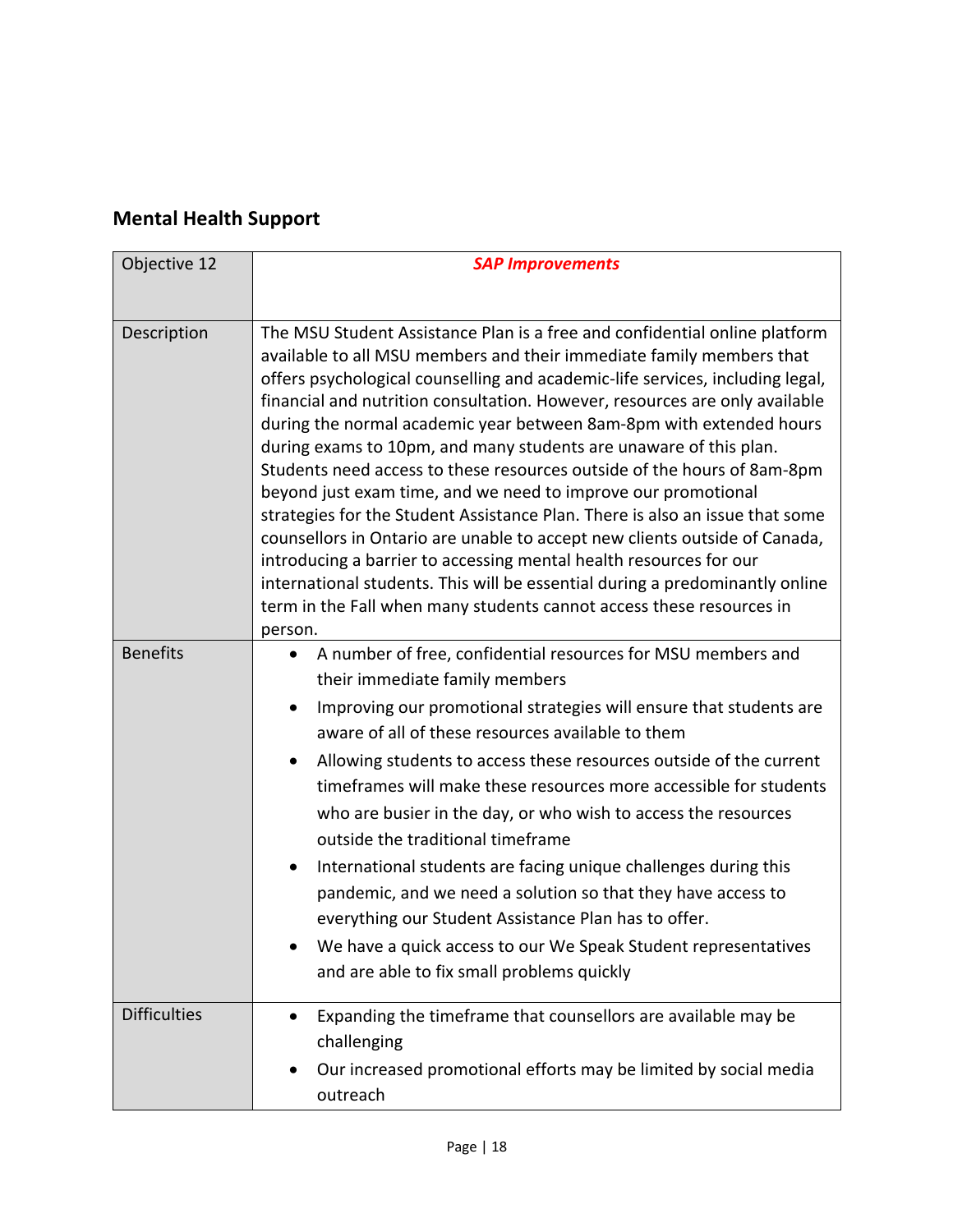|                           | The jurisdiction of practicing counsellors in Ontario may be out of<br>our control, and waiving this rule due to unprecedented times may<br>be challenging                                                                                                                                                                                                                                                                                                                                                                                                                                                                                                                                                                                                                                                                                                                                                                                      |
|---------------------------|-------------------------------------------------------------------------------------------------------------------------------------------------------------------------------------------------------------------------------------------------------------------------------------------------------------------------------------------------------------------------------------------------------------------------------------------------------------------------------------------------------------------------------------------------------------------------------------------------------------------------------------------------------------------------------------------------------------------------------------------------------------------------------------------------------------------------------------------------------------------------------------------------------------------------------------------------|
| Long-term<br>implications | Once students are aware of the Student Assistance Plan, they will<br>be aware of it for future years as well.<br>We will be able to compare usage reports of this upcoming year<br>with this last year's data to determine trends after increases in our<br>promotional strategies<br>Long-term increased accessibility to mental health resources<br>outside traditional time frames                                                                                                                                                                                                                                                                                                                                                                                                                                                                                                                                                           |
| How?                      | I will be working closely with the VP Finance on this objective. We have<br>already reviewed usage report data from this past year and met with our<br>We Speak Student representatives to voice current concerns and priorities<br>for the upcoming year. These will be ongoing discussions as they work to<br>expand timeframes that students can access resources and provide<br>updates on jurisdiction of counsellors. We will also be working closely with<br>the Administrative Services Coordinator and Communications team within<br>the MSU to improve our promotional strategy for the upcoming year. This<br>will include utilizing the SRA and Faculty Societies in expanded outreach of<br>our promotions. I will also be utilizing a network of other Canadian<br>Students Union Presidents to gain a better understanding of how this<br>works on their campuses, since we are all facing many of the same issues<br>this year. |
| Partners                  | VP Finance, We Speak Student, MSU Administrative Services Coordinator,<br>Communications Team, SRA, Faculty Societies, other Canadian Students<br>Unions                                                                                                                                                                                                                                                                                                                                                                                                                                                                                                                                                                                                                                                                                                                                                                                        |

| Objective 13 | <b>Support During COVID-19</b>                                                                                                                                                                                                                                                                                                                                                                                                                                                                                                                                                                                                                                                          |
|--------------|-----------------------------------------------------------------------------------------------------------------------------------------------------------------------------------------------------------------------------------------------------------------------------------------------------------------------------------------------------------------------------------------------------------------------------------------------------------------------------------------------------------------------------------------------------------------------------------------------------------------------------------------------------------------------------------------|
| Description  | Students experience mental health barriers to their post-secondary<br>education in any given year, and concerns for these barriers have greatly<br>increased with the upcoming online Fall term. This has also been<br>confirmed as a top concern by students through results of a recent survey<br>conducted by the Equity & Inclusion Office. Increased mental health<br>resources has been identified as a priority by many individuals in upper<br>administration, and the MSU needs to hold the University accountable for<br>forward action on this priority. The fact that the upcoming year will be<br>accompanied by increased mental health barriers for students needs to be |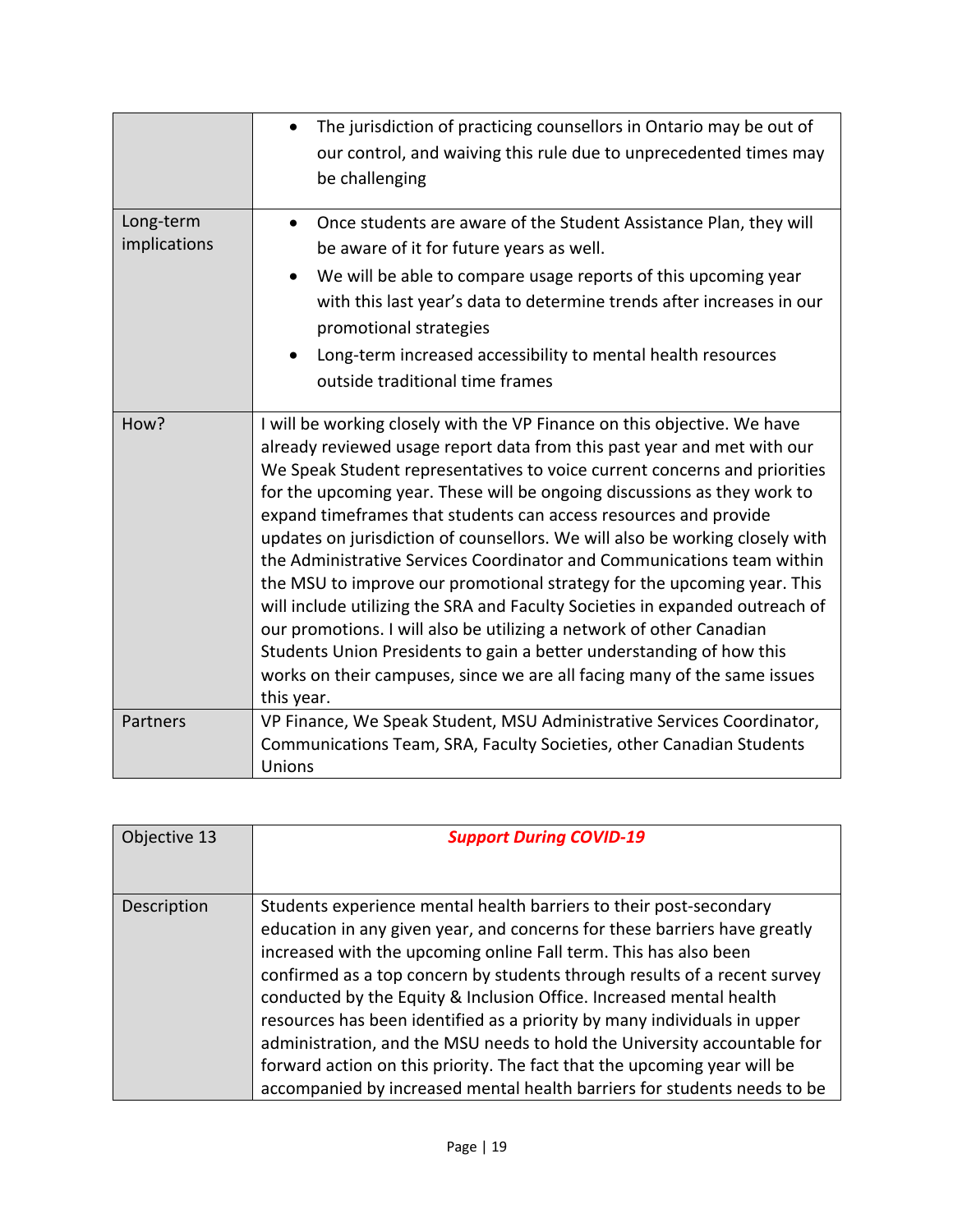| <b>Benefits</b>           | incorporated into the University's course delivery and other plans. The<br>University also needs to increase racially and culturally diverse mental<br>health resources for students beyond the pandemic, as these resources are<br>already under-funded and greatly needed on our campus.<br>Improved mental health resources for students during the<br>pandemic and afterwards                                                                                                                                                                                                                                                                                                                                                                                                                                                                                                                                                                                                                                                                                                                                                                                                                          |
|---------------------------|------------------------------------------------------------------------------------------------------------------------------------------------------------------------------------------------------------------------------------------------------------------------------------------------------------------------------------------------------------------------------------------------------------------------------------------------------------------------------------------------------------------------------------------------------------------------------------------------------------------------------------------------------------------------------------------------------------------------------------------------------------------------------------------------------------------------------------------------------------------------------------------------------------------------------------------------------------------------------------------------------------------------------------------------------------------------------------------------------------------------------------------------------------------------------------------------------------|
|                           | Consideration of increased mental health barriers in the planning<br>and implementation of online course delivery                                                                                                                                                                                                                                                                                                                                                                                                                                                                                                                                                                                                                                                                                                                                                                                                                                                                                                                                                                                                                                                                                          |
| <b>Difficulties</b>       | Mental health struggles can largely impact a student's experience<br>$\bullet$<br>not just with academics, but with all aspects of their undergrad<br>These barriers and struggles will affect different students in<br>$\bullet$<br>different ways, and instructors will need to be aware of this in their<br>teaching and assessment<br>Many students are now unable to access mental health resources<br>in-person, which causes increased barriers                                                                                                                                                                                                                                                                                                                                                                                                                                                                                                                                                                                                                                                                                                                                                     |
| Long-term<br>implications | Mental health affects all parts of your life, and for students, the<br>$\bullet$<br>effects of poor mental health on academics can be significant.<br>There are also varying degrees of effects on students, and for some<br>students, these effects can be long-term and complex as it relates<br>to their undergraduate journeys<br>Increased mental health resources for students after the pandemic<br>as well                                                                                                                                                                                                                                                                                                                                                                                                                                                                                                                                                                                                                                                                                                                                                                                         |
| How?                      | I will be working closely with the VP Education on this objective since<br>mental health resources touch different corners of campus. I will be<br>working with the VP Education in our communications to the Vice-Provost<br>(Faculty), specifically as to how mental health barriers are being<br>considered in the planning of the Fall online course delivery. The MSAF<br>was originally created during the SARS epidemic of the early 2000s to assist<br>students who could not be physically on campus because of health<br>concerns or sickness. It must be recognized that mental health is as<br>important as physical health, and during a year when productivity is<br>undoubtedly being affected by the pandemic, the University should<br>improve the MSAF option for students. This includes considering a re-<br>adjustment of the number of MSAFs students have available to them in<br>one term as well as the length of time the MSAF option provides students<br>with. I will also be working with the Dean of Students on mental health<br>resources through our ongoing discussions of what can be done in such<br>unprecedented times. Those conversations will be helpful since he |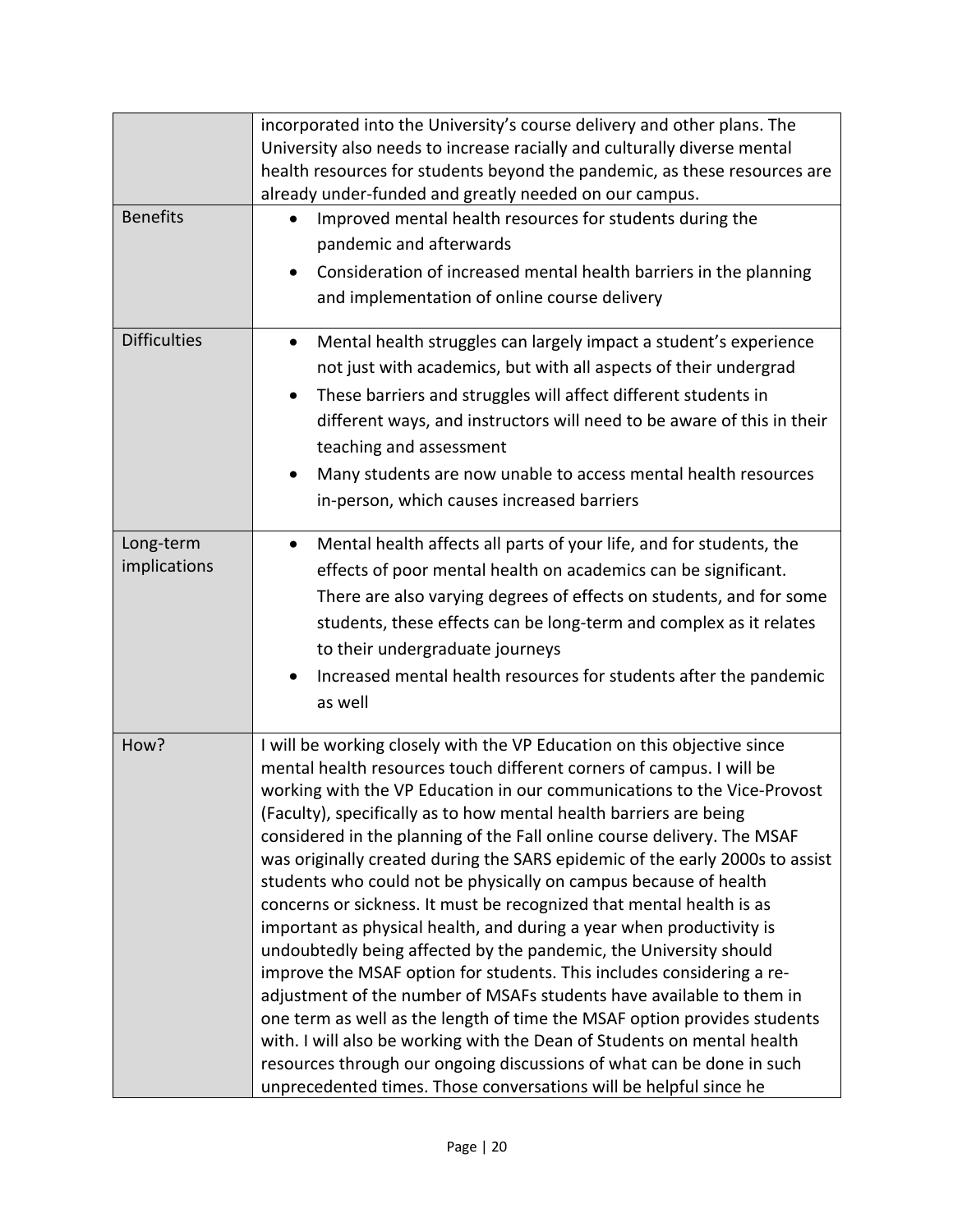|          | oversees the SWC and we will be able to discuss gaps in support for<br>students as they roll out a specialized plan for the Fall. |
|----------|-----------------------------------------------------------------------------------------------------------------------------------|
| Partners | VP Education, Dean of Students, Vice-Provost (Faculty), Director of SWC                                                           |

## **International Student Support**

| Objective 14        | <b>International Student Advisory Committee</b>                                                                                                                                                                                                                                                                                                                                                                                                                                                                                                                                                                                                                                                                                                                                                                                                                                                                                                                                                                                                                                                                                                                              |
|---------------------|------------------------------------------------------------------------------------------------------------------------------------------------------------------------------------------------------------------------------------------------------------------------------------------------------------------------------------------------------------------------------------------------------------------------------------------------------------------------------------------------------------------------------------------------------------------------------------------------------------------------------------------------------------------------------------------------------------------------------------------------------------------------------------------------------------------------------------------------------------------------------------------------------------------------------------------------------------------------------------------------------------------------------------------------------------------------------------------------------------------------------------------------------------------------------|
| Description         | In any given year, international students face very unique challenges in<br>post-secondary education at McMaster. Oftentimes, solutions for students<br>are heavily influenced by overrepresentation of domestic student voices<br>and underrepresentation of international student voices. While there are<br>international students in student leadership positions, this is subject to<br>yearly change. We need a long-term plan that can allow for the<br>identification of gaps in international student support and resources that<br>centers the voices and perspectives of students. A couple years ago, a<br>potential solution for this was created with the Student Advisors on Global<br>Engagement (SAGE). However, this group was not formalized and so it<br>disbanded with yearly turnover. In the spirit of this effort, we will create an<br>International Student Advisory Committee with wide representation from<br>across campus. The goal will be that once the group is formalized, students<br>that sit on this committee will receive monetary compensation for their<br>efforts as an incentive to continue long-term interest in the positions. |
| <b>Benefits</b>     | Long-term formalized committee to identify gaps in international<br>student support and resources<br>Centralized group to identify wide range of concerns and issues<br>$\bullet$<br>faced by international students<br>Direct communication between the MSU and the committee<br>through MSU representatives on the committee<br>Monetary compensation for the international students on the<br>committee                                                                                                                                                                                                                                                                                                                                                                                                                                                                                                                                                                                                                                                                                                                                                                   |
| <b>Difficulties</b> | An equivalent to this committee does not exist at many Universities<br>$\bullet$<br>across North America, and so we will have limited guidance in<br>forming this committee<br>To ensure this committee is sustainable, we will need to ensure it is<br>completely formalized this year so that next year it can begin as a<br>full committee                                                                                                                                                                                                                                                                                                                                                                                                                                                                                                                                                                                                                                                                                                                                                                                                                                |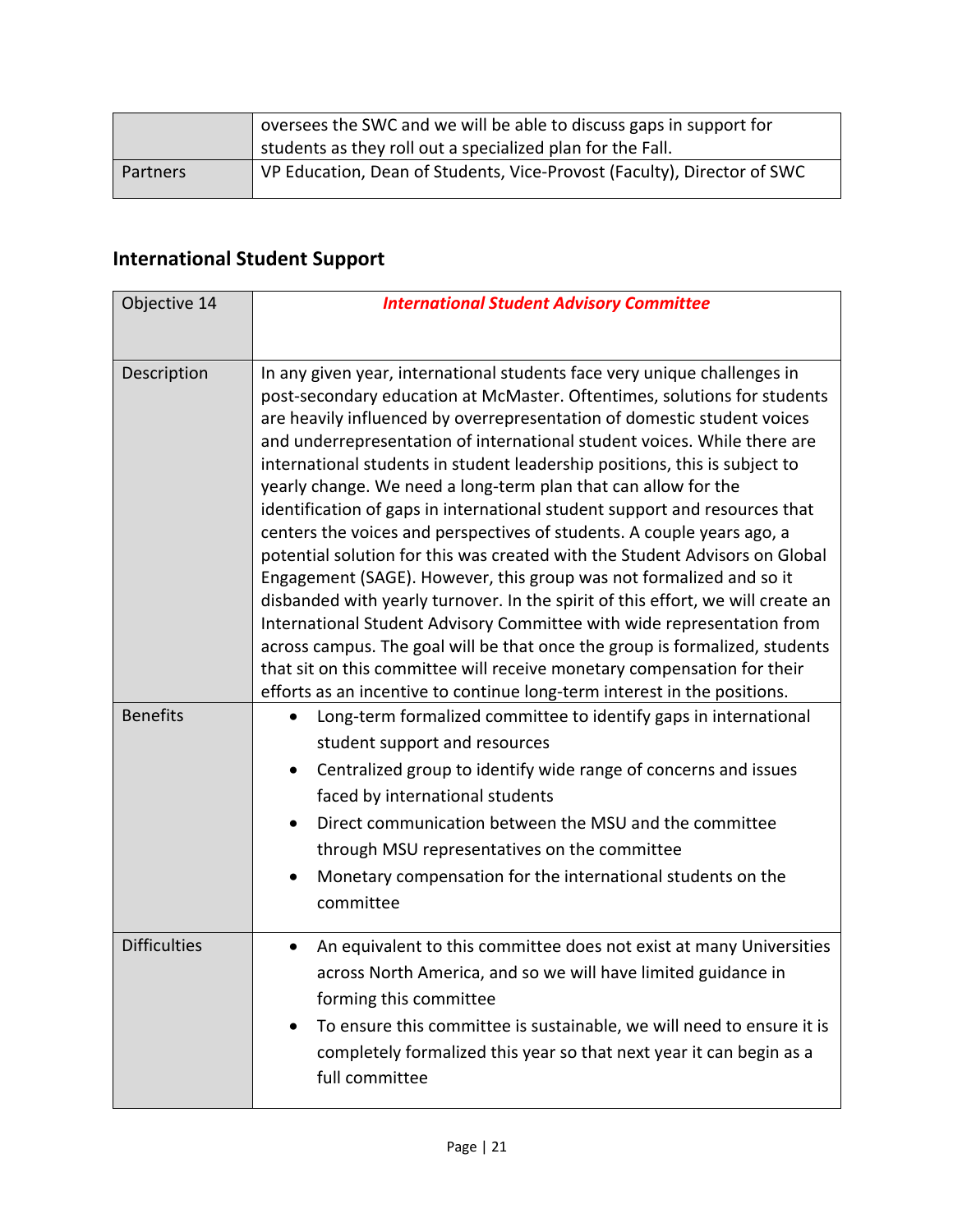| Long-term<br>implications | Long-term sustained strategy for identifying gaps in support and<br>resources for international students                                                                                                                                                                                                                                                                                                                                                                                                                                                                                                                                                                                                                                                                                                          |
|---------------------------|-------------------------------------------------------------------------------------------------------------------------------------------------------------------------------------------------------------------------------------------------------------------------------------------------------------------------------------------------------------------------------------------------------------------------------------------------------------------------------------------------------------------------------------------------------------------------------------------------------------------------------------------------------------------------------------------------------------------------------------------------------------------------------------------------------------------|
| How?                      | I have already been researching equivalent committees at Universities<br>across North America. While there are not many, I have compiled their<br>terms of reference for comparison and guidance as I begin to write one for<br>McMaster. I have also begun discussions with the International Students<br>Coordinator at the Student Success Centre who I will be frequently<br>consulting on this objective. I will work with this individual to identify and<br>apply for funding options. (One option is Okanagan funding) I have also<br>begun reaching out to international students for input and feedback<br>throughout the progress of this objective. I will work with our<br>Administrative Services Coordinator to identify the best way to formalize<br>this committee for long-term sustainability. |
| Partners                  | International Students Coordinator, SSC                                                                                                                                                                                                                                                                                                                                                                                                                                                                                                                                                                                                                                                                                                                                                                           |

| Objective 15        | <b>International Student Support During COVID-19</b>                                                                                                                                                                                                                                                                                                                                                                                                                                                                                                                                                                                                                                                                                                                                                                                                                                                                                                                                                                                                                                                                                                           |
|---------------------|----------------------------------------------------------------------------------------------------------------------------------------------------------------------------------------------------------------------------------------------------------------------------------------------------------------------------------------------------------------------------------------------------------------------------------------------------------------------------------------------------------------------------------------------------------------------------------------------------------------------------------------------------------------------------------------------------------------------------------------------------------------------------------------------------------------------------------------------------------------------------------------------------------------------------------------------------------------------------------------------------------------------------------------------------------------------------------------------------------------------------------------------------------------|
|                     |                                                                                                                                                                                                                                                                                                                                                                                                                                                                                                                                                                                                                                                                                                                                                                                                                                                                                                                                                                                                                                                                                                                                                                |
| Description         | International students are facing increased challenges during the<br>pandemic. They are often not prioritized in benefits from the federal<br>government and many may not be in Canada during the fall online term.<br>We will need increased advocacy efforts towards the government to<br>prioritize international students still living in Canada for federal benefits,<br>and also to the University to ensure that unique challenges faced by<br>international students outside Canada are being considered for the Fall<br>term course delivery. Specific focuses will be advocating for an extension<br>on the lift of 25/week max working hours for international students during<br>the pandemic and working with University partners to ensure they are<br>considering different time-zones for students in classes when courses are<br>delivered online. This is especially important since the University has<br>announced that quality of education will not decrease with the shift to<br>online course delivery, and with the exception of the Faculty of Business,<br>all international students are still paying increased tuition this year. |
| <b>Benefits</b>     | Extended lift on maximum working hours per week for<br>international students still living in Canada<br>Fair access to high quality education, regardless of a student's time<br>$\bullet$<br>zone                                                                                                                                                                                                                                                                                                                                                                                                                                                                                                                                                                                                                                                                                                                                                                                                                                                                                                                                                             |
| <b>Difficulties</b> | The Government of Canada has already announced the extension<br>$\bullet$<br>of CERB and has not announced increases to CESB, making their                                                                                                                                                                                                                                                                                                                                                                                                                                                                                                                                                                                                                                                                                                                                                                                                                                                                                                                                                                                                                     |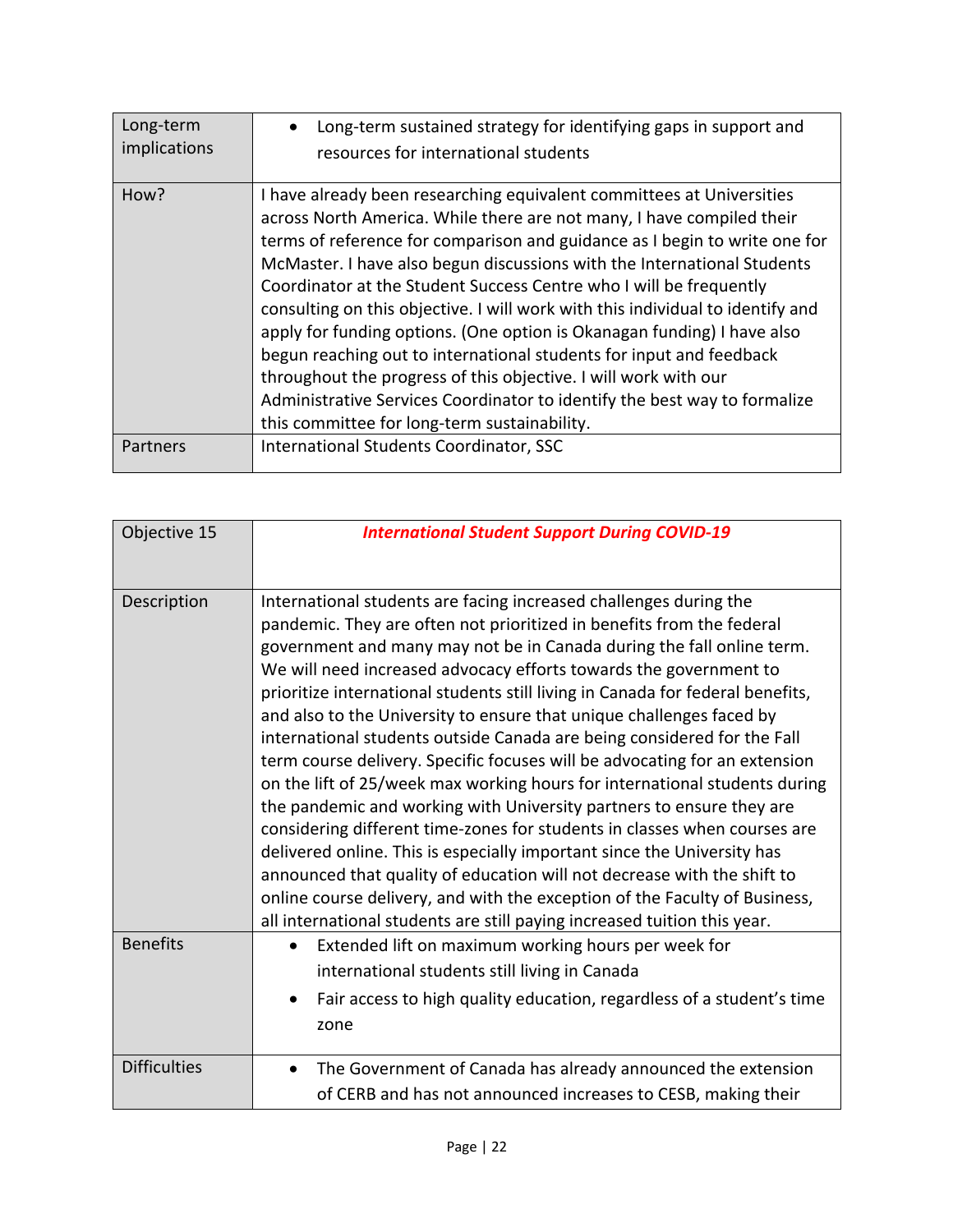|              | commitment to supporting post-secondary students during the<br>pandemic questionable.<br>Current estimates for residence max capacity makes it seem that<br>not all international students will be able to live in residence,<br>meaning there will be different time zones for students in the same<br>class. The University will need to ensure that instructors are<br>preparing for this in high quality online course delivery. |
|--------------|--------------------------------------------------------------------------------------------------------------------------------------------------------------------------------------------------------------------------------------------------------------------------------------------------------------------------------------------------------------------------------------------------------------------------------------|
| Long-term    | This objective is specific to support during the COVID-19 pandemic,                                                                                                                                                                                                                                                                                                                                                                  |
| implications | and so it will be valuable for as long as student safety is threatened                                                                                                                                                                                                                                                                                                                                                               |
|              | by the COVID-19 virus.                                                                                                                                                                                                                                                                                                                                                                                                               |
|              |                                                                                                                                                                                                                                                                                                                                                                                                                                      |
| How?         | I will primarily be working with the VP Education on this advocacy                                                                                                                                                                                                                                                                                                                                                                   |
|              | objective. We plan to gain data on international student gaps in resources                                                                                                                                                                                                                                                                                                                                                           |
|              | through a climate survey that is being released during the summer to                                                                                                                                                                                                                                                                                                                                                                 |
|              | students. Our advocacy to the University regarding course delivery will be<br>to the Vice-Provost (Faculty) as she is the one who communicates high-                                                                                                                                                                                                                                                                                 |
|              | level course delivery planning to Faculty deans. We will also be working                                                                                                                                                                                                                                                                                                                                                             |
|              | closely with the Undergraduates of Canadian Research-Intensive                                                                                                                                                                                                                                                                                                                                                                       |
|              | Universities (UCRU) to accomplish the federal advocacy aspect of this                                                                                                                                                                                                                                                                                                                                                                |
|              | objective. I have already voiced the advocacy point on extension of the lift                                                                                                                                                                                                                                                                                                                                                         |
|              | on max working hours to the UCRU Board, and it is being worked on by the                                                                                                                                                                                                                                                                                                                                                             |
|              | Advocacy Committee.                                                                                                                                                                                                                                                                                                                                                                                                                  |
| Partners     | VP Education, Vice-Provost (Faculty), UCRU                                                                                                                                                                                                                                                                                                                                                                                           |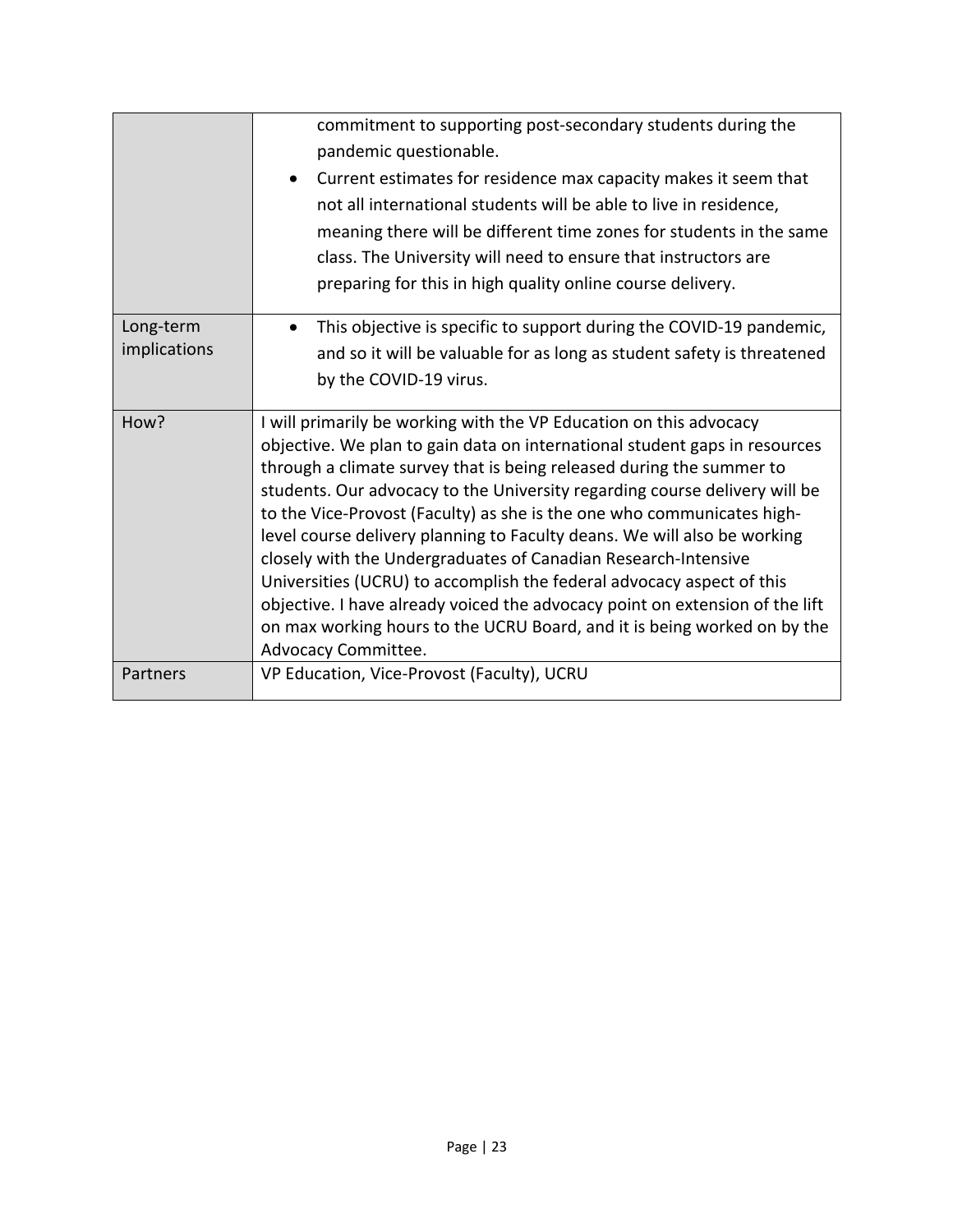## **Student Safety**

| Objective 16    | <b>Student Safety during the Pandemic</b>                                                                                                                                                                                                                                                                                                                                                                                                                                                                                                                                                                                                                                                                                                                                                                                                                                                                                                                                                                                                                                                                                                                                                                                                                                                                                                                                                                                                                                                                                                                                                                                                                                                                                                   |
|-----------------|---------------------------------------------------------------------------------------------------------------------------------------------------------------------------------------------------------------------------------------------------------------------------------------------------------------------------------------------------------------------------------------------------------------------------------------------------------------------------------------------------------------------------------------------------------------------------------------------------------------------------------------------------------------------------------------------------------------------------------------------------------------------------------------------------------------------------------------------------------------------------------------------------------------------------------------------------------------------------------------------------------------------------------------------------------------------------------------------------------------------------------------------------------------------------------------------------------------------------------------------------------------------------------------------------------------------------------------------------------------------------------------------------------------------------------------------------------------------------------------------------------------------------------------------------------------------------------------------------------------------------------------------------------------------------------------------------------------------------------------------|
|                 |                                                                                                                                                                                                                                                                                                                                                                                                                                                                                                                                                                                                                                                                                                                                                                                                                                                                                                                                                                                                                                                                                                                                                                                                                                                                                                                                                                                                                                                                                                                                                                                                                                                                                                                                             |
| Description     | This is a very unprecedented year where the safety of our students and<br>communities are threatened by the COVID-19 pandemic. The University<br>has made decisions to close campus and plan a predominantly online Fall<br>term in the interest of the safety of the community. As the University<br>begins to slowly open up again in different capacities, there are complex<br>coordinated efforts to ensure all decisions are keeping the safety of the<br>community in mind. Return-To-Work meetings allow representatives from<br>different pockets of campus to come together and discuss what they are<br>working on and how they can assist each other in the planning of the Fall<br>term. I attend these meetings to provide the student perspective on the<br>University's proposed plans and solutions, as well as give MSU updates.<br>These meetings are critical as coordinated efforts will ensure we are all<br>keeping safety of the community as our top priority. The MSU also needs<br>to continue working with Hamilton Public Health to ensure we are<br>promoting social distancing information to our students. There is strong<br>fear of a second wave of cases in the Fall, and we must be continuing to<br>promote the importance of social distancing and proper mask-wearing.<br>While all of these efforts are quite coordinated currently, it will be<br>imperative to continue this coordination as we begin planning the Winter<br>2021 term. It is quite unknown what that term will look like, and the MSU<br>must work closely with the University to ensure we are matching our<br>messaging and are complimenting each other's efforts to ensure the safety<br>of our students and the community. |
| <b>Benefits</b> | Coordinated efforts reduce mixed messaging and ensure we are all<br>complimenting each other's efforts                                                                                                                                                                                                                                                                                                                                                                                                                                                                                                                                                                                                                                                                                                                                                                                                                                                                                                                                                                                                                                                                                                                                                                                                                                                                                                                                                                                                                                                                                                                                                                                                                                      |
|                 | Everyone working on one issue means that we have many                                                                                                                                                                                                                                                                                                                                                                                                                                                                                                                                                                                                                                                                                                                                                                                                                                                                                                                                                                                                                                                                                                                                                                                                                                                                                                                                                                                                                                                                                                                                                                                                                                                                                       |
|                 |                                                                                                                                                                                                                                                                                                                                                                                                                                                                                                                                                                                                                                                                                                                                                                                                                                                                                                                                                                                                                                                                                                                                                                                                                                                                                                                                                                                                                                                                                                                                                                                                                                                                                                                                             |
|                 | specialized tools to use when planning solutions                                                                                                                                                                                                                                                                                                                                                                                                                                                                                                                                                                                                                                                                                                                                                                                                                                                                                                                                                                                                                                                                                                                                                                                                                                                                                                                                                                                                                                                                                                                                                                                                                                                                                            |
|                 | This is an unprecedented year which allows for us to think                                                                                                                                                                                                                                                                                                                                                                                                                                                                                                                                                                                                                                                                                                                                                                                                                                                                                                                                                                                                                                                                                                                                                                                                                                                                                                                                                                                                                                                                                                                                                                                                                                                                                  |
|                 | creatively for unprecedented solutions that may sound impossible                                                                                                                                                                                                                                                                                                                                                                                                                                                                                                                                                                                                                                                                                                                                                                                                                                                                                                                                                                                                                                                                                                                                                                                                                                                                                                                                                                                                                                                                                                                                                                                                                                                                            |
|                 | or would otherwise not happen in any other given year                                                                                                                                                                                                                                                                                                                                                                                                                                                                                                                                                                                                                                                                                                                                                                                                                                                                                                                                                                                                                                                                                                                                                                                                                                                                                                                                                                                                                                                                                                                                                                                                                                                                                       |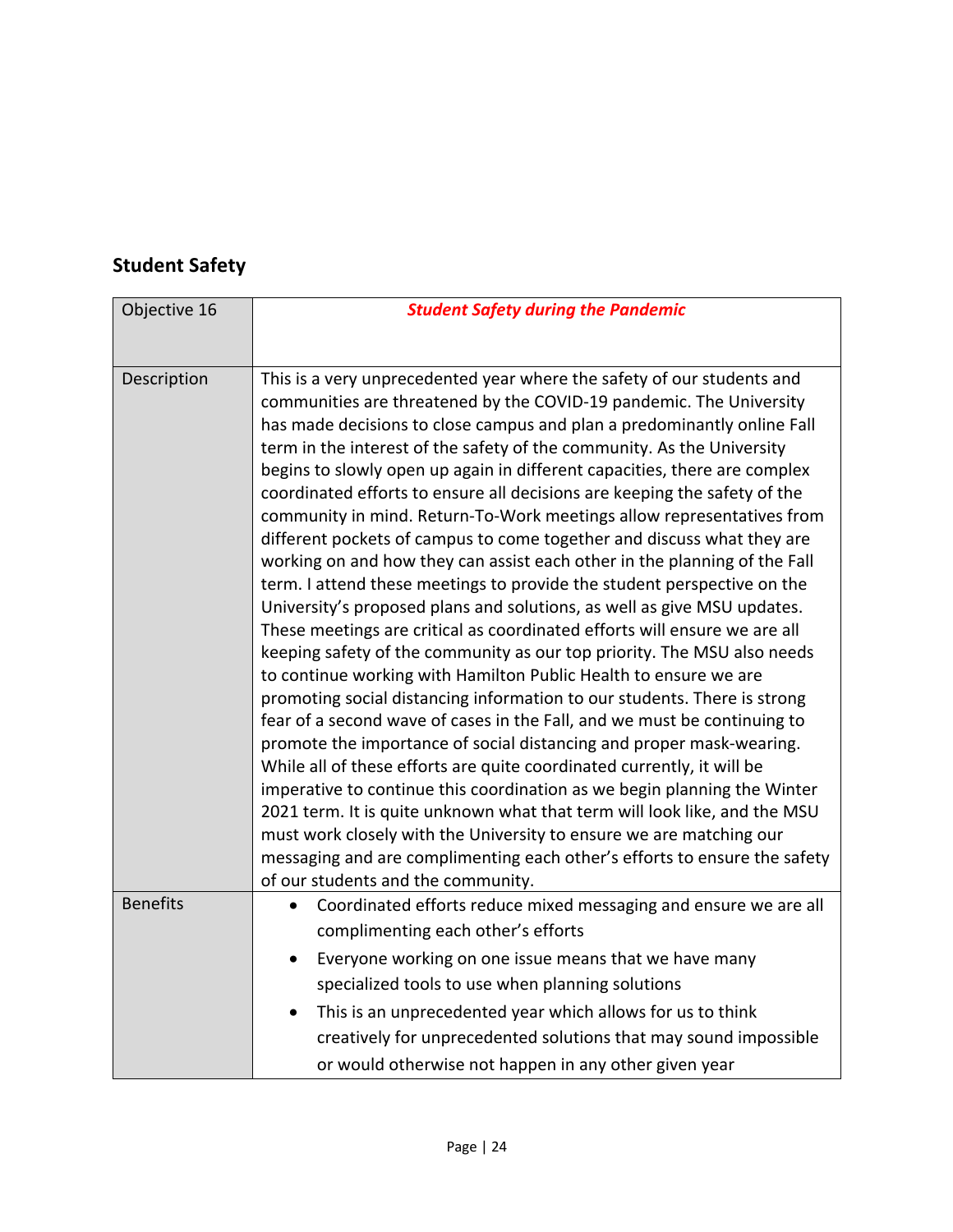|                           | Safety of the community<br>$\bullet$                                                                                                                                                                                                                                                                                                                                                                                                                                                                                                                                                                                                   |
|---------------------------|----------------------------------------------------------------------------------------------------------------------------------------------------------------------------------------------------------------------------------------------------------------------------------------------------------------------------------------------------------------------------------------------------------------------------------------------------------------------------------------------------------------------------------------------------------------------------------------------------------------------------------------|
| <b>Difficulties</b>       | A lot is still unknown for what the Fall will look like, and even more<br>$\bullet$<br>is unknown about the Winter<br>New problems arise each week, some of which are more complex<br>$\bullet$<br>than others<br>As Hamilton begins to enter new phases, some people are taking<br>$\bullet$<br>social distancing efforts less seriously which threatens the<br>coordinated efforts of the community                                                                                                                                                                                                                                  |
| Long-term<br>implications | Coordinated efforts mean less cases which slowly the spread of the<br>virus. This is helpful for everyone in the long term as COVID-19 has<br>drastically changed life as we know it, and introduced a new<br>"normal" to our lives                                                                                                                                                                                                                                                                                                                                                                                                    |
| How?                      | We will work closely with all of our campus partners through RTW<br>meetings to ensure that as the McMaster community begins to re-open in<br>different capacities, it is done through a coordinated effort with diverse<br>perspectives on how solutions may impact different communities. We will<br>also be working with Hamilton Public Health to coordinate our messaging<br>for social-distancing campaigns and proper use of personal protective<br>equipment. We have already partnered with Hamilton Public Health for<br>their summer social distancing campaign, and this partnership will<br>continue throughout the year. |
| Partners                  | Hamilton Public Health, Facility Services, Human Resources Services,<br>Housing & Conference Services, Hospitality Services, University Librarians,<br>EOHSS, Manager of MUSC, GM, Vice-Provost (Faculty), Athletics &<br>Recreation, Student Affairs, Registrar's Office, (others as necessary)                                                                                                                                                                                                                                                                                                                                       |

| Objective 17 | <b>Re-imagined Campus Safety Plan</b>                                                                                                                                                                                                                                                                                                                                                                                                                                                                                                                                                                                                                                                                 |
|--------------|-------------------------------------------------------------------------------------------------------------------------------------------------------------------------------------------------------------------------------------------------------------------------------------------------------------------------------------------------------------------------------------------------------------------------------------------------------------------------------------------------------------------------------------------------------------------------------------------------------------------------------------------------------------------------------------------------------|
|              |                                                                                                                                                                                                                                                                                                                                                                                                                                                                                                                                                                                                                                                                                                       |
| Description  | For years students on our campus have felt unsafe with the current safety<br>plan at McMaster. The University has a deep working relationship with<br>Hamilton & Halton Police Services and the Special Constables Program has<br>gained long-standing criticism, largely directed towards the current<br>Director of Security & Parking Services, Glenn De Caire. During his time as<br>the former chief of Hamilton Police Services, De Caire supported "carding",<br>and was criticized by the Ontario Human Rights Commission that his<br>defense of carding was a "textbook description of racial profiling." De Caire<br>also created the HPS ACTION teams, the shock-troops of gentrification, |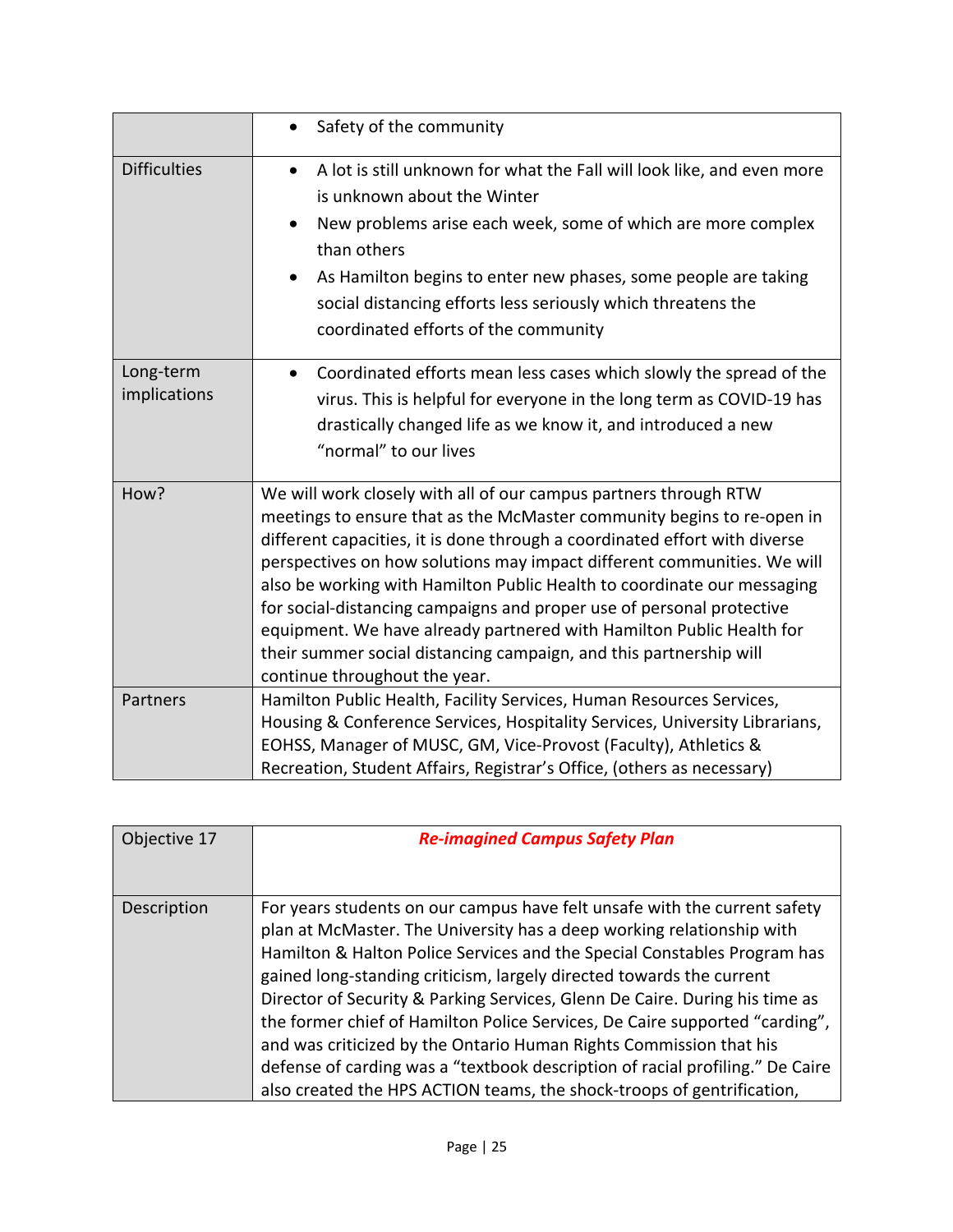| <b>Benefits</b>           | pushing people of colour, Indigenous people and working-class people out<br>of the Hamilton downtown core. Students have been protesting the<br>University's decision to hire De Caire since 2016, and with recent tragic<br>events in North America related to police brutality, the calls for his<br>removal from campus have increased. While Security Services does not<br>request or track demographic data and does not have information<br>regarding the race of individuals with whom they interact, numerous<br>anecdotal stories from BIPoC students tell of racial profiling on campus.<br>Little is known regarding hiring methods, nor internal practices for how<br>Special Constables are vetted, trained and held accountable for their<br>actions within their roles. At the same time, community safety resources<br>that students rely on such as mental health and crisis support, harm<br>reduction programs, food & housing security and survivor-centric<br>resources remain underfunded. Students have been calling for the<br>University and MSU to explore a new campus safety plan that does not<br>include De Caire or the Special Constables Program, and that improves<br>community resources that students and community members depend on.<br>A new plan that will ensure the safety of all of our students and<br>$\bullet$<br>community members, rather than only benefiting some<br>Improvements to community safety resources that students rely |
|---------------------------|--------------------------------------------------------------------------------------------------------------------------------------------------------------------------------------------------------------------------------------------------------------------------------------------------------------------------------------------------------------------------------------------------------------------------------------------------------------------------------------------------------------------------------------------------------------------------------------------------------------------------------------------------------------------------------------------------------------------------------------------------------------------------------------------------------------------------------------------------------------------------------------------------------------------------------------------------------------------------------------------------------------------------------------------------------------------------------------------------------------------------------------------------------------------------------------------------------------------------------------------------------------------------------------------------------------------------------------------------------------------------------------------------------------------------------------------------------------------------------------|
|                           | on, taking into consideration the different needs of our<br>communities<br>Fewer students on campus provides an opportunity to begin<br>$\bullet$<br>conversations surrounding what a new campus safety plan could<br>look like                                                                                                                                                                                                                                                                                                                                                                                                                                                                                                                                                                                                                                                                                                                                                                                                                                                                                                                                                                                                                                                                                                                                                                                                                                                      |
| <b>Difficulties</b>       | While these asks are not new, this would mean a massive change to<br>$\bullet$<br>the University's vision of campus safety<br>This is not a fast or easy change, and there is not and fast or easy<br>solution. This would require commitment from the University and<br>MSU, with buy-in from top University administration.<br>The University has not commented on the hiring of Glenn De Caire<br>$\bullet$<br>since 2016, and has never shown any interest in his removal from<br>campus, or in large-scale changes to the Special Constables<br>Program                                                                                                                                                                                                                                                                                                                                                                                                                                                                                                                                                                                                                                                                                                                                                                                                                                                                                                                         |
| Long-term<br>implications | Creating a community where everyone feels safe<br>$\bullet$<br>Working with community members who have already been doing<br>this work to sustain themselves using community resources for a<br>long time, and expanding that for a new campus safety plan                                                                                                                                                                                                                                                                                                                                                                                                                                                                                                                                                                                                                                                                                                                                                                                                                                                                                                                                                                                                                                                                                                                                                                                                                           |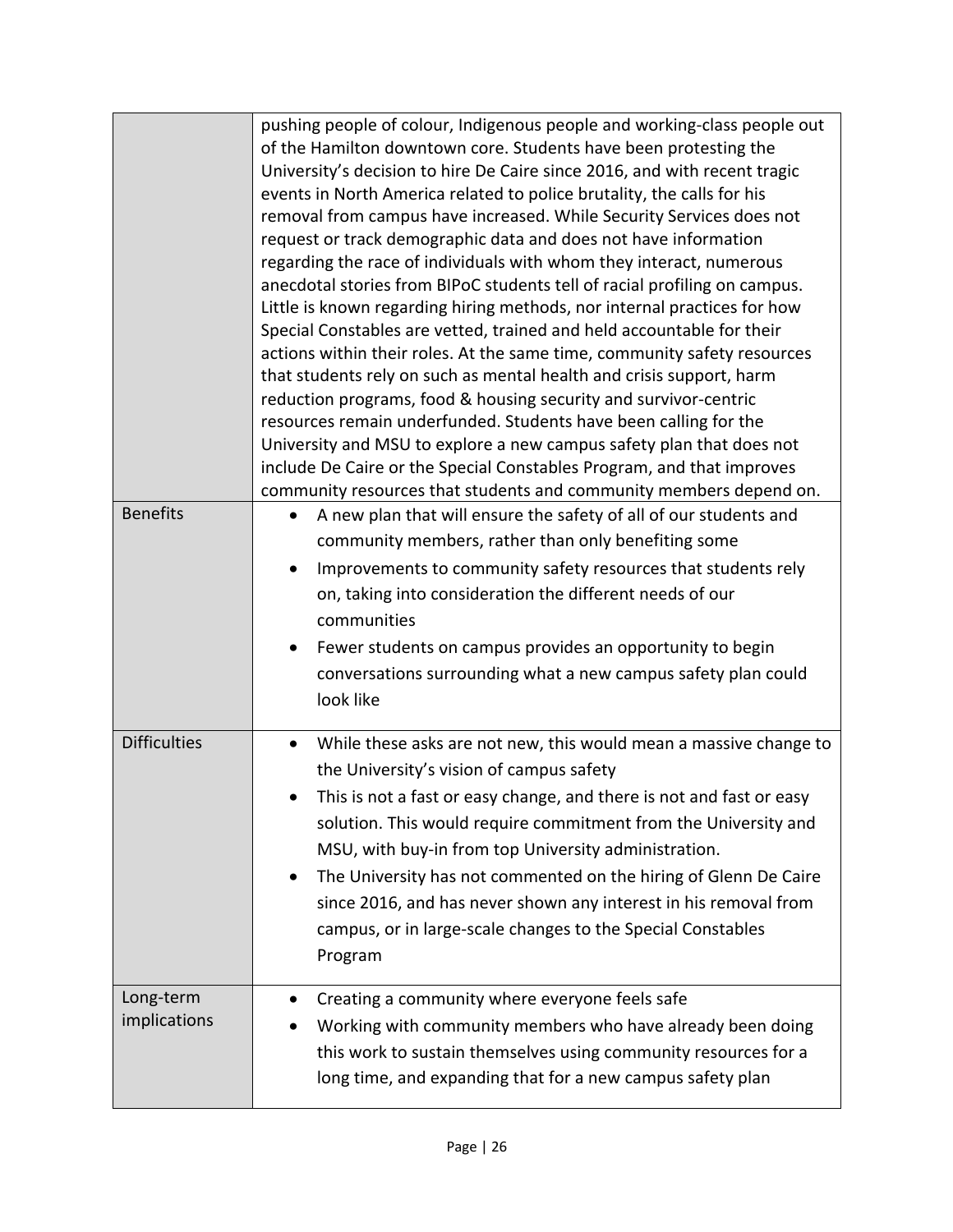| How?     | I am working closely with the VP Education on this objective as it is a               |
|----------|---------------------------------------------------------------------------------------|
|          | strong advocacy priority. To start, I moved a motion in the June 14 <sup>th</sup> SRA |
|          | meeting that passed with strong support by SRA members, that would                    |
|          | allow the MSU to adopt a statement calling for these changes. While there             |
|          | has been no movement or indication from the University that they would                |
|          | be willing to make these large-scale changes, I have opened the                       |
|          | conversation with President Farrar that this is what students are calling for,        |
|          | and I will be continuing these conversations with President Farrar                    |
|          | throughout the year. We need a working group with opportunity for                     |
|          | community input from relevant community members with representation                   |
|          | from the MSU to create a plan for the future of McMaster campus without               |
|          | the Special Constables Program. We are also advocating for these changes              |
|          | to include a redirect investment from funding for the Special Constables              |
|          | Program to go to racially and culturally diverse mental health support,               |
|          | harm reduction programs, food & housing security for students, survivor-              |
|          | centric resources and a re-imagined safety plan for students. We have also            |
|          | begun conversations with EIO surrounding concerns related to data not                 |
|          | collected by Security Services and barriers to reporting experiences of               |
|          | discrimination and racism on campus and have asked for an anti-racism                 |
|          | review of McMaster as a whole. This climate survey was originally planned             |
|          | for the final year of the EDI framework but is being expedited to launch in           |
|          | this upcoming academic year. We will be working closely with the EIO on               |
|          | the preparation of this climate survey. The MSU will also be researching              |
|          | and exploring alternative options for a security presence at MSU                      |
|          | sanctioned events that have historically involved Security Services or                |
|          | Hamilton Police Services and will consult with relevant groups and                    |
|          | stakeholders on the hiring of alternative security firms as replacements.             |
| Partners | President Farrar, Dean of Students, EIO, VP Education, MSU Campus Events              |
|          | Director                                                                              |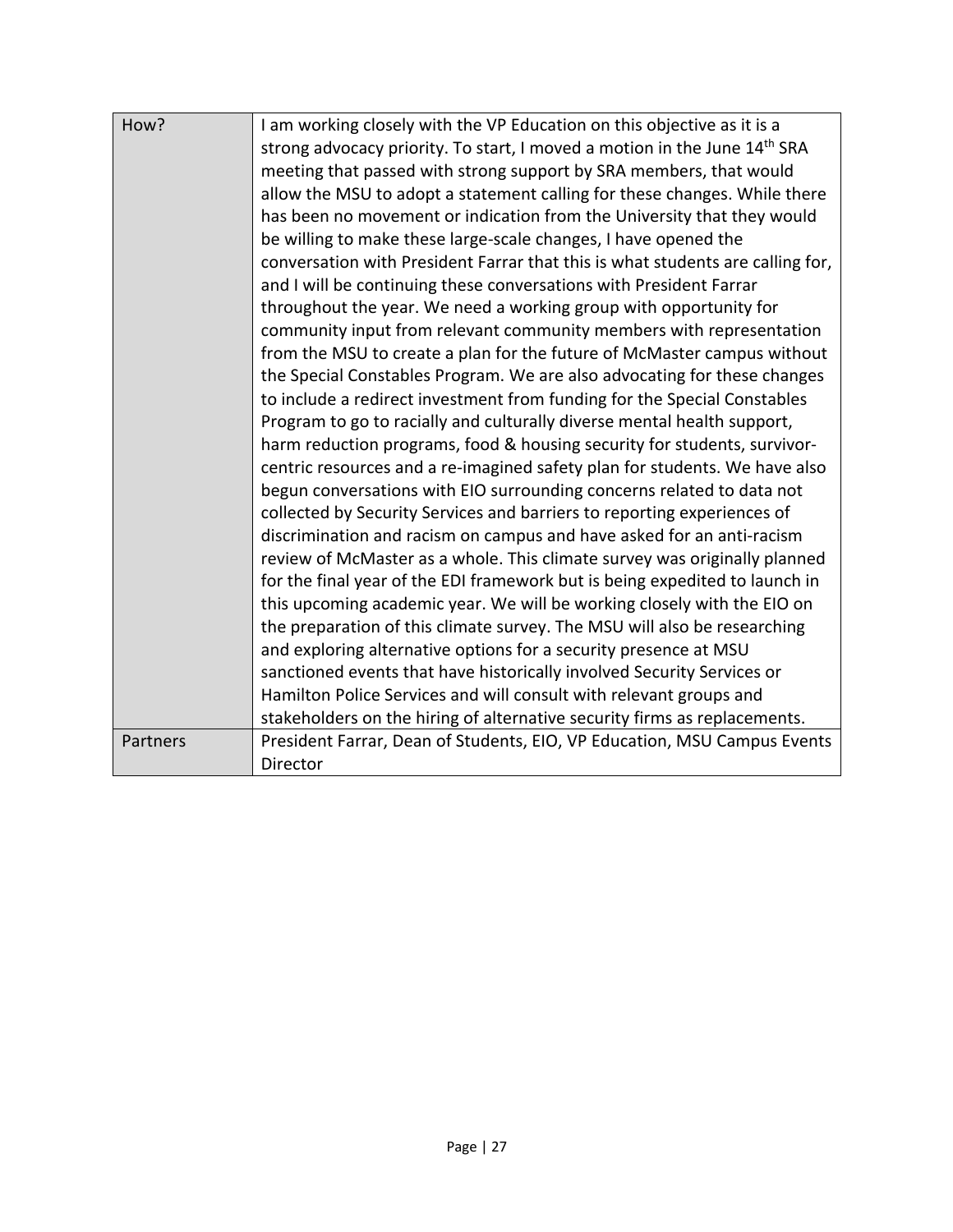## **Trainings**

| Objective 18              | <b>MSU Volunteer Training Support</b>                                                                                                                                                                                                                                                                                                                                                                                                                                                                                                                                                                                                                                                   |
|---------------------------|-----------------------------------------------------------------------------------------------------------------------------------------------------------------------------------------------------------------------------------------------------------------------------------------------------------------------------------------------------------------------------------------------------------------------------------------------------------------------------------------------------------------------------------------------------------------------------------------------------------------------------------------------------------------------------------------|
|                           |                                                                                                                                                                                                                                                                                                                                                                                                                                                                                                                                                                                                                                                                                         |
| Description               | The VP Admin will be coordinating training for all of our MSU service<br>volunteers in early September. The current VP Admin will also be leaving at<br>the end of the Summer to enter Medical School at the University of Ottawa<br>and we will have a new VP Admin that will be transitioning into the role<br>over the last 6 weeks of the summer. The MSU volunteer training objective<br>is a large project for the VP Admin and the individual who will is entering<br>this role will likely need assistance during the transitioning process. I will<br>be assisting in the planning of this objective and supporting the new VP<br>Admin during their transition into the role. |
| <b>Benefits</b>           | Increased support for the new VP Admin who will be jumping into<br>$\bullet$<br>the role a few months into the traditional year role<br>Smooth planning of the MSU-wide volunteer training project                                                                                                                                                                                                                                                                                                                                                                                                                                                                                      |
| <b>Difficulties</b>       | We have never had a by-election for a VP Admin during this time of<br>$\bullet$<br>year, and the timing of the transition will be challenging for the<br>individual entering the role<br>There may be unforeseen challenges with the planning of this event<br>$\bullet$<br>as September approaches                                                                                                                                                                                                                                                                                                                                                                                     |
| Long-term<br>implications | Ensuring all of our volunteers are trained in September for the<br>$\bullet$<br>upcoming year<br>Ensuring the incoming VP Admin feels supported in their new role                                                                                                                                                                                                                                                                                                                                                                                                                                                                                                                       |
| How?                      | I have already begun conversations with the current VP Admin as to what<br>the transition process may look like, and what the initial plans are for the<br>MSU-wide volunteer training. I am staying up to date with these plans as<br>they adapt and change, and I will be freeing my schedule near the end of<br>August and into early September, to ensure that I can be a strong source of                                                                                                                                                                                                                                                                                          |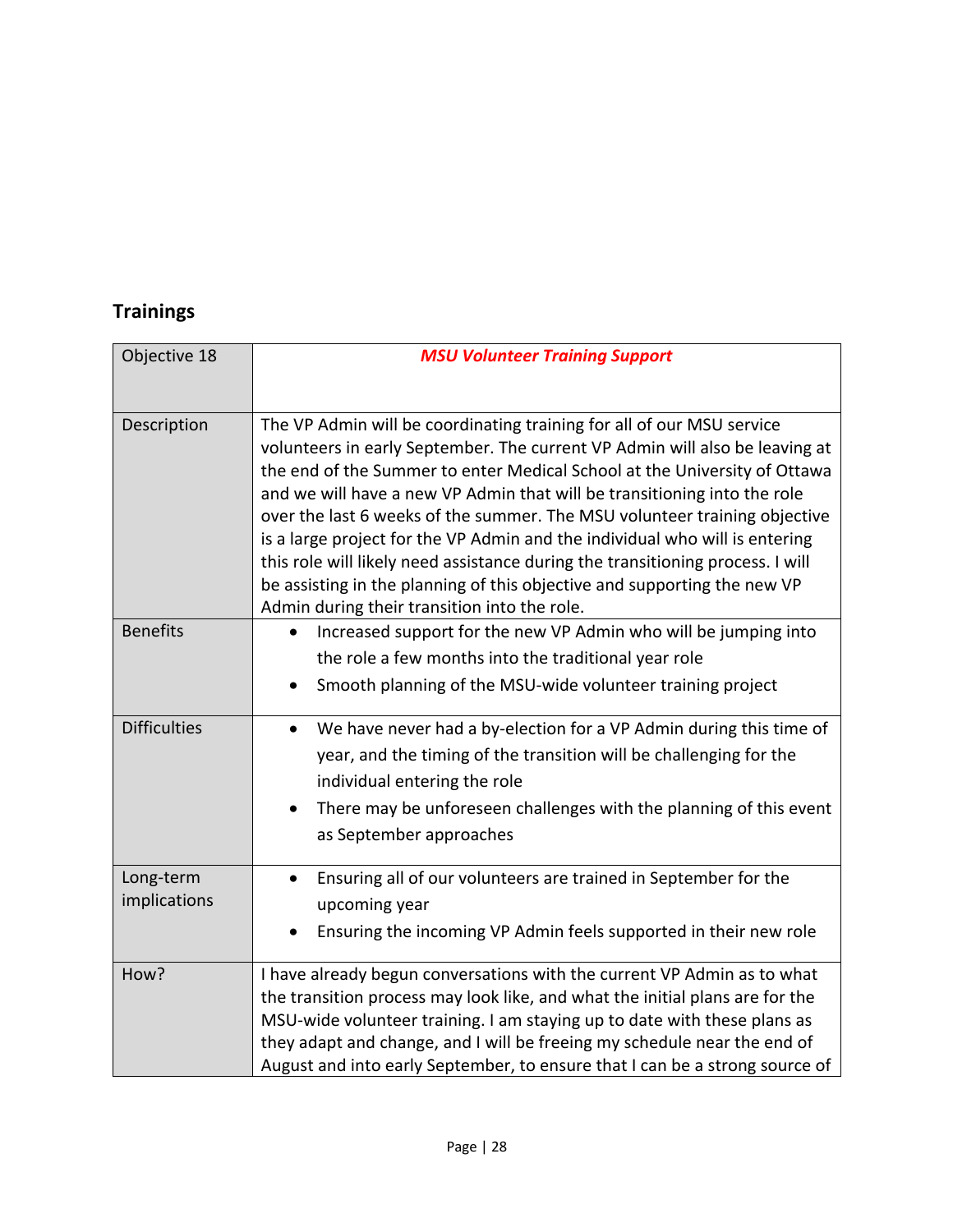|          | support for the incoming VP Admin with this project and any other aspects<br>of their transition. |
|----------|---------------------------------------------------------------------------------------------------|
| Partners | VP Admin                                                                                          |

| Objective 19        | <b>SVPRO Module</b>                                                                                                                                                                                                                                                                                                                                                                                                                                                                                                                                                                                                                                                                                                                                                                                                                                                                                                                                                                                                                                                                                                                                                                                                                                                                                                                            |
|---------------------|------------------------------------------------------------------------------------------------------------------------------------------------------------------------------------------------------------------------------------------------------------------------------------------------------------------------------------------------------------------------------------------------------------------------------------------------------------------------------------------------------------------------------------------------------------------------------------------------------------------------------------------------------------------------------------------------------------------------------------------------------------------------------------------------------------------------------------------------------------------------------------------------------------------------------------------------------------------------------------------------------------------------------------------------------------------------------------------------------------------------------------------------------------------------------------------------------------------------------------------------------------------------------------------------------------------------------------------------|
| Description         | McMaster recently updated their Sexual Violence Policy, which can be<br>found on the Sexual Violence Prevention & Response Office section of the<br>Equity & Inclusion Office website. As can be seen from the Summary<br>Report of the student Voices on Sexual Violence survey released in March<br>of 2019, 60.9% of McMaster respondents had low knowledge and/or<br>awareness of sexual violence supports, services and reporting procedures.<br>This necessitates improvements to campus awareness of resources,<br>supports and reporting procedures. The EIO is also undergoing changes to<br>their office to expand the Sexual Violence Prevention & Response Office<br>and introducing a new module that explains all of the current supports and<br>services, as well as changes to the office and Sexual Violence Policy would<br>increase awareness within our community. This is also a good time to<br>create such a module because all trainings are being conducted online due<br>to the pandemic. It is important to note that while there are benefits to<br>creating this training, it is not a solution that will significantly address<br>sexual violence on campus. This is a complex problem and our campus<br>needs increased funding for and improved racially and culturally diverse<br>survivor centric resources. |
| <b>Benefits</b>     | Increased awareness of recent changes to Sexual Violence Policy<br>and changes to the Sexual Violence Prevention & Response Office<br>Increased awareness of current support and resource options<br>available both on campus and within the Hamilton community<br>Online training is necessary during the pandemic when all trainings<br>are being delivered online<br>Folks are able to pause the module and take their own breaks if the<br>content is triggering and students need breaks. Using an online<br>module for this removes any barriers to uncomfortably leaving a<br>room of people during an in-person training                                                                                                                                                                                                                                                                                                                                                                                                                                                                                                                                                                                                                                                                                                               |
| <b>Difficulties</b> | With the current pandemic, there is not much time to produce a<br>clean-looking and easy to understand module that is specific to the<br>needs of community members on our campus                                                                                                                                                                                                                                                                                                                                                                                                                                                                                                                                                                                                                                                                                                                                                                                                                                                                                                                                                                                                                                                                                                                                                              |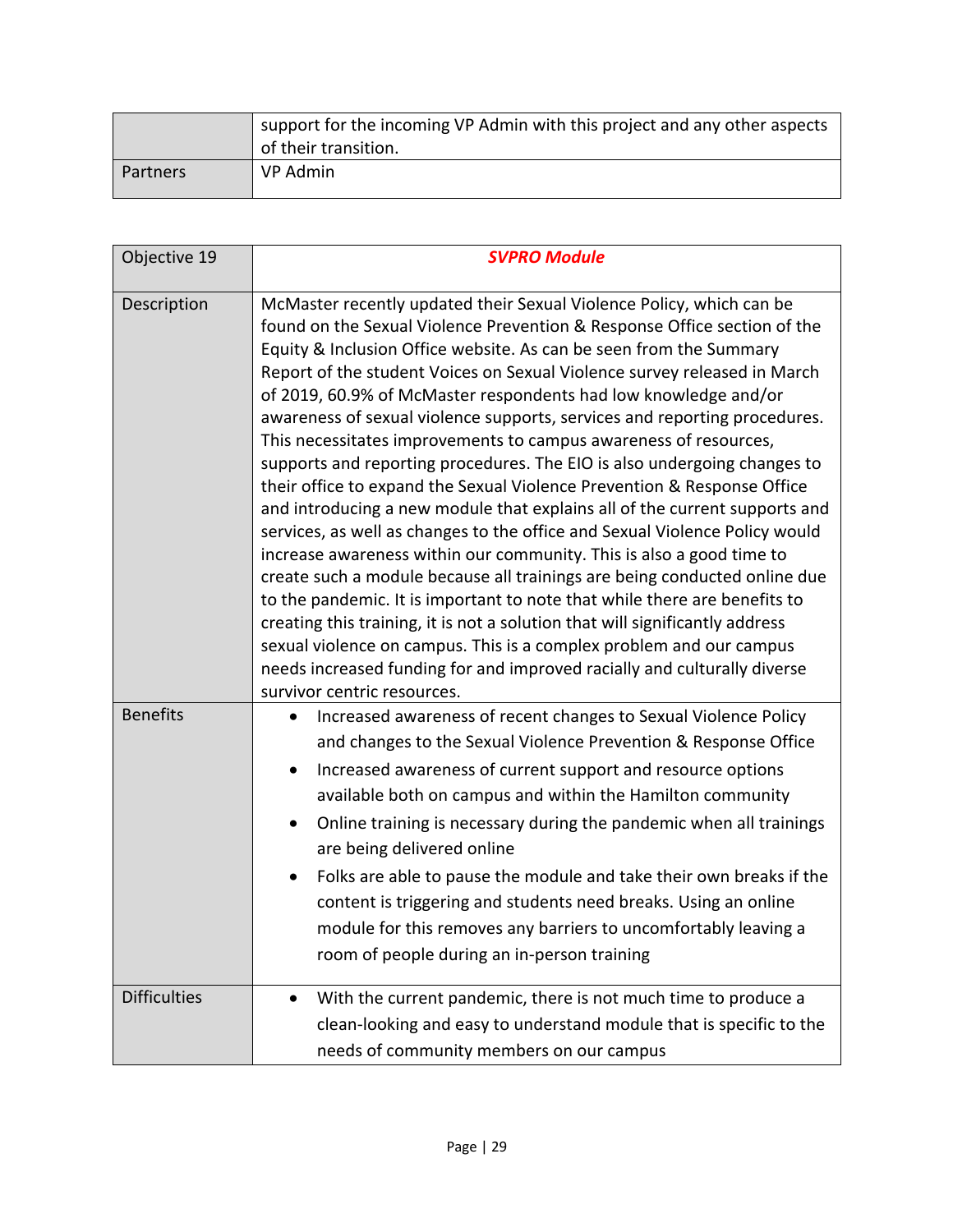|                           | Potential expenses associated with the creation of a new module.<br>$\bullet$<br>We can combat this by applying for funding from the \$6M<br>provincial Campus Safety Fund.                                                                                                                                                                                                                                                                                                                                                                                                                                                                                                                                                                                                                                                                                                                                                                                                                                                                                                                                                                                                                                                                                                                                                                                                                                                                                                                                                                                                |
|---------------------------|----------------------------------------------------------------------------------------------------------------------------------------------------------------------------------------------------------------------------------------------------------------------------------------------------------------------------------------------------------------------------------------------------------------------------------------------------------------------------------------------------------------------------------------------------------------------------------------------------------------------------------------------------------------------------------------------------------------------------------------------------------------------------------------------------------------------------------------------------------------------------------------------------------------------------------------------------------------------------------------------------------------------------------------------------------------------------------------------------------------------------------------------------------------------------------------------------------------------------------------------------------------------------------------------------------------------------------------------------------------------------------------------------------------------------------------------------------------------------------------------------------------------------------------------------------------------------|
| Long-term<br>implications | Ensuring all of our volunteers and other community groups<br>$\bullet$<br>receiving training are receiving high-quality training on current<br>resources, services and reporting procedures Increased campus<br>awareness in the long-term for current resources and reporting<br>procedures, as well as recent relevant changes to resources or<br>reporting procedures.<br>A module can ideally be edited to reflect future relevant changes if<br>there are changes in the future                                                                                                                                                                                                                                                                                                                                                                                                                                                                                                                                                                                                                                                                                                                                                                                                                                                                                                                                                                                                                                                                                       |
| How?                      | The University of Waterloo currently promotes two online modules to their<br>students and community members. The Responding to Disclosures of<br>Sexual Violence public online module created by the Centre for Research &<br>Education on Violence Against Women & Children is available for anyone<br>wishing to take the training. While it is public, I have confirmed with the<br>creators at the University of Western that we can cross-reference emails<br>with "@mcmaster.ca" to confirm that members of welcome week teams<br>or student groups who we are making it mandatory to complete are<br>actually completing the training. The training also only takes on average 45<br>minutes to complete, but allows for flexibility of individuals to stop, pause<br>and take breaks whenever they need them from the sensitive or triggering<br>content. This module is comprehensive and not specific to any campuses,<br>though it contains relevant support information on the website for all<br>Ontario post-secondary institutions including McMaster. I have already<br>spoken with the Sexual Violence Prevention & Education Programming<br>Coordinator at the Equity & Inclusion Office, and this module will be<br>promoted on the EIO website. The VP Admin and I have also opened<br>conversations with the SVPEP Coordinator about an equivalent module to<br>the campus-specific module promoted by the University of Waterloo. The<br>idea was met with positive feedback and we are continuing conversations<br>on the progress of this project. |
| Partners                  | VP Admin, EIO Sexual Violence Prevention & Education Programming<br>Coordinator                                                                                                                                                                                                                                                                                                                                                                                                                                                                                                                                                                                                                                                                                                                                                                                                                                                                                                                                                                                                                                                                                                                                                                                                                                                                                                                                                                                                                                                                                            |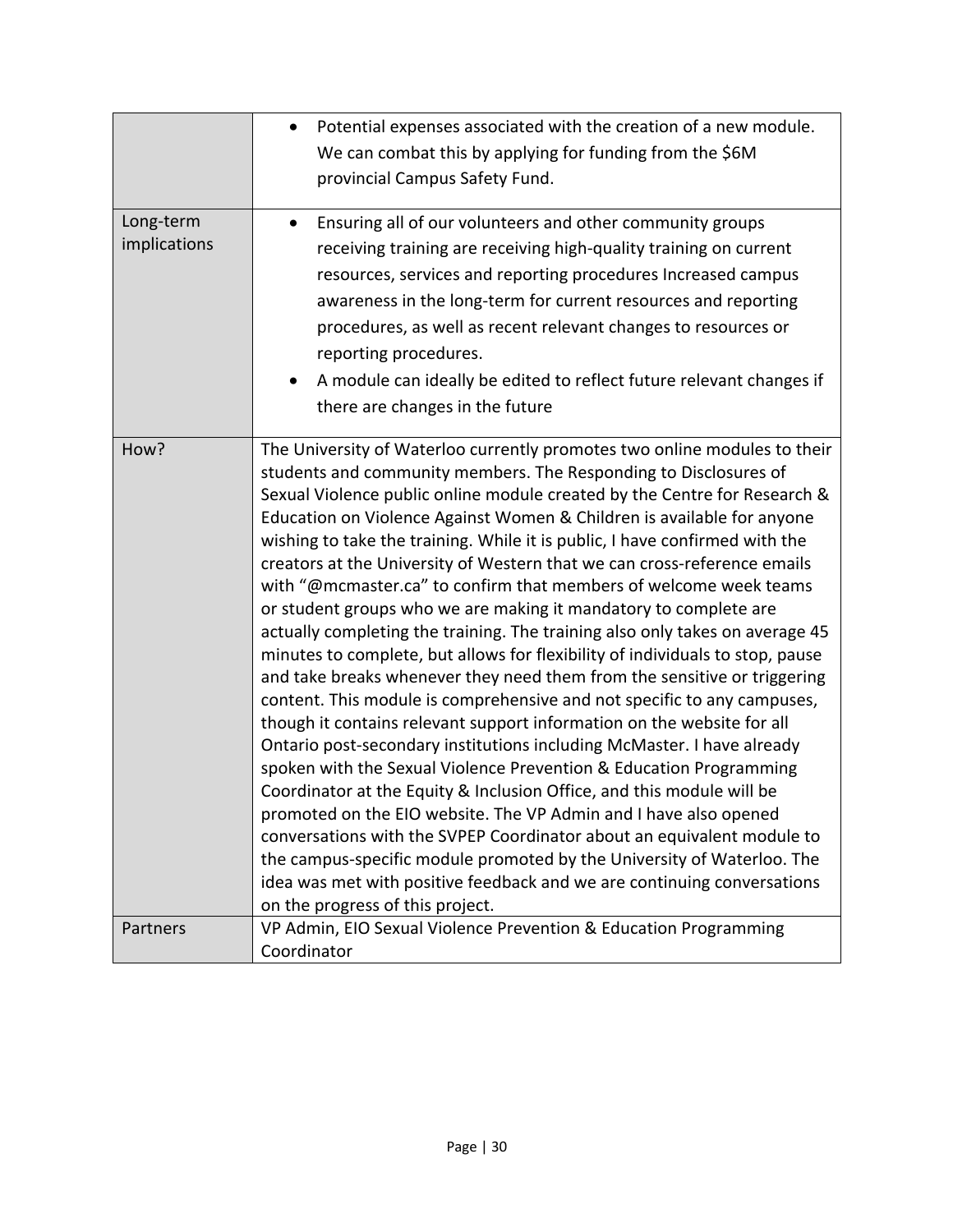## **Environmental Sustainability**

| Objective 20 | <b>Water Access &amp; Plastic Reduction</b>                                                                                                                                                                                                                                                                                                                                                                                                                                                                                                                                                                                                                                                                                                                                                                                                                                                                                                                                                                                                                                                                                                                                                                                                                                                                                                                                                                                                                                                                                                                                                                                                                                                                                                                                                                                                                                                                                                                                                                               |
|--------------|---------------------------------------------------------------------------------------------------------------------------------------------------------------------------------------------------------------------------------------------------------------------------------------------------------------------------------------------------------------------------------------------------------------------------------------------------------------------------------------------------------------------------------------------------------------------------------------------------------------------------------------------------------------------------------------------------------------------------------------------------------------------------------------------------------------------------------------------------------------------------------------------------------------------------------------------------------------------------------------------------------------------------------------------------------------------------------------------------------------------------------------------------------------------------------------------------------------------------------------------------------------------------------------------------------------------------------------------------------------------------------------------------------------------------------------------------------------------------------------------------------------------------------------------------------------------------------------------------------------------------------------------------------------------------------------------------------------------------------------------------------------------------------------------------------------------------------------------------------------------------------------------------------------------------------------------------------------------------------------------------------------------------|
|              |                                                                                                                                                                                                                                                                                                                                                                                                                                                                                                                                                                                                                                                                                                                                                                                                                                                                                                                                                                                                                                                                                                                                                                                                                                                                                                                                                                                                                                                                                                                                                                                                                                                                                                                                                                                                                                                                                                                                                                                                                           |
| Description  | According to the most recent Times Higher Education Impact Ratings,<br>McMaster has ranked 17 <sup>th</sup> in the world and #1 in Canada for Good Health<br>and Well Being and Decent Work & Economic Growth. As a globally<br>recognized research-leading institution, we have a responsibility to do our<br>part when it comes to climate action. One step that we are behind the ball<br>with is water access and plastic reduction on campus. There are currently<br>plans for a Canada-wide ban on harmful single-use plastics to be legislated<br>as early as 2021, and so if we do not get on board with large-scale single-<br>use plastic reduction, current federal plans may make that decision for us.<br>If this happens, we must be ready to adapt our campus. Beyond the need<br>to prepare for federal legislation that bans single-use plastics, we must<br>improve our waste diversion rate. The waste diversion rate through<br>existing programs at McMaster University was determined to be<br>approximately 52% last year, which is lower than the Ministry of the<br>Environment, Conservation & Parks (MECP) 60% provincial objective.<br>According to the McMaster University 2019 Solid Non-Hazardous Waste<br>Audit, mixed containers, which include plastic bottles, are the second most<br>diverted material behind cardboard from landfills. However, out of all of<br>the divertible waste materials, mixed containers had the second lowest<br>capture rate on our campus last year: 39.7%. This means that only 39.7%<br>of mixed containers generated were successfully diverted from disposal<br>last year. While there is a clear need to improve our waste diversion<br>programs on campus, it is also common sense that by reducing the amount<br>of divertible waste that our campus generates, we are ultimately reducing<br>the amount of waste that goes through our diversion programs. Plastic<br>water bottle sales are banned at 14 other Canadian Universities, including |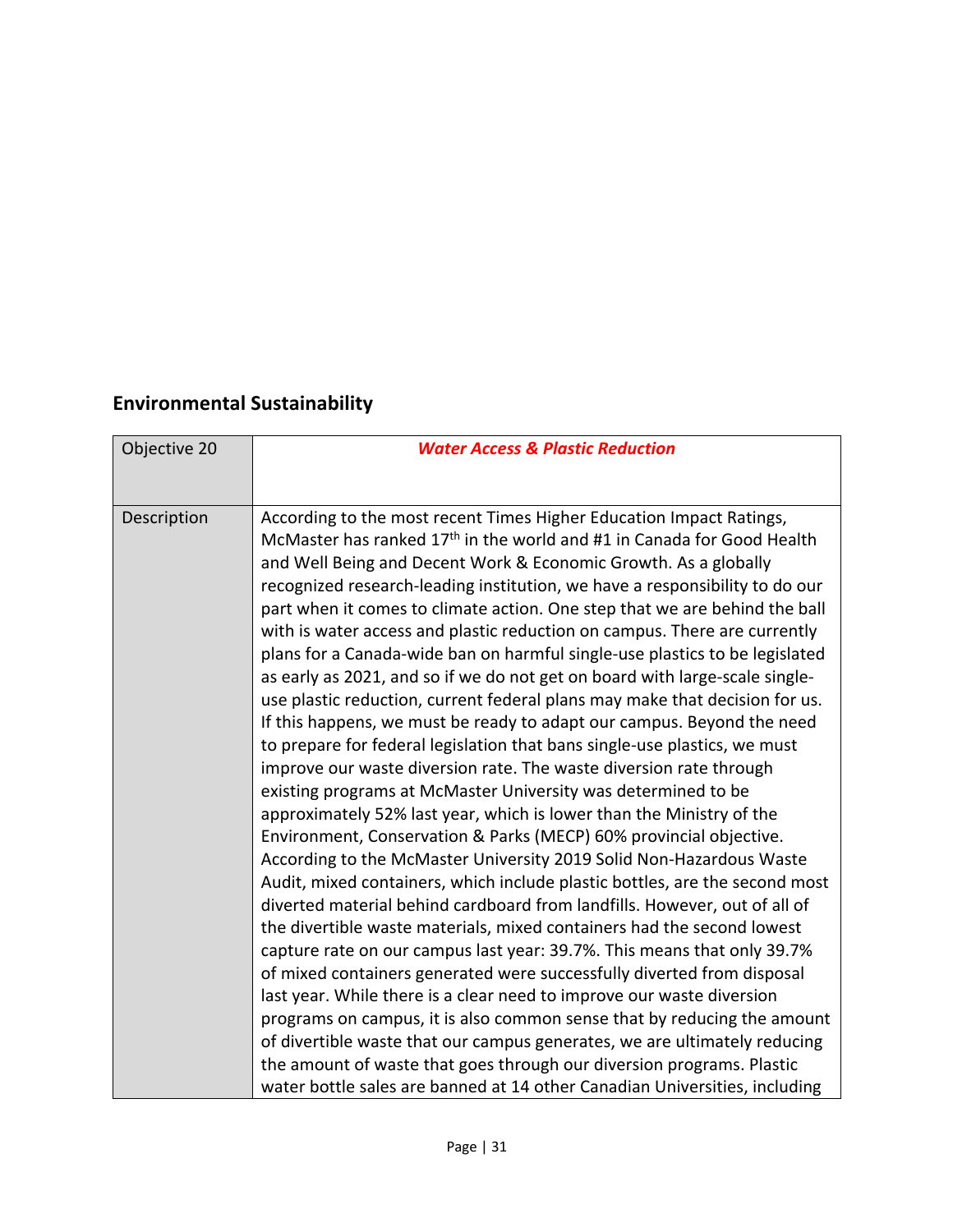|                     | Queen's, Ryerson, UoT and McGill. Currently, plastic bottled drinks are sold<br>in many locations on our campus including various Hospitality Services<br>locations, Union Market and other 3 <sup>rd</sup> party locations such as Starbucks in<br>the MUSC. The high majority of plastic bottle sales are from Hospitality<br>Services on campus, of which only 37% are water bottles. We must move<br>towards eliminating the sales of plastic bottles on our campus, but we<br>must also recognize that this environmental sustainability issue is also a<br>water access issue. Bottle-filling stations are not available in all of our<br>residences, nor are they on all floors of all of our buildings. Any campus<br>solution that involves the reduction of plastic bottles on our campus must<br>include addressing our water access issue.                                                                                                                           |
|---------------------|----------------------------------------------------------------------------------------------------------------------------------------------------------------------------------------------------------------------------------------------------------------------------------------------------------------------------------------------------------------------------------------------------------------------------------------------------------------------------------------------------------------------------------------------------------------------------------------------------------------------------------------------------------------------------------------------------------------------------------------------------------------------------------------------------------------------------------------------------------------------------------------------------------------------------------------------------------------------------------|
| <b>Benefits</b>     | Reduced generation of plastic bottles means reduced waste<br>$\bullet$                                                                                                                                                                                                                                                                                                                                                                                                                                                                                                                                                                                                                                                                                                                                                                                                                                                                                                           |
|                     | production by our campus                                                                                                                                                                                                                                                                                                                                                                                                                                                                                                                                                                                                                                                                                                                                                                                                                                                                                                                                                         |
|                     | Moving towards a more sustainable campus<br>$\bullet$                                                                                                                                                                                                                                                                                                                                                                                                                                                                                                                                                                                                                                                                                                                                                                                                                                                                                                                            |
|                     | Improving water access on our campus<br>$\bullet$                                                                                                                                                                                                                                                                                                                                                                                                                                                                                                                                                                                                                                                                                                                                                                                                                                                                                                                                |
| <b>Difficulties</b> | Financial burden on the University losing sales means they need a<br>$\bullet$<br>strong business plan to present to Board of Governors if we are to<br>see large-scale movement<br>During the era of COVID-19, there is a push towards single-use<br>products which is counter to our sustainability efforts. We must<br>utilize the current opportunity of less students in residence and on<br>campus to insert bottle-filling stations in all residences and increase<br>filling stations and water fountains across campus.<br>The University fears that in the absence of water bottle sales, there<br>$\bullet$<br>will be an increase of sugary drink sales, which may have negative<br>health impacts and would be against the Brighter World objectives.<br>There is very little collected research to either support or not<br>support this, and upper administration will be hesitant to make<br>large-scale decisions that are not clearly evidence-based, and data |
|                     | driven. We must collect research and data on this to present to<br>upper administration with a strong business model.                                                                                                                                                                                                                                                                                                                                                                                                                                                                                                                                                                                                                                                                                                                                                                                                                                                            |
| Long-term           | More sustainable campus<br>$\bullet$                                                                                                                                                                                                                                                                                                                                                                                                                                                                                                                                                                                                                                                                                                                                                                                                                                                                                                                                             |
| implications        | Increased water access for everyone on our campus                                                                                                                                                                                                                                                                                                                                                                                                                                                                                                                                                                                                                                                                                                                                                                                                                                                                                                                                |
|                     | Reduction in generated waste                                                                                                                                                                                                                                                                                                                                                                                                                                                                                                                                                                                                                                                                                                                                                                                                                                                                                                                                                     |
| How?                | This is a project that I plan to be heavily involved with, and I will be<br>working closely with the VP Education and VP Finance to accomplish it. I<br>have already begun conversations with all relevant campus partners,<br>including the Director of Hospitality Services. I am currently working with                                                                                                                                                                                                                                                                                                                                                                                                                                                                                                                                                                                                                                                                       |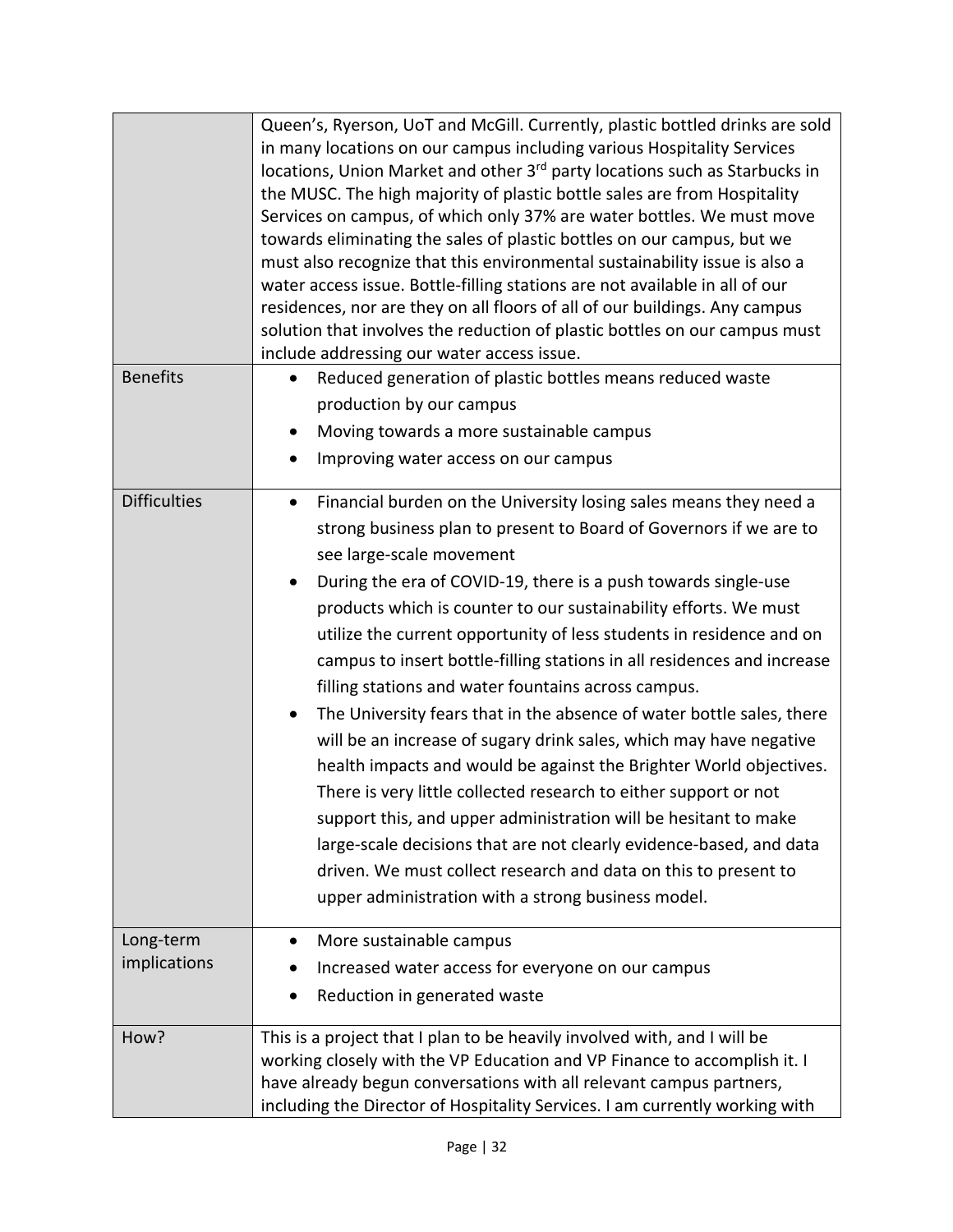|          | the plastic waste reduction subcommittee of McMaster's Sustainability<br>Council to collect research related to any increases in sugary drink sales<br>after campus reductions in plastic water bottle sales. I also plan to work on<br>this project with the MSU Sustainability Education Committee and the<br>Academic Sustainability Programs Office. I have also already opened<br>conversations with leaders from other Universities in Ontario that have<br>banned plastic bottle sales, including Queens and Trent. I will be<br>continuing my conversations with these leaders throughout this project.<br>Aside from work with these groups, I have already pushed forward these<br>conversations with McMaster's VP Administration and President and will<br>continue pushing for these changes to be incorporated into President<br>Farrar's sustainability plans for the University. He sees this as part of a<br>larger campus plan for environmental sustainability that touches on other<br>aspects including academics, research and energy. I will also be<br>communicating with the AVP Facilities for McMaster to push for increases<br>in bottle filling stations and water fountains across campus. Construction<br>projects are well underway on campus and this is a year when there will be<br>less disruption to students from construction projects as there will be<br>significantly less students on our campus. Looking internally, I will be<br>working with our VP Finance to create a business plan for removal of<br>plastic bottle sales from Union Market. I am hoping that with all of this |
|----------|---------------------------------------------------------------------------------------------------------------------------------------------------------------------------------------------------------------------------------------------------------------------------------------------------------------------------------------------------------------------------------------------------------------------------------------------------------------------------------------------------------------------------------------------------------------------------------------------------------------------------------------------------------------------------------------------------------------------------------------------------------------------------------------------------------------------------------------------------------------------------------------------------------------------------------------------------------------------------------------------------------------------------------------------------------------------------------------------------------------------------------------------------------------------------------------------------------------------------------------------------------------------------------------------------------------------------------------------------------------------------------------------------------------------------------------------------------------------------------------------------------------------------------------------------------------------------------------------------------------------------------|
|          | work over the next year, we can push to implement a campus ban on<br>plastic bottles for September 2021. That is, unless federal legislation<br>arrives sooner.                                                                                                                                                                                                                                                                                                                                                                                                                                                                                                                                                                                                                                                                                                                                                                                                                                                                                                                                                                                                                                                                                                                                                                                                                                                                                                                                                                                                                                                                 |
| Partners | Hospitality Services, Facility Services, President Farrar, VP Administration<br>for McMaster, Academic Sustainability Programs Office, MSU Sustainability<br>Education Committee, Sustainability Council, VP Finance, VP Education,<br><b>Other Students Unions</b>                                                                                                                                                                                                                                                                                                                                                                                                                                                                                                                                                                                                                                                                                                                                                                                                                                                                                                                                                                                                                                                                                                                                                                                                                                                                                                                                                             |

| Objective 21 | <b>Campus Waste Management During COVID-19</b>                                                                                                                                                                                                                                                                                                                                                                                                                                                                                                                                                                                                                                                                                                                                                                                                 |
|--------------|------------------------------------------------------------------------------------------------------------------------------------------------------------------------------------------------------------------------------------------------------------------------------------------------------------------------------------------------------------------------------------------------------------------------------------------------------------------------------------------------------------------------------------------------------------------------------------------------------------------------------------------------------------------------------------------------------------------------------------------------------------------------------------------------------------------------------------------------|
|              |                                                                                                                                                                                                                                                                                                                                                                                                                                                                                                                                                                                                                                                                                                                                                                                                                                                |
| Description  | In addition to reductions in generated waste by our campus, we need to<br>improve our waste diversion programs so that we are above the provincial<br>objective of 60% outlined by the MECP. As we are in an unprecedented<br>year, there are changes to waste management strategies on our campus.<br>This includes the temporary removal of satellite composting bins, leaving<br>only bins in the MUSC. There will need to be a plan to not only re-open<br>waste bins across campus but to improve our waste management strategy<br>afterwards. Students have been asking for improved composting efforts for<br>a long time, and the McMaster's 2019 Solid Non-Hazardous Waste Audit<br>shows that organics were 51.9% of all campus waste diversion, yet the<br>capture rate for organics was only 72.3%. Cross-contamination is a large |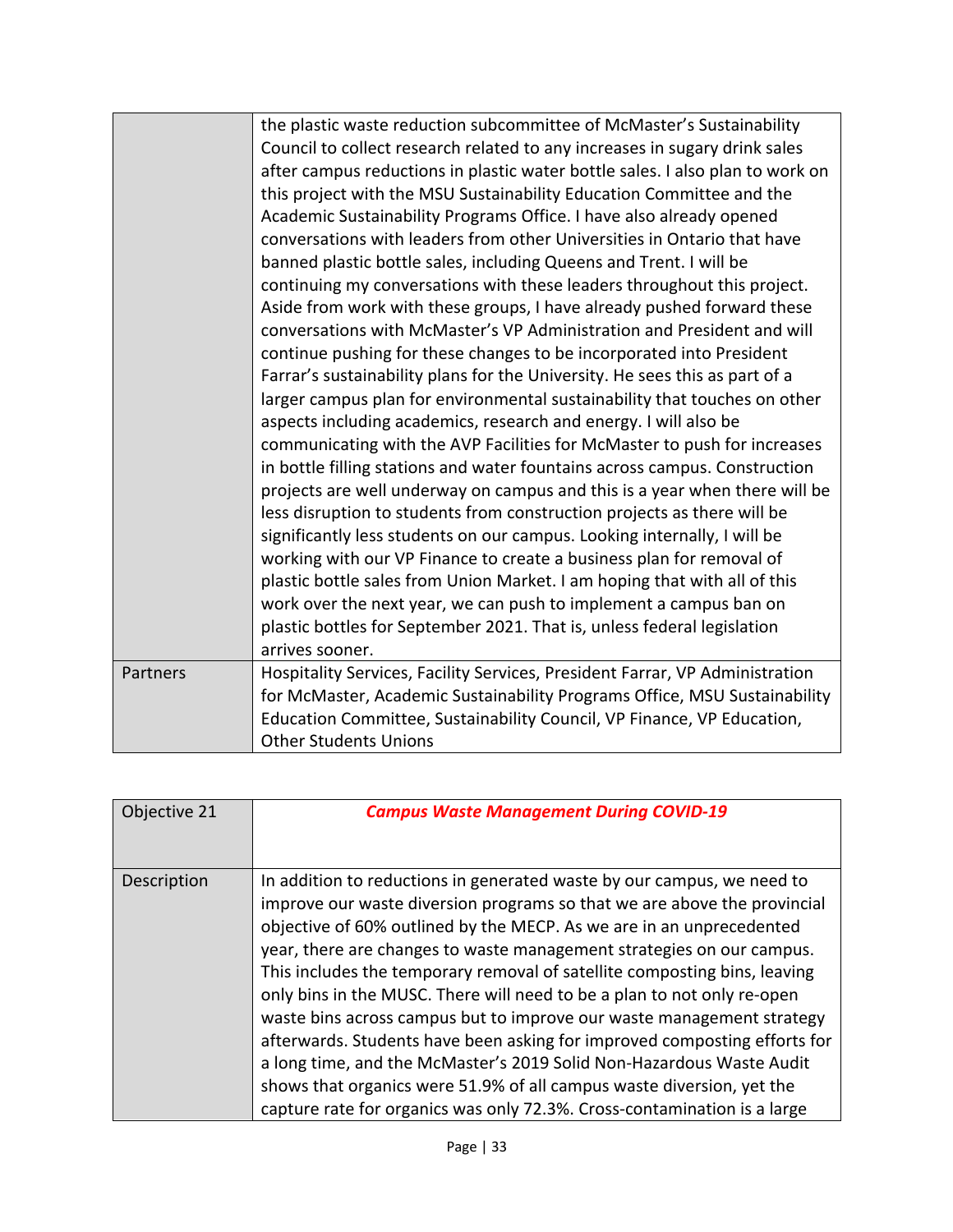|                     | issue that needs creative solutions and commitment from upper<br>administration for the implementation of large-scale change. |
|---------------------|-------------------------------------------------------------------------------------------------------------------------------|
| <b>Benefits</b>     | Improved waste diversion programs on campus<br>$\bullet$                                                                      |
|                     |                                                                                                                               |
|                     | Prioritizing waste management in the phased re-opening of campus                                                              |
|                     | Utilizing time during the pandemic to plan for how we can improve                                                             |
|                     | waste management when there are more students back on campus                                                                  |
| <b>Difficulties</b> | Unknown future of COVID-19 and its effects on campus waste<br>$\bullet$                                                       |
|                     | management                                                                                                                    |
|                     | Coordinated efforts across campus                                                                                             |
|                     |                                                                                                                               |
| Long-term           | Long-term improved waste diversion programs for our campus                                                                    |
| implications        |                                                                                                                               |
| How?                | The VP Education is also passionate about waste management                                                                    |
|                     | improvements on our campus, and so we will be working closely on this                                                         |
|                     | objective. We will be working with the AVP Facilities and Director of                                                         |
|                     | Custodial, Grounds, Logistics and Mail Services to discuss plans for waste                                                    |
|                     | management improvement as our campus slowly re-opens. I will also be                                                          |
|                     | working closely with the Sustainability Council as there are representatives                                                  |
|                     | from other relevant offices on campus that will be involved in these plans,                                                   |
|                     | including Hospitality Services and Libraries. Some of the strategies we have                                                  |
|                     | so far been looking at include modelling our strategies after other                                                           |
|                     | campuses that have strong waste diversion rates, and potentially bringing                                                     |
|                     | in third party groups to assist in the redevelopment of our waste diversion                                                   |
|                     | programs.                                                                                                                     |
| Partners            | Sustainability Council, Facility Services, Director of Custodial, Grounds,                                                    |
|                     | Logistics and Mail Services, VP Education                                                                                     |
|                     |                                                                                                                               |

| Objective 22 | <b>Sustainability Network for Students</b>                                    |
|--------------|-------------------------------------------------------------------------------|
|              |                                                                               |
|              |                                                                               |
| Description  | The McMaster community is home to many students passionate about              |
|              | climate action and sustainable development goals, though there does not       |
|              | currently exist an infrastructure for students to get involved and grow their |
|              | passions. This can make it difficult for students to understand what          |
|              | projects have already been done, the progress of current sustainability       |
|              | projects on campus, barriers to advancement of climate action work on         |
|              | campus and lack of experience regarding how students can push forward         |
|              | their own climate action projects on campus. We need to develop a             |
|              | network for students passionate about climate action to get involved on       |
|              | our campus. This includes open events that cater to all students who are      |
|              | looking to learn more about anything related to climate action on our         |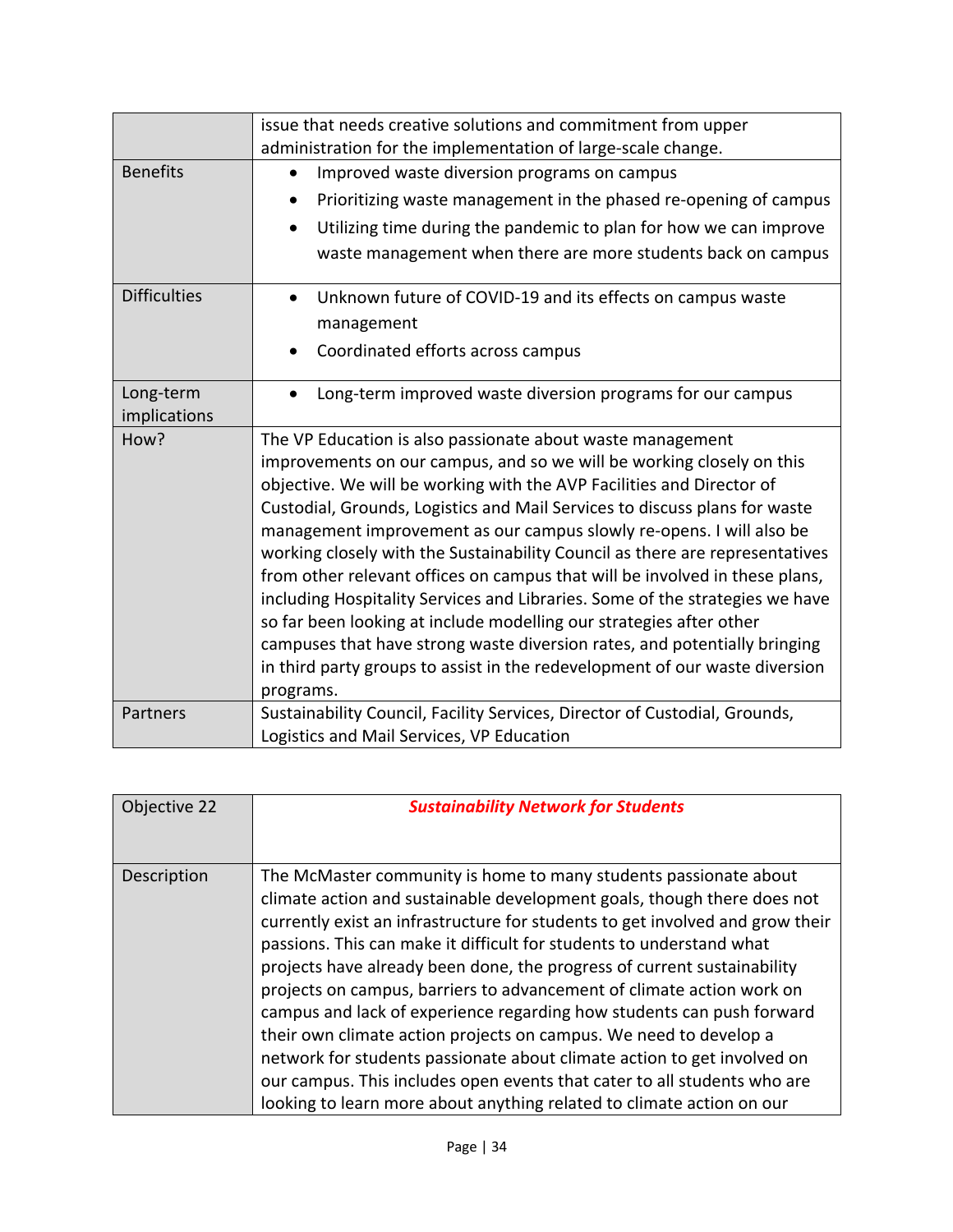|                           | campus, as well as opportunities for students to get involved and see their<br>projects pushed forward to upper administration and councils with<br>representatives who are relevant to the progress of those initiatives.                                                                                                                                                                                                                                                                                                                                                                                                                                                                                                                                                                                                                                                                                                                                                                                                                                                                                                                                                                                                                                                                                                                                                                                                                               |
|---------------------------|----------------------------------------------------------------------------------------------------------------------------------------------------------------------------------------------------------------------------------------------------------------------------------------------------------------------------------------------------------------------------------------------------------------------------------------------------------------------------------------------------------------------------------------------------------------------------------------------------------------------------------------------------------------------------------------------------------------------------------------------------------------------------------------------------------------------------------------------------------------------------------------------------------------------------------------------------------------------------------------------------------------------------------------------------------------------------------------------------------------------------------------------------------------------------------------------------------------------------------------------------------------------------------------------------------------------------------------------------------------------------------------------------------------------------------------------------------|
| <b>Benefits</b>           | Connecting smaller disjointed communities on our campus that do<br>$\bullet$<br>climate action work<br>Connecting students who do not otherwise know where to learn<br>$\bullet$<br>more about climate action on campus<br>Building leadership skills for students to navigate University<br>$\bullet$<br>administration channels and approach upper administration with<br>climate action projects                                                                                                                                                                                                                                                                                                                                                                                                                                                                                                                                                                                                                                                                                                                                                                                                                                                                                                                                                                                                                                                      |
| <b>Difficulties</b>       | Need buy-in from campus leaders with positions relevant to climate<br>$\bullet$<br>action projects on campus<br>Starting from scratch to build this network<br>٠<br>Most if not all progress on this over the upcoming year will be<br>$\bullet$<br>digital and only allow for students to connect through an online<br>medium                                                                                                                                                                                                                                                                                                                                                                                                                                                                                                                                                                                                                                                                                                                                                                                                                                                                                                                                                                                                                                                                                                                           |
| Long-term<br>implications | Network for future students to become involved with climate<br>action work, learning and skill-building<br>Opportunities for students to progress climate action work on<br>$\bullet$<br>campus                                                                                                                                                                                                                                                                                                                                                                                                                                                                                                                                                                                                                                                                                                                                                                                                                                                                                                                                                                                                                                                                                                                                                                                                                                                          |
| How?                      | I am working closely with the Academic Sustainability Programs (ASP)<br>office to plan how the MSU and ASP can coordinate our efforts to build<br>sustained student-led opportunities for student involvement and<br>community-building around climate action. Current plans include utilizing<br>a new program called the Student Sustainability Ambassador Program<br>(SSAP) as an instrumental part of this network. SSAP would form the<br>foundation for students to become involved in climate action work and<br>learn more about initiatives on campus, as well as build upon leadership<br>skills that will assist in pushing forward ideas for implementation on a<br>campus-scale. I plan for the MSU Sustainability Education Committee to<br>work closely with SSAP, with crossover representation on both teams. I<br>have already made significant changes to the Operating Policy - MSU<br>Sustainability Education Committee, and plan for this committee to be<br>much more productive in their research and project work. Meetings are<br>already underway, and I will be working with this committee to plan how<br>we can work with SSAP over the coming year. SSAP is currently in planning<br>stages and is looking for upper administration support and increased<br>funding, and I will be working with ASP to access buy-in for the network we<br>are building from representatives on the Sustainability Council. I also plan |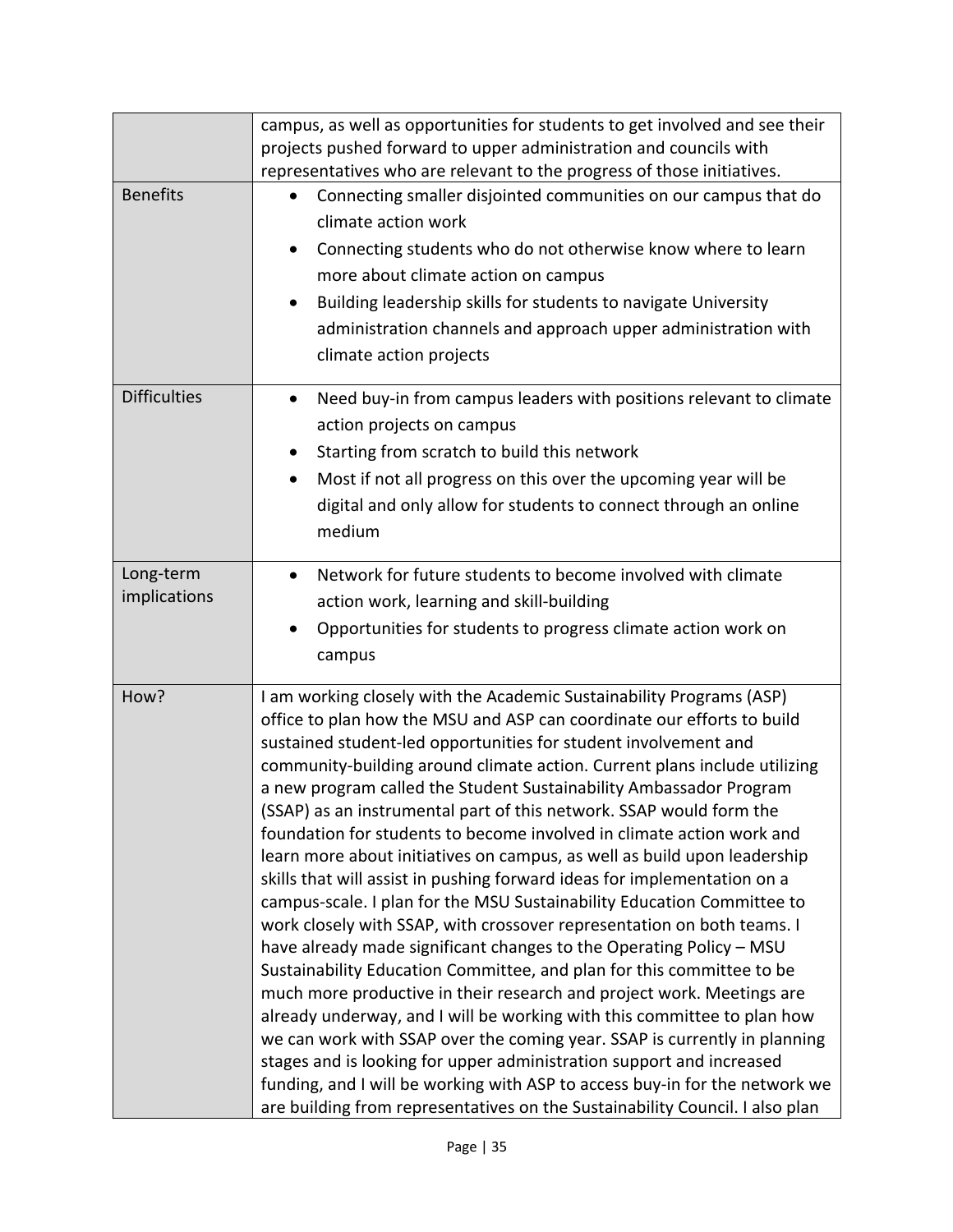|          | to work closely with Faculty Societies and SRA to communicate relevant<br>information regarding SSAP and the network we are building to students in<br>their respective faculties. Additionally, I have already opened<br>conversations with other student leaders at Universities across Canada<br>who have different variations of sustainability networks for their students,<br>and I am excited to see how we can use these models to form something<br>that works for our campus community. |
|----------|---------------------------------------------------------------------------------------------------------------------------------------------------------------------------------------------------------------------------------------------------------------------------------------------------------------------------------------------------------------------------------------------------------------------------------------------------------------------------------------------------|
| Partners | Academic Sustainability Programs Office, Student Sustainability<br>Ambassador Program, MSU Sustainability Education Committee,<br>Sustainability Council, SRA, Faculty Societies, Other Students Unions in<br>Canada                                                                                                                                                                                                                                                                              |

| Objective 23    | <b>McMaster Sustainability Office</b>                                                                                                                                                                                                                                                                                                                                                                                                                                                                                                                                                                                                                                                                                                                                                                                                                                                                                                                                                                                                                                                                                                                                                                                                                                                                                                                                                                                                                                         |
|-----------------|-------------------------------------------------------------------------------------------------------------------------------------------------------------------------------------------------------------------------------------------------------------------------------------------------------------------------------------------------------------------------------------------------------------------------------------------------------------------------------------------------------------------------------------------------------------------------------------------------------------------------------------------------------------------------------------------------------------------------------------------------------------------------------------------------------------------------------------------------------------------------------------------------------------------------------------------------------------------------------------------------------------------------------------------------------------------------------------------------------------------------------------------------------------------------------------------------------------------------------------------------------------------------------------------------------------------------------------------------------------------------------------------------------------------------------------------------------------------------------|
|                 |                                                                                                                                                                                                                                                                                                                                                                                                                                                                                                                                                                                                                                                                                                                                                                                                                                                                                                                                                                                                                                                                                                                                                                                                                                                                                                                                                                                                                                                                               |
| Description     | Just over 10 years ago, McMaster formed a Sustainability Office after<br>seeing that an equivalent office existed at many other higher education<br>institutions in Canada. A few years later, the Sustainability Office<br>transformed into the Academic Sustainability Programs Office that we see<br>today. In the absence of a project-focused office, the University has since<br>funneled most environmental sustainability project efforts through Facility<br>Services. While having our AVP Facility Services as the Chair of the<br>Sustainability Council assists greatly in pushing forward climate action<br>projects on our campus, climate action is just one of the 17 United Nations<br>Sustainable Development Goals (SDGs) and is not limited to the work of<br>the already quite wide Facility Services portfolio. McMaster needs to form<br>a Sustainability Office that is separate from any other department or office<br>on campus, that can coordinate SDG work at McMaster with all of the<br>relevant campus partners. This would also be completely different than the<br>Okanogan Committee, which does not focus on action or collaboration<br>across departments. We cannot expand the mandate of the Okanogan<br>Committee as we did not write it ourselves; we signed on. It will be<br>incredibly important and valuable to have an office like this that can<br>focuses on action and inspires collaboration across different departments. |
| <b>Benefits</b> | Having a Sustainability Office separate from Facility Services will                                                                                                                                                                                                                                                                                                                                                                                                                                                                                                                                                                                                                                                                                                                                                                                                                                                                                                                                                                                                                                                                                                                                                                                                                                                                                                                                                                                                           |
|                 | allow for McMaster to advance SDG work in a number of different<br>aspects that may not directly relate to the Facility Services portfolio                                                                                                                                                                                                                                                                                                                                                                                                                                                                                                                                                                                                                                                                                                                                                                                                                                                                                                                                                                                                                                                                                                                                                                                                                                                                                                                                    |
|                 | Centralized support and accountability                                                                                                                                                                                                                                                                                                                                                                                                                                                                                                                                                                                                                                                                                                                                                                                                                                                                                                                                                                                                                                                                                                                                                                                                                                                                                                                                                                                                                                        |
|                 | Collaboration and action across campus                                                                                                                                                                                                                                                                                                                                                                                                                                                                                                                                                                                                                                                                                                                                                                                                                                                                                                                                                                                                                                                                                                                                                                                                                                                                                                                                                                                                                                        |
|                 | Moving towards a more sustainable campus                                                                                                                                                                                                                                                                                                                                                                                                                                                                                                                                                                                                                                                                                                                                                                                                                                                                                                                                                                                                                                                                                                                                                                                                                                                                                                                                                                                                                                      |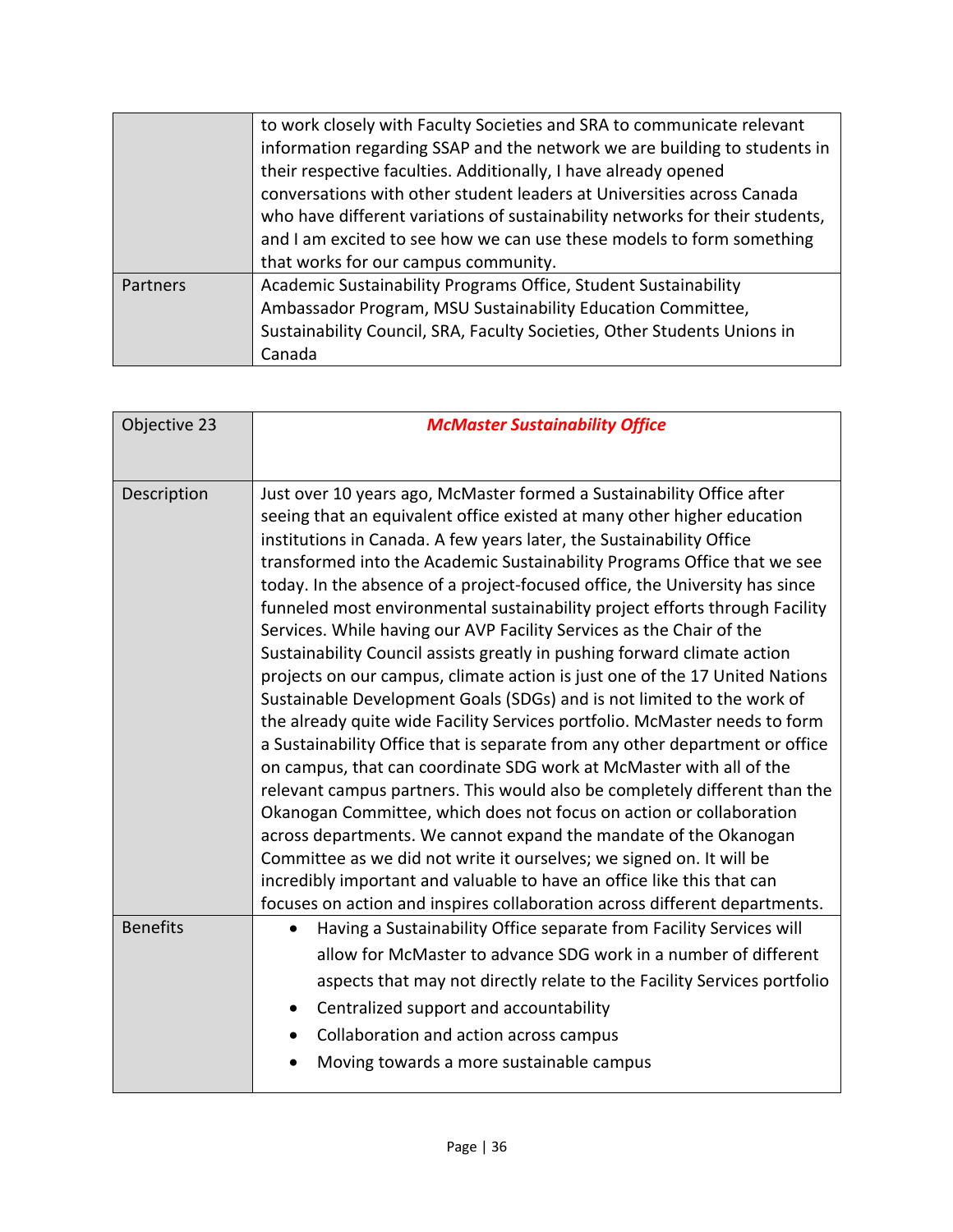| <b>Difficulties</b>       | Forming a new office will have expenses<br>$\bullet$                                                                                                                                                                                                                                                                                                                                                                                                                                                                                                                                                              |
|---------------------------|-------------------------------------------------------------------------------------------------------------------------------------------------------------------------------------------------------------------------------------------------------------------------------------------------------------------------------------------------------------------------------------------------------------------------------------------------------------------------------------------------------------------------------------------------------------------------------------------------------------------|
|                           | The new office will need its own space                                                                                                                                                                                                                                                                                                                                                                                                                                                                                                                                                                            |
|                           | A new office means starting the office from scratch                                                                                                                                                                                                                                                                                                                                                                                                                                                                                                                                                               |
|                           | There are 17 SDGs and this would be a wide portfolio for an office                                                                                                                                                                                                                                                                                                                                                                                                                                                                                                                                                |
| Long-term<br>implications | Rather than being a part of the wide portfolio that is Facility<br>$\bullet$<br>Services, a Sustainability Office will be able to focus solely on<br>project-based climate action work<br>Centralizing all campus climate action work through an office than<br>$\bullet$<br>is not limited to work that relates to Facility Services<br>Future student volunteer and paid opportunities, more jobs for<br>staff<br>More sustainable campus<br>$\bullet$                                                                                                                                                          |
|                           |                                                                                                                                                                                                                                                                                                                                                                                                                                                                                                                                                                                                                   |
| How?                      | President Farrar is in the process of creating a 2-year strategy that includes<br>work related to climate action. I will be discussing with President Farrar the<br>prospect of including a Sustainability Office as part of his 2-year strategy.<br>This is not a perfect plan because expanding the mandate of an office to<br>SDGs means it will be incredibly broad. That said, sustainability work<br>cannot all fall under one (1) VP. I will also be working to write edits to the<br>Sustainability Council's terms of reference to ground our mandate in the<br>Sustainable Development Goals of the UN. |
| Partners                  | <b>President Farrar</b>                                                                                                                                                                                                                                                                                                                                                                                                                                                                                                                                                                                           |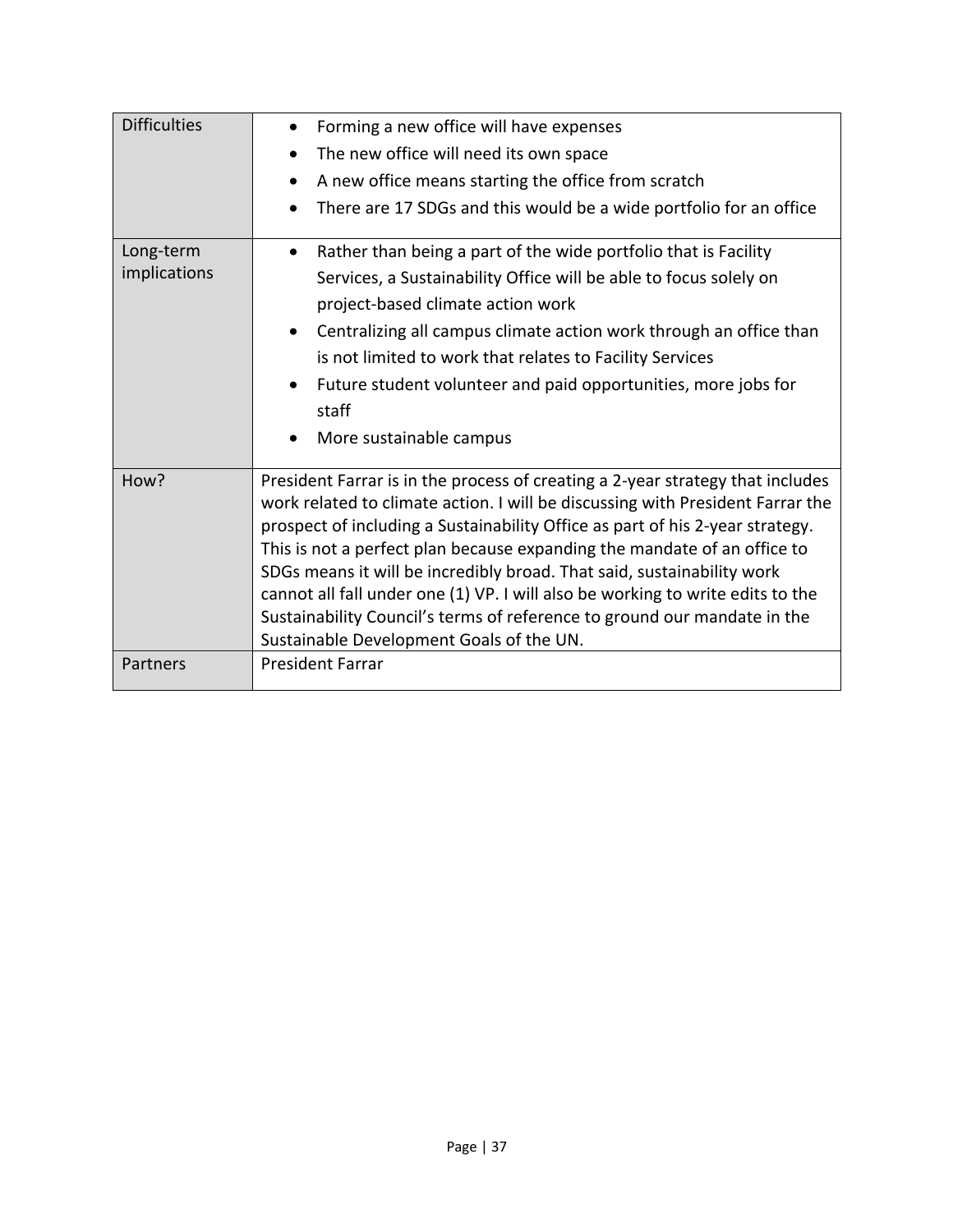#### **Ombuds**

| Objective 24              | <b>Advisory Committee</b>                                                                                                                                                                                                                                                                                                                                                                                                                                                                                                                                                                                                                                                                                                                                                                                                                                                                                                                                                                                                                                                                                                                                                                                                                                      |
|---------------------------|----------------------------------------------------------------------------------------------------------------------------------------------------------------------------------------------------------------------------------------------------------------------------------------------------------------------------------------------------------------------------------------------------------------------------------------------------------------------------------------------------------------------------------------------------------------------------------------------------------------------------------------------------------------------------------------------------------------------------------------------------------------------------------------------------------------------------------------------------------------------------------------------------------------------------------------------------------------------------------------------------------------------------------------------------------------------------------------------------------------------------------------------------------------------------------------------------------------------------------------------------------------|
|                           |                                                                                                                                                                                                                                                                                                                                                                                                                                                                                                                                                                                                                                                                                                                                                                                                                                                                                                                                                                                                                                                                                                                                                                                                                                                                |
| Description               | McMaster Ombuds has traditionally had a management committee<br>consisting of the VP Education and Dean of Students, with ultimate<br>oversight by the MSU President and President of the University. The<br>structure of the management team has not been productive or helpful for<br>the office and is in need of changing. It is common for Ombuds offices<br>across Canada to have advisory committees consisting of both student and<br>University representation, and the past MSU President started much of the<br>groundwork for a shift in this direction. I have continued this work and<br>plan to formalize the advisory committee this year. This advisory<br>committee will provide advice and guidance to Ombuds, act as a sounding<br>board, make recommendations to the MSU President and President of the<br>University related to finance and resource requirements and assist the<br>Ombudsperson in accessing relevant individuals and information as<br>necessary to fulfill the mandate of the Ombuds Office. They will also<br>organize and oversee regular reviews of the office, investigate complaints,<br>assist with promoting and enhancing visibility of the office and provide<br>feedback on annual reports from the office. |
| <b>Benefits</b>           | Having a more robust advisory team for the Ombuds office<br>Increased support for the Ombuds office<br>Matching a widely accepted advisory structure from other<br>$\bullet$<br><b>Canadian Ombuds offices</b>                                                                                                                                                                                                                                                                                                                                                                                                                                                                                                                                                                                                                                                                                                                                                                                                                                                                                                                                                                                                                                                 |
| <b>Difficulties</b>       | There is a great deal of thoughtful reflection being done which has<br>$\bullet$<br>resulted in a large number of drafts and edits to the terms of<br>reference which is taking time<br>Time delays from approval process at both SRA and Senate<br>Creating a structure that everyone agrees with, and prioritizing the<br>$\bullet$<br>impartiality and independence of the office                                                                                                                                                                                                                                                                                                                                                                                                                                                                                                                                                                                                                                                                                                                                                                                                                                                                           |
| Long-term<br>implications | Long-term enhanced structure of the advisory team for the office<br>Improved relations across campus for the Ombuds office                                                                                                                                                                                                                                                                                                                                                                                                                                                                                                                                                                                                                                                                                                                                                                                                                                                                                                                                                                                                                                                                                                                                     |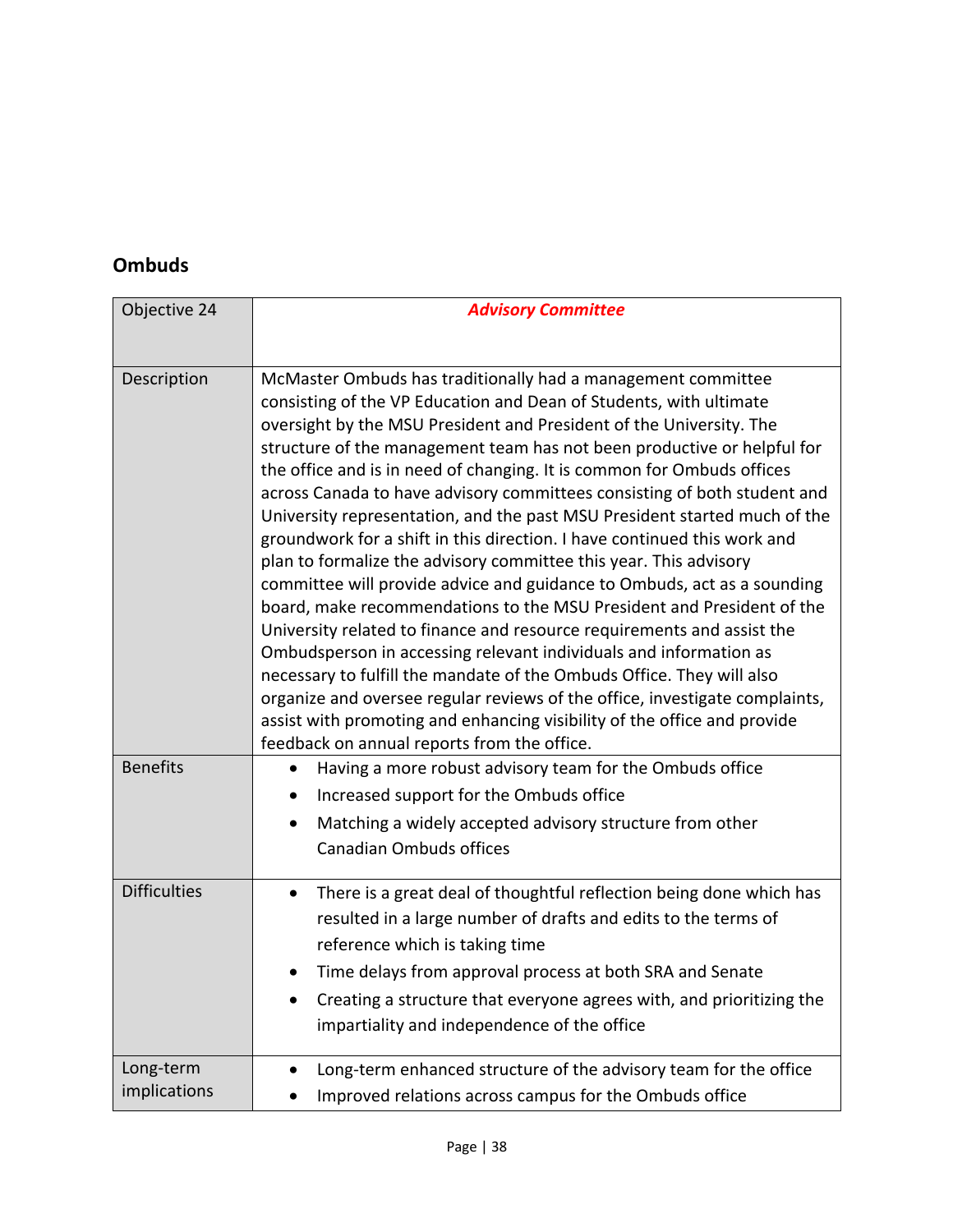|          | Making thoughtful changes now means there will not have to be as<br>$\bullet$<br>many changes made in the near future                                                                                                                                                                                                                                                                                                                                                                                                                                                                                                                                                                                                                                                                                                                                                                                                                                                                      |
|----------|--------------------------------------------------------------------------------------------------------------------------------------------------------------------------------------------------------------------------------------------------------------------------------------------------------------------------------------------------------------------------------------------------------------------------------------------------------------------------------------------------------------------------------------------------------------------------------------------------------------------------------------------------------------------------------------------------------------------------------------------------------------------------------------------------------------------------------------------------------------------------------------------------------------------------------------------------------------------------------------------|
| How?     | I have been working closely with the McMaster Ombudsperson and<br>University Secretariat to continue drafts and changes to the Terms of<br>Reference (ToR) for the Office. I have also so far consulted with 7 different<br>Ombudspersons across Canada to gain a stronger understanding for how<br>their Advisory Committees are structured, and any challenges they have<br>with current structures. This has been incredibly helpful in my own drafts<br>and edits to our Advisory Committee ToR. I am hoping to have a final draft<br>for the ToR for the Ombuds Office by late Summer, allowing for SRA and<br>Senate approval of the changes in the Fall 2020 term. The first year of<br>implementation for the committee will likely begin in the Spring of 2021. I<br>have also been working closely with our VP Education to ensure that<br>changes being made are taking into consideration previously identified<br>issues and challenges by the Education Team for the office. |
| Partners | University Secretariat, Ombudsperson, VP Education, Ombudspersons<br>Across Canada, SRA, Senate                                                                                                                                                                                                                                                                                                                                                                                                                                                                                                                                                                                                                                                                                                                                                                                                                                                                                            |

| Objective 25        | <b>Additional Support</b>                                                                                                                                                                                                                                                                                                                                                                                                                                                                                                                                                                                                                                                                                                                                                                                                                                                                                                                                                                                                                                                                                                                                              |
|---------------------|------------------------------------------------------------------------------------------------------------------------------------------------------------------------------------------------------------------------------------------------------------------------------------------------------------------------------------------------------------------------------------------------------------------------------------------------------------------------------------------------------------------------------------------------------------------------------------------------------------------------------------------------------------------------------------------------------------------------------------------------------------------------------------------------------------------------------------------------------------------------------------------------------------------------------------------------------------------------------------------------------------------------------------------------------------------------------------------------------------------------------------------------------------------------|
|                     |                                                                                                                                                                                                                                                                                                                                                                                                                                                                                                                                                                                                                                                                                                                                                                                                                                                                                                                                                                                                                                                                                                                                                                        |
| Description         | The Ombudsperson needs more support. Without additional personnel in<br>the office, there is no time to write annual reports, update the website and<br>improve promotions and visibility of the office while also handling all cases<br>submitted to the office. Annual reports from the Ombuds office are<br>common across Canada, though they have never been produced from our<br>office at McMaster. These annual reports are vital in summarizing the work<br>of the office over the year and providing recommendations to other offices<br>and departments at the University, as well as direction with policies. There<br>are also challenges with the current visibility of the Ombuds office at<br>McMaster, and many students either do not know what kinds of support<br>can be provided by the Ombuds office or they do not know the office exists<br>as all. Many other Ombuds offices across Canada also have an online<br>intake form for students to fill out, though this is not something we<br>currently offer. We need to hire an additional staff member to assist the<br>Ombudsperson with these valuable tasks and improvements to the office. |
| <b>Benefits</b>     | Additional support for the Ombudsperson with tasks including<br>٠<br>annual reports, office visibility and promotion and website<br>improvements                                                                                                                                                                                                                                                                                                                                                                                                                                                                                                                                                                                                                                                                                                                                                                                                                                                                                                                                                                                                                       |
| <b>Difficulties</b> | Expenses of hiring an additional staff person                                                                                                                                                                                                                                                                                                                                                                                                                                                                                                                                                                                                                                                                                                                                                                                                                                                                                                                                                                                                                                                                                                                          |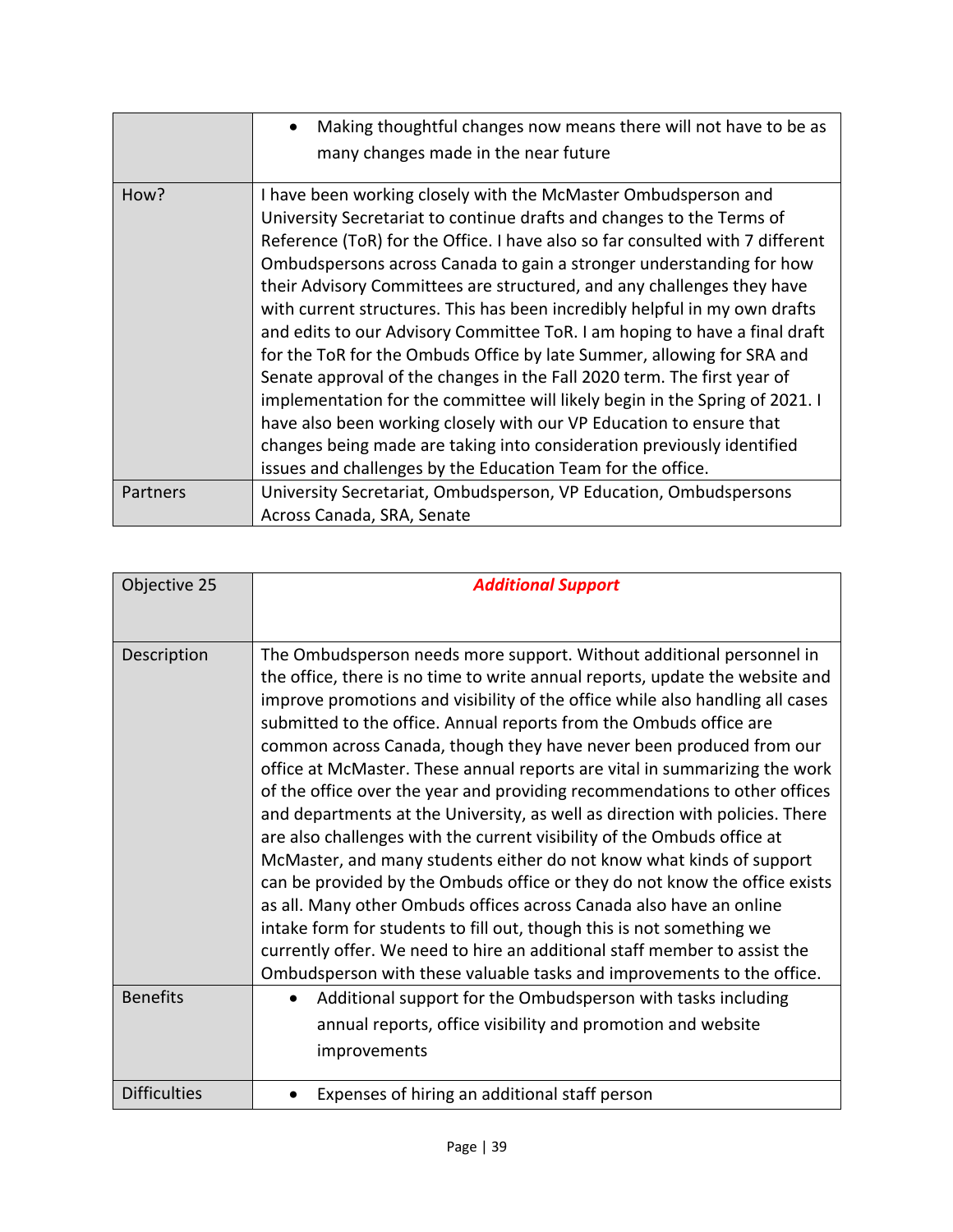|                           | Will require additional room in the office for a second staff member<br>$\bullet$<br>(see next objective for solution)                                                                                                                                                                                                                                                                                                                                                    |
|---------------------------|---------------------------------------------------------------------------------------------------------------------------------------------------------------------------------------------------------------------------------------------------------------------------------------------------------------------------------------------------------------------------------------------------------------------------------------------------------------------------|
| Long-term<br>implications | The Ombuds office will be able to produce expected annual reports<br>An online intake system will make the Ombuds office more<br>$\bullet$<br>accessible for students<br>Long-term improvements to visibility of the office<br>$\bullet$                                                                                                                                                                                                                                  |
| How?                      | I will work with the Ombudsperson and University Secretariat to determine<br>responsibilities that would fall under this additional support staff. I will also<br>be working with them to determine what the hiring committee for the<br>staff member will look like, and I will be assisting in writing the job<br>description. We are aiming to hire this additional staff member in January<br>2021 as that will be the earliest that students will be back on campus. |
| Partners                  | University Secretariat, Ombudsperson                                                                                                                                                                                                                                                                                                                                                                                                                                      |

| Objective 26        | <b>Change of Location</b>                                                                                                                                                                                                                                                                                                                                                                                                                                                                              |
|---------------------|--------------------------------------------------------------------------------------------------------------------------------------------------------------------------------------------------------------------------------------------------------------------------------------------------------------------------------------------------------------------------------------------------------------------------------------------------------------------------------------------------------|
|                     |                                                                                                                                                                                                                                                                                                                                                                                                                                                                                                        |
| Description         | With the current plans to hire an additional staff member at the Ombuds<br>office, we will need additional space for this staff member. The current<br>Ombuds office does not have room for the Ombudsperson and an<br>additional staff member, and there is no separation of spaces for<br>confidential conversations. The Ombuds office needs to be moved to a<br>location that better fits the needs of the Ombuds office.                                                                          |
| <b>Benefits</b>     | Moving the Ombuds office to a space that better suits the needs of<br>the office with plans to increase the amount of staff<br>Potential to move the Ombuds office to a more visible location so<br>$\bullet$<br>students can easily find it                                                                                                                                                                                                                                                           |
| <b>Difficulties</b> | Expenses for necessary renovations to ensure the new location has<br>both an intake room or area for the support staff to work and a<br>separated room for the Ombudsperson to have confidential<br>conversations.<br>Time for completion of necessary renovations<br>We will need to promote the change in office location to students<br>and staff<br>Potential reduction in number of bookable rooms in MUSC if the<br>$\bullet$<br>new office is a current bookable space. We will address this by |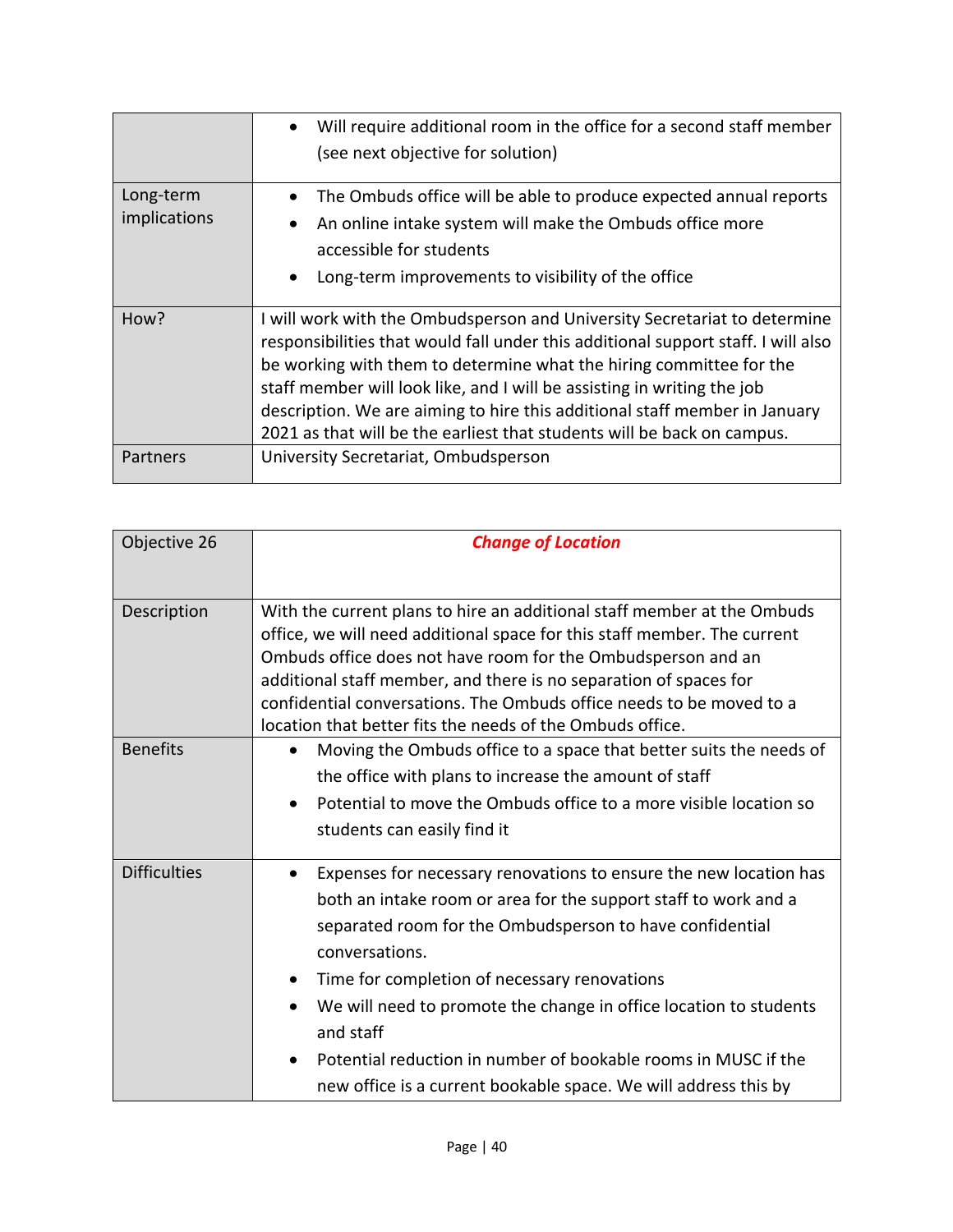|                           | turning the current Ombuds office into a bookable space for<br>student groups and services.                                                                                                                                                                                                                                                                                                                                                                                                                                                                                                                                                                                                                                                                                                                                                                                                                                                                                                                                                                                                                                                                                                                                                                                                                                                                                                                                                                                                                                                                                                                         |
|---------------------------|---------------------------------------------------------------------------------------------------------------------------------------------------------------------------------------------------------------------------------------------------------------------------------------------------------------------------------------------------------------------------------------------------------------------------------------------------------------------------------------------------------------------------------------------------------------------------------------------------------------------------------------------------------------------------------------------------------------------------------------------------------------------------------------------------------------------------------------------------------------------------------------------------------------------------------------------------------------------------------------------------------------------------------------------------------------------------------------------------------------------------------------------------------------------------------------------------------------------------------------------------------------------------------------------------------------------------------------------------------------------------------------------------------------------------------------------------------------------------------------------------------------------------------------------------------------------------------------------------------------------|
| Long-term<br>implications | More visible location means easier to find by students<br>$\bullet$<br>Space that meets the future needs of the office                                                                                                                                                                                                                                                                                                                                                                                                                                                                                                                                                                                                                                                                                                                                                                                                                                                                                                                                                                                                                                                                                                                                                                                                                                                                                                                                                                                                                                                                                              |
| How?                      | I have continued work from the past MSU President to push forward these<br>plans for a change in the location of the Ombuds office. There are currently<br>a number of identified options for the new location for Ombuds. That said,<br>to ensure that we are leaving current MSU service space intact, I have<br>brought forward the idea of turning an existing bookable room on the 2 <sup>nd</sup><br>floor of MUSC into the new Ombuds office. The space that I believe will fit<br>the needs of the office best is MUSC 206/207. This room is in a great<br>location where students can find it and MSU peer support services on the<br>2 <sup>nd</sup> floor can easily direct or show students to the Ombuds office if<br>appropriate. The room also currently has a temporary wall in the middle,<br>which we can easily renovate to be permanent with a door between the<br>two offices. This will allow for doors into both office spaces as well as<br>between office spaces. I will be moving a motion to explore this option at<br>the July MUSC Board of Management meeting, and if approved, we will get<br>drawings, construction quotes and timelines. When those are approved,<br>we can move forward with renovations so that the new office is ideally<br>ready for the Winter 2021 term. This would perfectly align with the time<br>that we are hoping to hire the additional staff member and move the<br>contents of the current Ombuds office to the new Ombuds office, allowing<br>the current Ombuds office to be transformed into a bookable space by<br>student groups and services. |
| Partners                  | MUSC BoM, MUSC Manager, University Secretariat, Ombudsperson                                                                                                                                                                                                                                                                                                                                                                                                                                                                                                                                                                                                                                                                                                                                                                                                                                                                                                                                                                                                                                                                                                                                                                                                                                                                                                                                                                                                                                                                                                                                                        |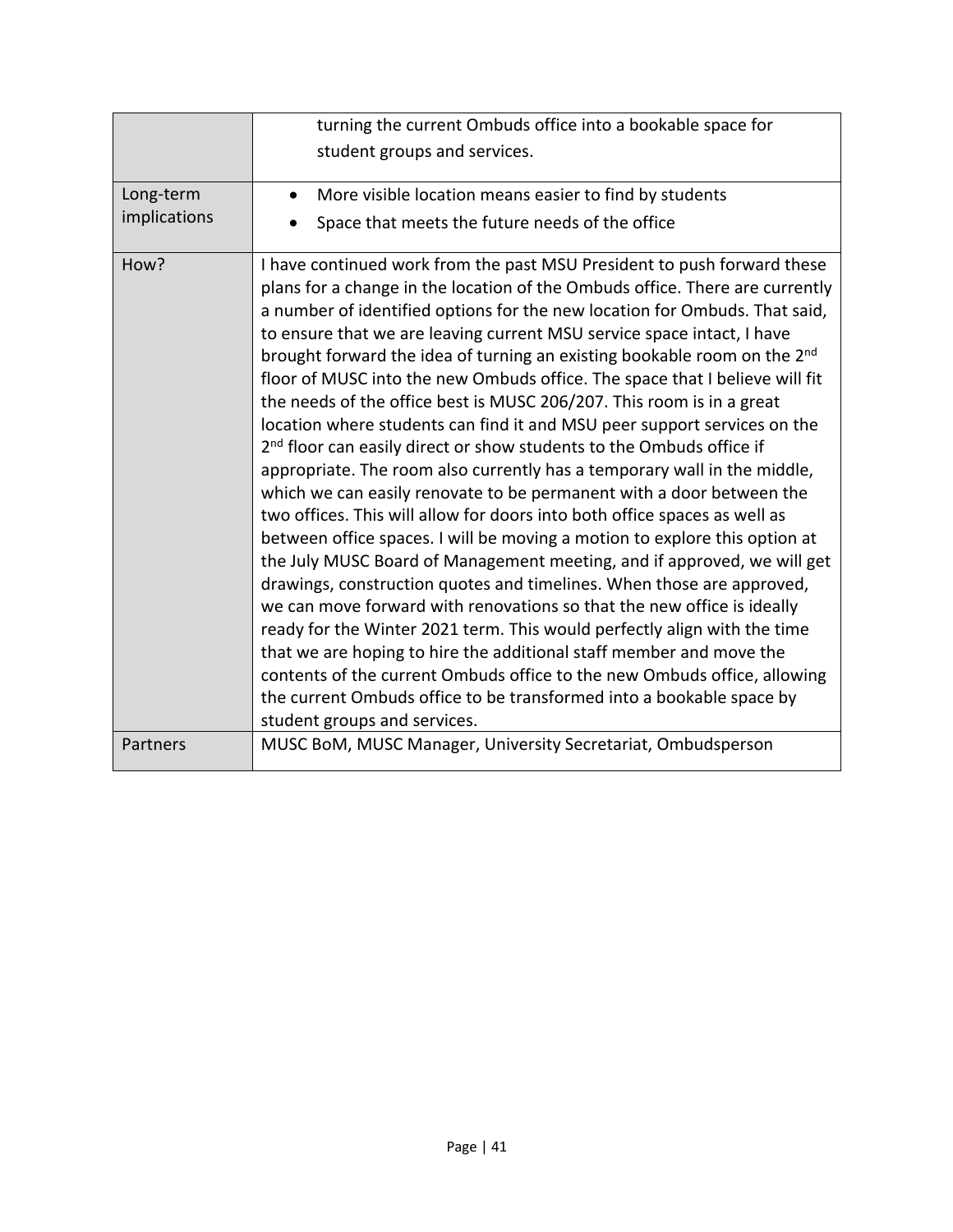## **Front-Facing Communication**

| Objective 27              | <b>MSU Information Campaign</b>                                                                                                                                                                                                                                                                                                                                                                                                                                                                                                                                                                                                                                                          |
|---------------------------|------------------------------------------------------------------------------------------------------------------------------------------------------------------------------------------------------------------------------------------------------------------------------------------------------------------------------------------------------------------------------------------------------------------------------------------------------------------------------------------------------------------------------------------------------------------------------------------------------------------------------------------------------------------------------------------|
|                           |                                                                                                                                                                                                                                                                                                                                                                                                                                                                                                                                                                                                                                                                                          |
| Description               | Due to the nature of 1-year MSU positions, our organization relies heavily<br>on an efficient and sustainable transition strategy. A significant number of<br>students at McMaster do not know what the MSU is, what resources,<br>services and benefits we provide, how we operate or how they can get<br>involved. To ensure that students are aware of MSU operations and can<br>gain a baseline understanding of what the MSU is, we will launch a<br>campaign at the beginning of the academic year with a video that explains<br>how what the MSU is and how it operates. The video can then be mass-<br>shared across different platforms and accounts to students in all levels. |
| <b>Benefits</b>           | Student awareness of MSU operations, services, resources and<br>$\bullet$<br>benefits offered, and ways to get involved<br>Timing the launch of the campaign to the time of year when we see<br>the largest increase in followers on our accounts<br>The video can be used again in the future (it can be slightly adapted<br>if necessary)                                                                                                                                                                                                                                                                                                                                              |
| <b>Difficulties</b>       | The creation process of such a campaign takes time<br>$\bullet$<br>The MSU is complex and we need to figure out what will be<br>included in the video<br>We do not want to confuse students by promoting services or<br>٠<br>benefits that are traditionally offered which may be adapted this<br>year                                                                                                                                                                                                                                                                                                                                                                                   |
| Long-term<br>implications | Mainly targeting a new cohort of students for understanding of the<br>$\bullet$<br>MSU means they will know about the MSU for every year until they<br>graduate<br>Upper year students gain a stronger understanding of how the MSU<br>works                                                                                                                                                                                                                                                                                                                                                                                                                                             |
| How?                      | The VP Finance and I have been working closely with the MSU<br>Communications team to plan this project. We have identified the<br>different aspects of the MSU that we want to include in the video, and<br>next steps will be storyboarding the project and preparing for launch at the                                                                                                                                                                                                                                                                                                                                                                                                |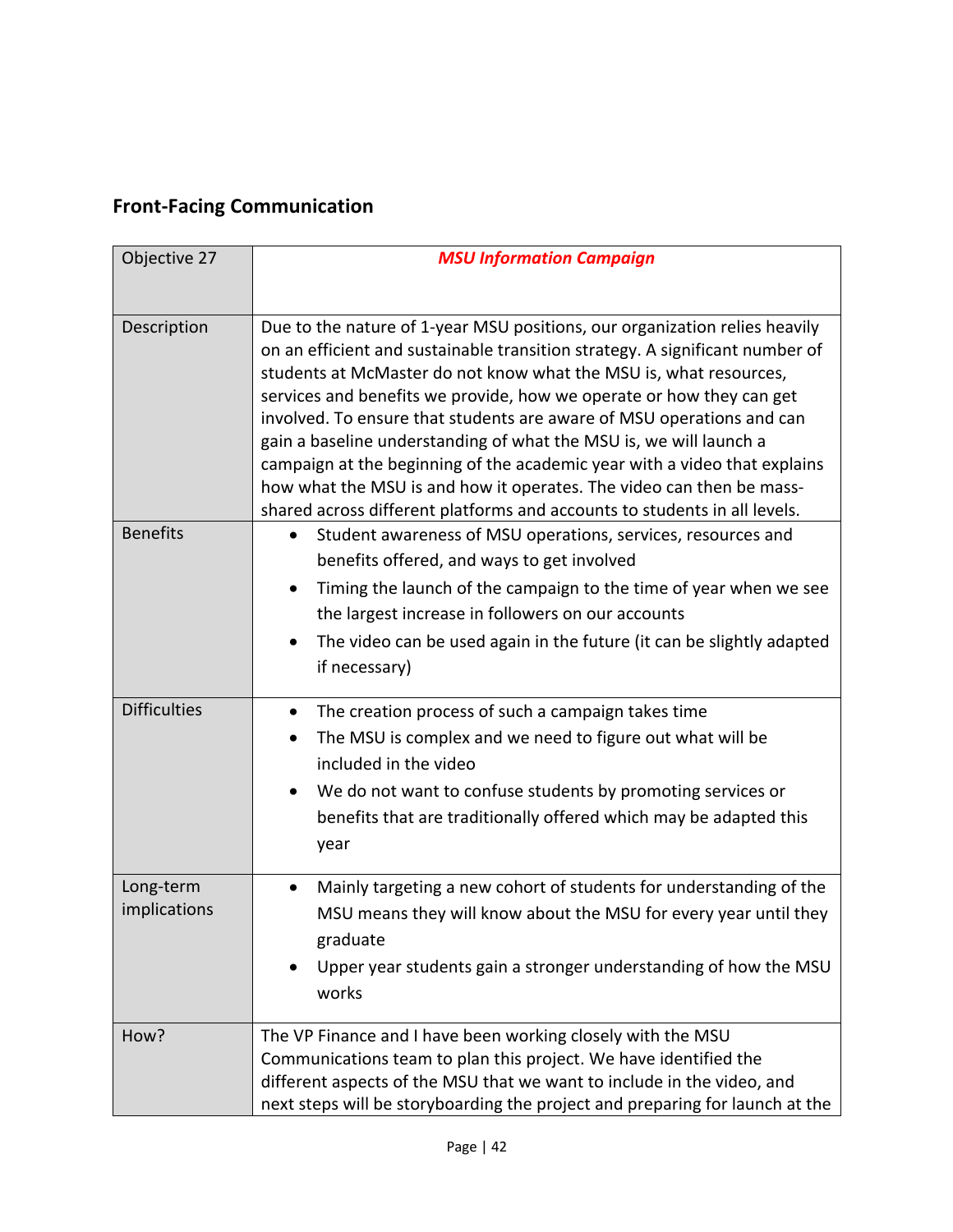|          | beginning of the academic term. The video will then be shared across our<br>platforms and accounts to maximize number of views and ensure as many<br>students are seeing the video as possible. |
|----------|-------------------------------------------------------------------------------------------------------------------------------------------------------------------------------------------------|
| Partners | VP Finance, Communications Team                                                                                                                                                                 |

| Objective 28              | <b>Online Board of Directors Presence &amp; Communication</b>                                                                                                                                                                                                                                                                                                                                                                                                                                                                                                                                                                                   |
|---------------------------|-------------------------------------------------------------------------------------------------------------------------------------------------------------------------------------------------------------------------------------------------------------------------------------------------------------------------------------------------------------------------------------------------------------------------------------------------------------------------------------------------------------------------------------------------------------------------------------------------------------------------------------------------|
| Description               | The MSU is a complex organization that can often be related back to a logo<br>or corporation, rather than a group of people. This can make the MSU<br>intimidating to be more involved with, which negatively affects both<br>students and the organization. It has been a goal for the Board of Directors<br>since we were voted into our positions to have a strong online presence<br>throughout the year. By slowly shifting the MSU away from a corporation<br>and logo to a group of people, students may feel more comfortable getting<br>involved in the organization, or at least asking questions and approaching<br>student leaders. |
| <b>Benefits</b>           | Humanizing the MSU can make it less intimidating to ask questions<br>or want to learn more<br>Students have a better understanding of who represents them<br>Students know who they can reach out to for different questions or<br>concerns                                                                                                                                                                                                                                                                                                                                                                                                     |
| <b>Difficulties</b>       | It can be difficult to sustain these efforts throughout the year when<br>$\bullet$<br>other priorities arise                                                                                                                                                                                                                                                                                                                                                                                                                                                                                                                                    |
| Long-term<br>implications | Humanizing the MSU can make student leaders in the MSU more<br>$\bullet$<br>approachable<br>Increasing the chances that students may want to get involved with<br>$\bullet$<br>the MSU is good in the long-term for an organization that relies on<br>yearly transition                                                                                                                                                                                                                                                                                                                                                                         |
| How?                      | The Board of Directors has been working closely with the Communications<br>team to create a strategy for the year that includes a stronger Board of<br>Directors online presence. The Summer has been quite busy and so we<br>have been focusing heavily on communication efforts of larger<br>organization updates and will be increasing online presence of the Board<br>of Directors as we approach the academic year. The Communications team<br>has been very helpful in creating schedules for Board of Directors updates<br>that align with work from our portfolios.                                                                    |
| Partners                  | Board of Directors, Communications Team                                                                                                                                                                                                                                                                                                                                                                                                                                                                                                                                                                                                         |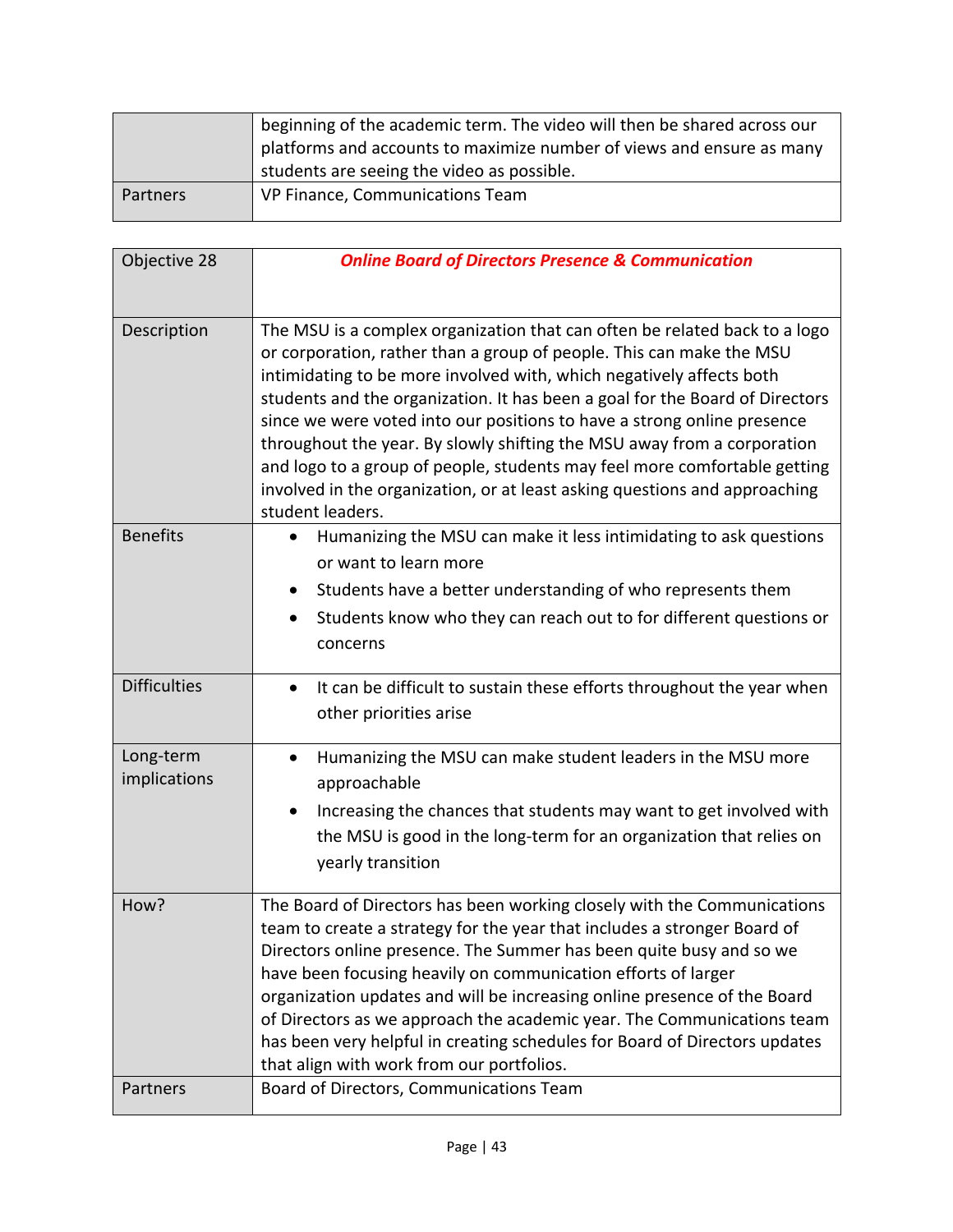#### **Internal MSU**

| Objective 29              | <b>Clubs Department Support</b>                                                                                                                                                                                                                                                                                                                                                                                                                                                                                                                                                                                      |
|---------------------------|----------------------------------------------------------------------------------------------------------------------------------------------------------------------------------------------------------------------------------------------------------------------------------------------------------------------------------------------------------------------------------------------------------------------------------------------------------------------------------------------------------------------------------------------------------------------------------------------------------------------|
| Description               | We are currently seeing a number of large changes to our Clubs<br>Department. This includes the start of our full-time Clubs Administrator<br>role, the replacement of the Clubs Executive Council by the Clubs Advisory<br>Council, the hiring of a part-time Assistant Clubs Administrator and the<br>transition of all Clubs bank accounts to be internal through our Accounting<br>Department. It will be important to ensure our Clubs Department has<br>enough support to see the all of these changes happen as smoothly as<br>possible.                                                                      |
| <b>Benefits</b>           | Increased support for Clubs Department during time of period of<br>large changes                                                                                                                                                                                                                                                                                                                                                                                                                                                                                                                                     |
| <b>Difficulties</b>       | Unknown impacts of COVID-19 on these changes<br>$\bullet$                                                                                                                                                                                                                                                                                                                                                                                                                                                                                                                                                            |
| Long-term<br>implications | More robust Clubs Department<br>$\bullet$                                                                                                                                                                                                                                                                                                                                                                                                                                                                                                                                                                            |
| How?                      | The VP Finance and I have been lending ourselves as a source of support to<br>the Clubs Administrator and Human Resources Generalist & Clubs Support.<br>We are assisting with the new Clubs manual that the Clubs Administrator is<br>writing and are assisting with problems in the interim before the Assistant<br>Clubs Administrator is hired. We are also assisting with edits to the job<br>description for the new Assistant Clubs Administrator. Once they are hired<br>and the CAC is running smoothly, the Clubs department will have a more<br>robust structure to address concerns continue operations. |
| Partners                  | Clubs Administrator, Assistant Clubs Administrator, Human Resources<br>Generalist & Clubs Support, VP Finance                                                                                                                                                                                                                                                                                                                                                                                                                                                                                                        |

| Objective 30 | <b>Equitable Hiring Practices Support</b>                                  |
|--------------|----------------------------------------------------------------------------|
|              |                                                                            |
| Description  | The outgoing VP Admin established a priority surrounding equitable hiring  |
|              | best practices and guidelines, which would involve multiple changes across |
|              | MSU volunteer and staff hiring promotions, hiring boards and application   |
|              | processes. This was set to begin in the early Fall along with the Admin    |
|              | Team Research Assistant and Human Resources Generalist. Since then, it     |
|              | has now become a board-wide priority to ensure, as an organization, we     |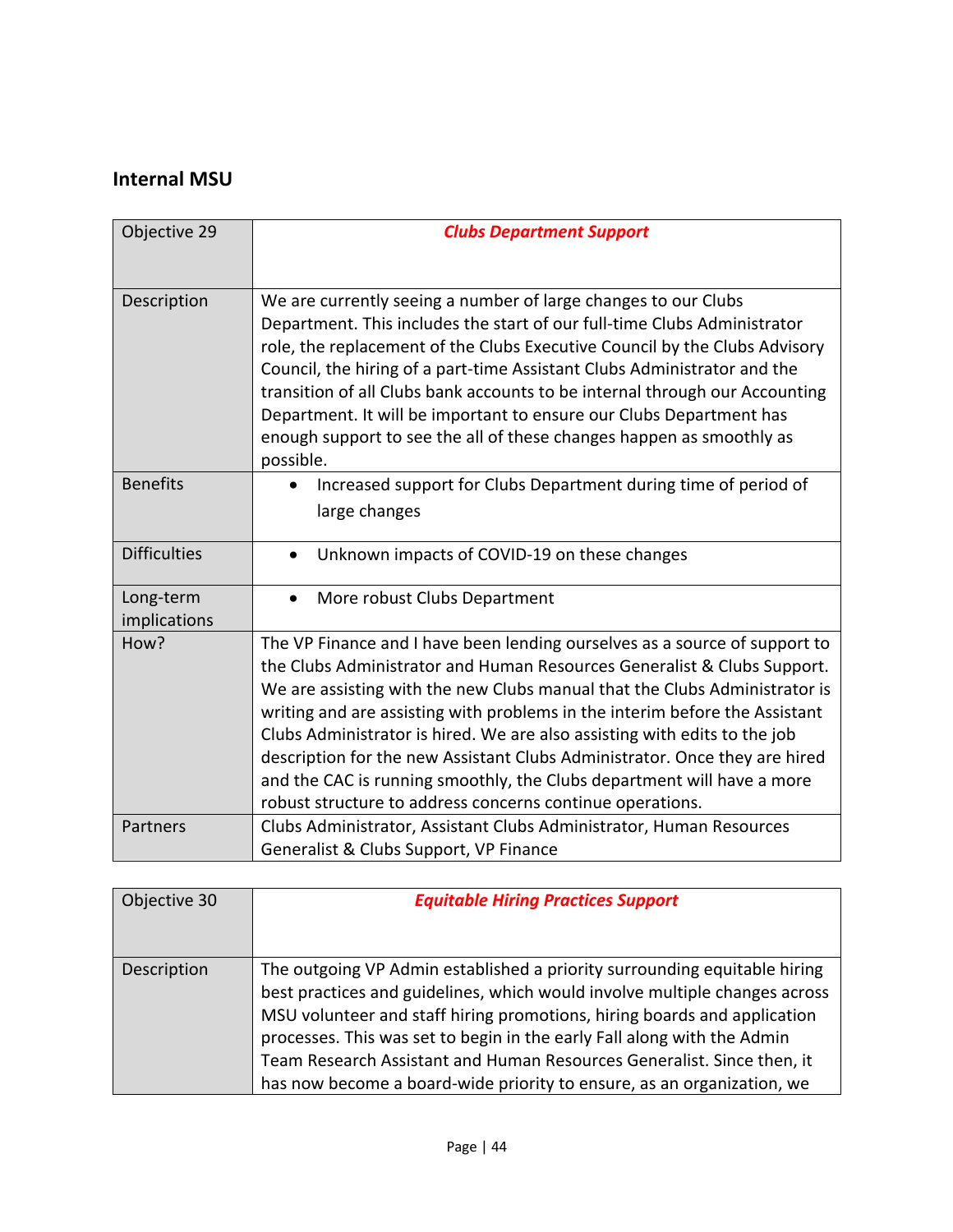|                           | are actively engaging with and representing our BIPoC communities across<br>McMaster.                                                                                                                                                                                                                                                                                                                                                                                                                                                              |
|---------------------------|----------------------------------------------------------------------------------------------------------------------------------------------------------------------------------------------------------------------------------------------------------------------------------------------------------------------------------------------------------------------------------------------------------------------------------------------------------------------------------------------------------------------------------------------------|
| <b>Benefits</b>           | Increased engagement with our BIPoC communities across campus<br>٠<br>Moving towards an organization that truly aims to represent all<br>McMaster undergrad students                                                                                                                                                                                                                                                                                                                                                                               |
| <b>Difficulties</b>       | There is a lot of work to do and the follow-up work will require<br>$\bullet$<br>commitment from Boards after us<br>Transition of the VP Admin will be challenging as it has never<br>happened at this time of year before                                                                                                                                                                                                                                                                                                                         |
| Long-term<br>implications | Foundational changes to improve long-term increased<br>٠<br>representation of BIPoC student leaders in MSU positions<br>Long-term improved engagement from the MSU with BIPoC<br>$\bullet$<br>communities on campus                                                                                                                                                                                                                                                                                                                                |
| How?                      | I will ensure the follow-through of this platform point with the incoming<br>VP Admin as necessary. This may include assisting in transition meetings<br>with the old and new VP Admin, Admin Team Research Assistant and HR<br>Generalist. Depending on how my support is needed, I am also able to shift<br>some priorities to take some of the workload with this objective while the<br>new VP Admin is getting settled. I will be available to assist throughout the<br>year to see through the progression and completion of this objective. |
| Partners                  | VP Admin, Admin Team Research Assistant, HR Generalist                                                                                                                                                                                                                                                                                                                                                                                                                                                                                             |

| Objective 31 | <b>Organizational Review Implementation of Recommendations</b>                                                                                                                                                                                                                                                                                                                                                                                                                                                                                                                                                                                                                                                                                                                                                                                                                                   |
|--------------|--------------------------------------------------------------------------------------------------------------------------------------------------------------------------------------------------------------------------------------------------------------------------------------------------------------------------------------------------------------------------------------------------------------------------------------------------------------------------------------------------------------------------------------------------------------------------------------------------------------------------------------------------------------------------------------------------------------------------------------------------------------------------------------------------------------------------------------------------------------------------------------------------|
| Description  | We have been so fortunate to have had the MSU grow into the large<br>organization it has become. With a large number of full-time staff and<br>over 30 services and business units, we owe it to our staff to ensure our<br>organizational structure best supports each department. Last year's<br>Board of Directors noticed that as the MSU grew and positions were<br>added on, there had never been a review of how positions can best be<br>served within our organizational structure. This has caused challenges<br>on staff who have large numbers of others reporting to them, staff who<br>may not have as much hands-on support that they need, and overall<br>has not situated our organization in a way that fosters success. Last<br>year's Board decided to have a comprehensive review done of the<br>organization with specific objective to identify structural inefficiencies |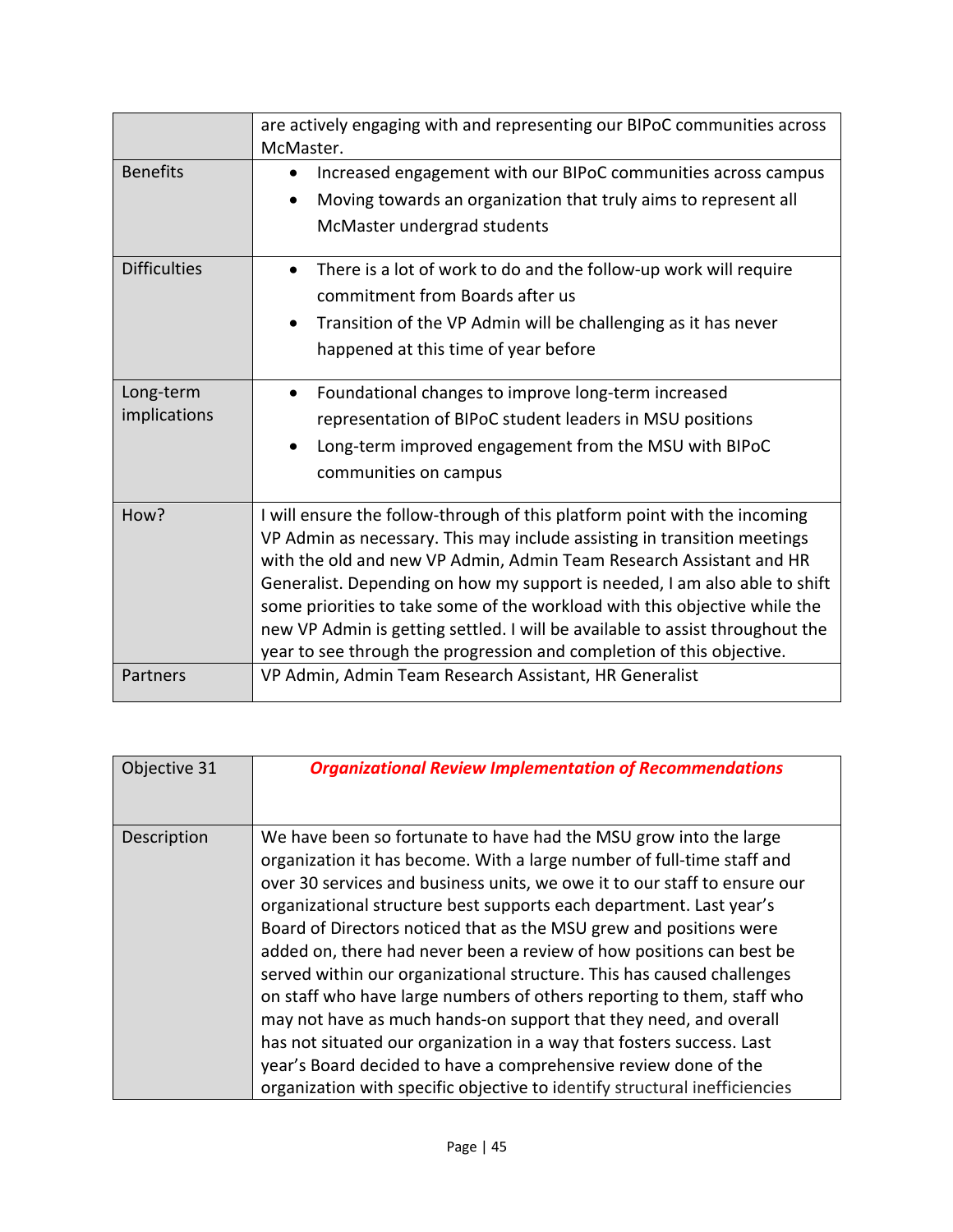|                           | and areas of resource duplication, highlight savings and revenue<br>generating opportunities, streamline roles and responsibilities and<br>identify staffing gaps and/or leading practices in operating policies and<br>job descriptions. A summary of the priority recommendations is<br>available on the MSU website, and our Board of Directors will be<br>generating a plan to both see the implementation of some of the<br>recommendations this year and set up the next year's Board of<br>Directors to continue implementing recommendations.                                                                                                                                                                                                                                                                                                                                                                                              |
|---------------------------|----------------------------------------------------------------------------------------------------------------------------------------------------------------------------------------------------------------------------------------------------------------------------------------------------------------------------------------------------------------------------------------------------------------------------------------------------------------------------------------------------------------------------------------------------------------------------------------------------------------------------------------------------------------------------------------------------------------------------------------------------------------------------------------------------------------------------------------------------------------------------------------------------------------------------------------------------|
| <b>Benefits</b>           | Optimizing our current reporting and organizational structures<br>$\qquad \qquad \blacksquare$<br>Allows our staff to be utilized to the best of their ability<br>Ensures the sustainability of our organization and the individuals<br>within it<br>Prepares for succession within roles instead of having roles deeply<br>specific to individuals                                                                                                                                                                                                                                                                                                                                                                                                                                                                                                                                                                                                |
| <b>Difficulties</b>       | With the Board of Directors only being here one year, it is<br>important to learn and understand what is currently happening,<br>any issues within the current structures, and evaluate how to best<br>address them<br>Figuring out which recommendations to implement first<br>Hiring new senior leadership positions can be expensive and would<br>result in changes to reporting structures, during a year that has<br>already required lots of changes                                                                                                                                                                                                                                                                                                                                                                                                                                                                                         |
| Long-term<br>implications | Less of a horizontal structure and more intentional supports in<br>place for our departments<br>Better placed for succession of staff and for the sustainability of the<br>organization                                                                                                                                                                                                                                                                                                                                                                                                                                                                                                                                                                                                                                                                                                                                                            |
| How?                      | While I anticipate working most closely with the VP Finance on this<br>objective, the entire Board of Directors will be involved in this process. We<br>will also be working closely with the General Manager on this objective as<br>his role extends far beyond the 1-year terms of Board members. One large<br>issue is the our overly horizontal organization chart, and so I am working<br>with our VP Finance to create a vision for a new structure that is less<br>horizontal. By releasing activity surveys to staff in the summer, we will<br>have a better idea of the responsibilities and tasks of current staff by the<br>end of the Summer. This will be helpful in prioritizing what needs to be<br>done first, and then ensuring we have a plan for any initial major changes<br>by end of the Fall 2020 term. We will then start to implement initial<br>changes during the Winter 2021 term and create a plan for review by the |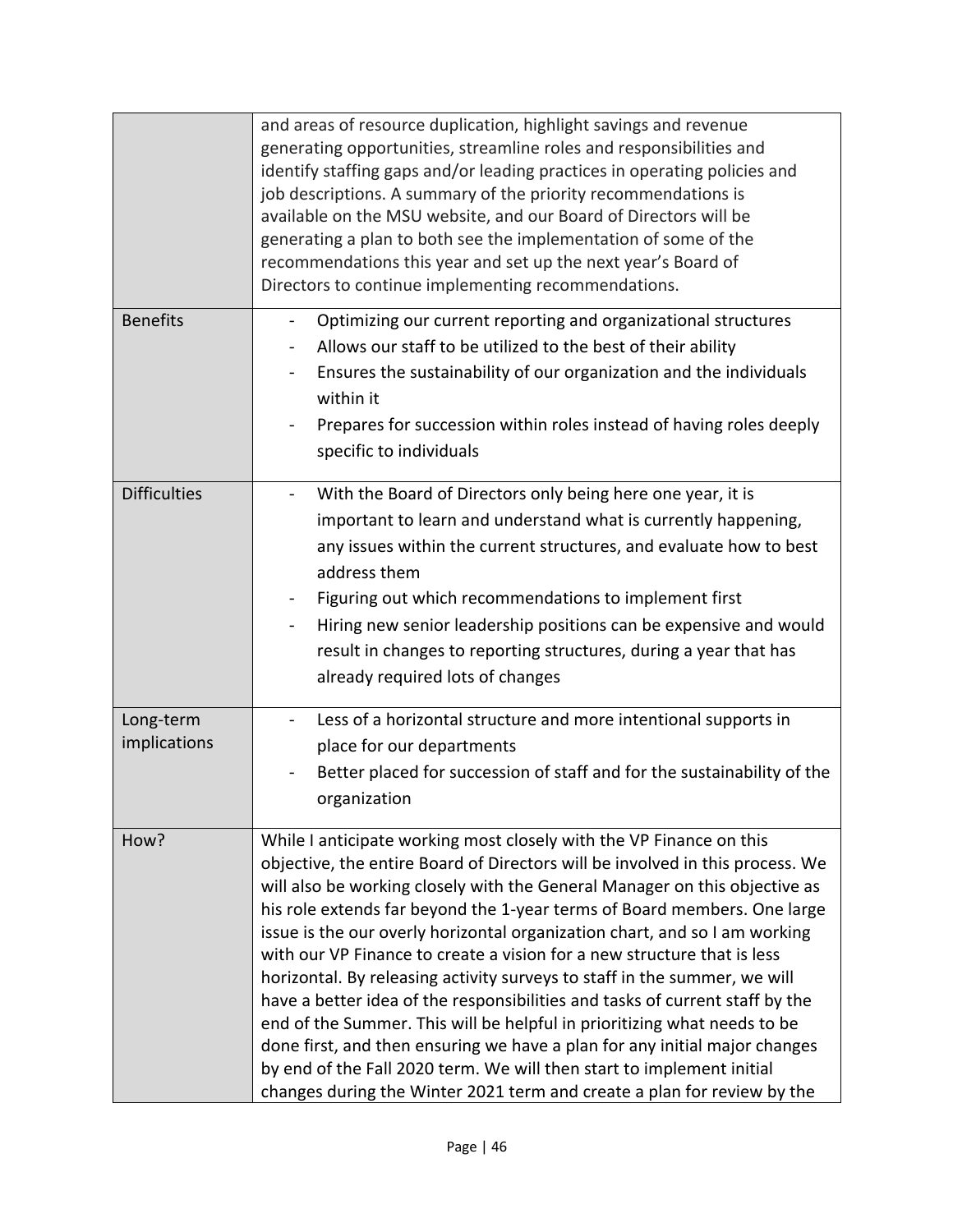|          | incoming Board of Directors for what we believe to be the next set of<br>priority recommendations. This is a large project that will span many years<br>and considering this is already a year with many changes, we will not be<br>able to implement as many of the recommendations as we would like to.<br>That said, this is quite the exciting project because it will allow our<br>organization to ultimately better serve students and be more sustainable<br>in the future. |
|----------|------------------------------------------------------------------------------------------------------------------------------------------------------------------------------------------------------------------------------------------------------------------------------------------------------------------------------------------------------------------------------------------------------------------------------------------------------------------------------------|
| Partners | Board of Directors, General Manager, Full-time staff, SOPs                                                                                                                                                                                                                                                                                                                                                                                                                         |

| Objective 32              | <b>Supporting Our Corporations Through COVID-19</b>                                                                                                                                                                                                                                                                                                                                                                                                                                                                                                                                                                                                                                                                                                                                                                                                                                                                                                                                                                                                                                                                                                                   |
|---------------------------|-----------------------------------------------------------------------------------------------------------------------------------------------------------------------------------------------------------------------------------------------------------------------------------------------------------------------------------------------------------------------------------------------------------------------------------------------------------------------------------------------------------------------------------------------------------------------------------------------------------------------------------------------------------------------------------------------------------------------------------------------------------------------------------------------------------------------------------------------------------------------------------------------------------------------------------------------------------------------------------------------------------------------------------------------------------------------------------------------------------------------------------------------------------------------|
| Description               | Our organization is currently going through a very unique time in history.<br>The COVID-19 pandemic has affected all parts of our organization and<br>forced us to adapt in ways we never would have imagined. The entire<br>organization has been shifted into a digital space, and we have had to re-<br>think how everything works, including staff and volunteer support, service<br>delivery and business unit revenue. The operations of CFMU Inc. and MSU<br>Inc. have been heavily affected by the pandemic, and we will need to<br>constantly adapt as things change every day. We have no idea how long<br>our operations will have to be adjusted in order to accommodate for the<br>shift into a digital space and significantly fewer students on campus. Our<br>staff have been absolutely phenomenal in rolling with the constant<br>changes to our operations as we work through the Summer and prepare<br>for the Fall. We are learning more every day and keeping updated on all<br>parts of the organization and will continue checking in with different<br>departments to ensure they have the support they need to get through the<br>pandemic. |
| <b>Benefits</b>           | Our staff are superstars<br>While our revenue will no doubt be much lower this year, so will<br>our costs                                                                                                                                                                                                                                                                                                                                                                                                                                                                                                                                                                                                                                                                                                                                                                                                                                                                                                                                                                                                                                                             |
| <b>Difficulties</b>       | We are in uncharted territory, and there is no book on how to lead<br>$\bullet$<br>an organization through a pandemic<br>Each department has its own set of unique challenges through the<br>pandemic<br>The University and government are constantly releasing new<br>information and changes to what is allowed to open                                                                                                                                                                                                                                                                                                                                                                                                                                                                                                                                                                                                                                                                                                                                                                                                                                             |
| Long-term<br>implications | Ensuring each department within our organization has the support<br>$\bullet$<br>they need to smoothly adapt and evolve through the pandemic                                                                                                                                                                                                                                                                                                                                                                                                                                                                                                                                                                                                                                                                                                                                                                                                                                                                                                                                                                                                                          |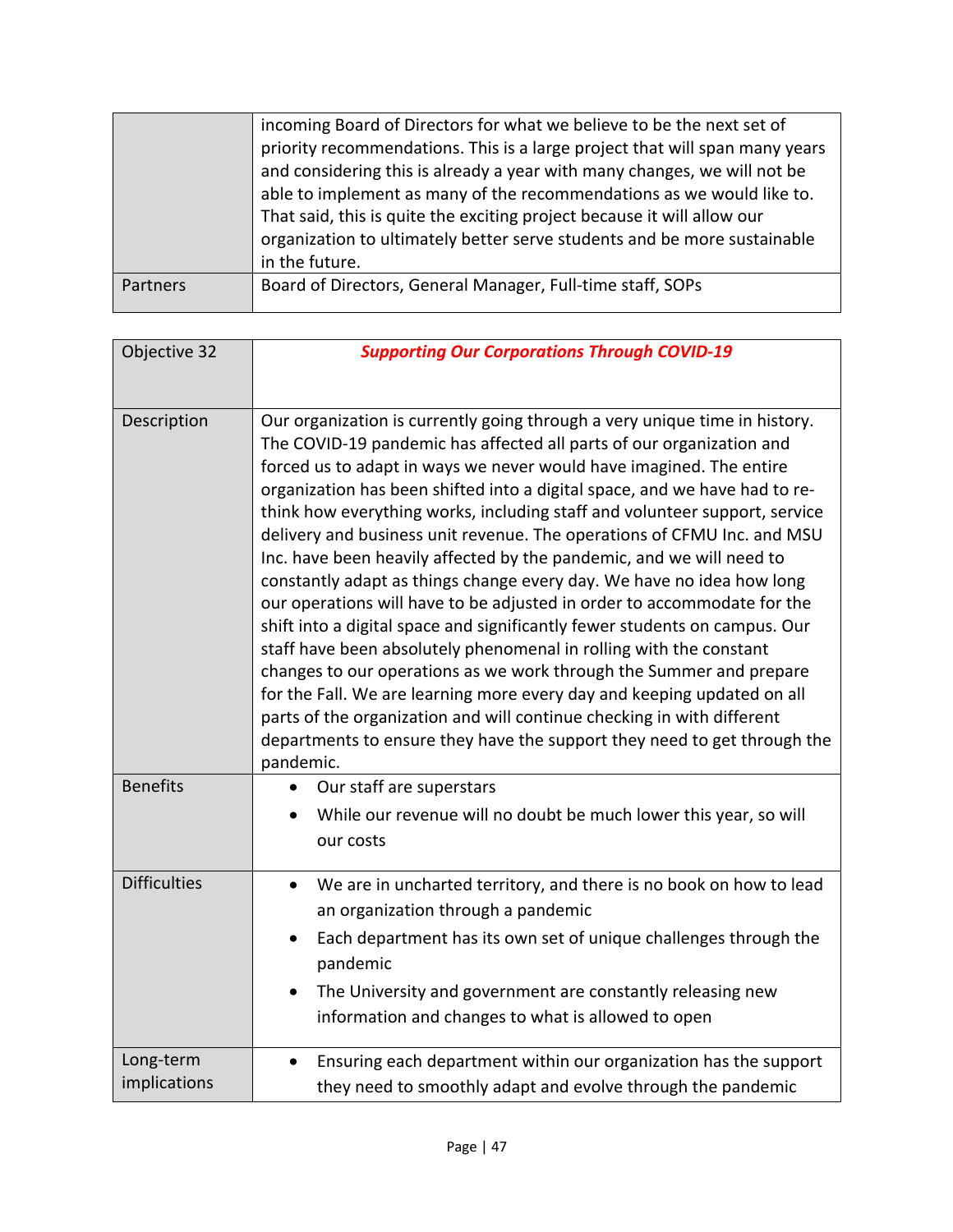|          | Future Boards will have a model to use if something like this ever<br>$\bullet$<br>happens again                                                                                                                                                                                                                                                                                                                                                                                                           |
|----------|------------------------------------------------------------------------------------------------------------------------------------------------------------------------------------------------------------------------------------------------------------------------------------------------------------------------------------------------------------------------------------------------------------------------------------------------------------------------------------------------------------|
| How?     | I will be working with the Board of Directors and General Manager to<br>ensure we are aware of any ongoing concerns or problems that our staff<br>are experiencing and adapting as necessary. We have had to adapt support<br>structures since all of our communication is online, and so we have been<br>working to create a positive working culture online. As we navigate the<br>upcoming year, our team will be stronger than ever once we are all able to<br>work in the same space again in person. |
| Partners | Board of Directors, General Manager, Business Units, Services, Various<br>Departments, AVPs, SOPs                                                                                                                                                                                                                                                                                                                                                                                                          |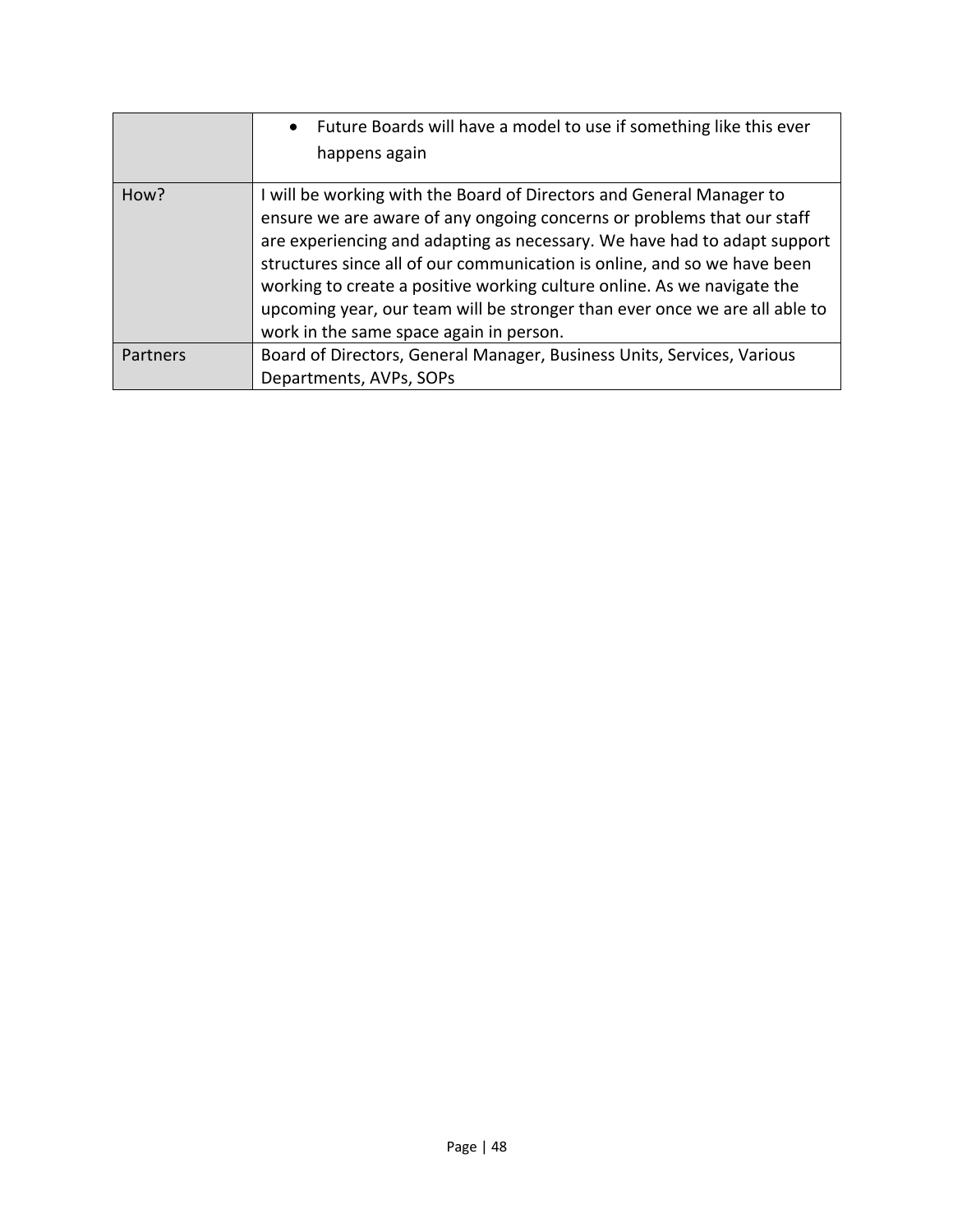#### **Master Summary**

**(calendar and checklist)**

| May  | Get understanding of projects carried over                        |
|------|-------------------------------------------------------------------|
|      | Get understanding of organizational review recommendations        |
|      | Initial meetings with university stakeholders                     |
|      | Goal planning with Board for the year                             |
|      | Reach out to Ombudspersons across Canada                          |
|      | Start planning for MSU Info Campaign                              |
|      | Start conversations regarding strategy for MSU provincial and     |
|      | federal advocacy                                                  |
|      | Gain feedback from members on SSAC subcommittees last year        |
|      | Strategize for Teaching & Learning Strategy                       |
| June | Create a strategy to support Clubs Department through transitions |
|      |                                                                   |
|      | Run in election for UCRU Vice-Chair                               |
|      | Start conversations internally and with stakeholders around fee   |
|      | reductions for students                                           |
|      | Move motion for Security Services Stance                          |
|      | Research and consultations regarding Compulsory Ancillary Fee     |
|      | agreement                                                         |
|      | Begin planning Sustainability Network with ASP                    |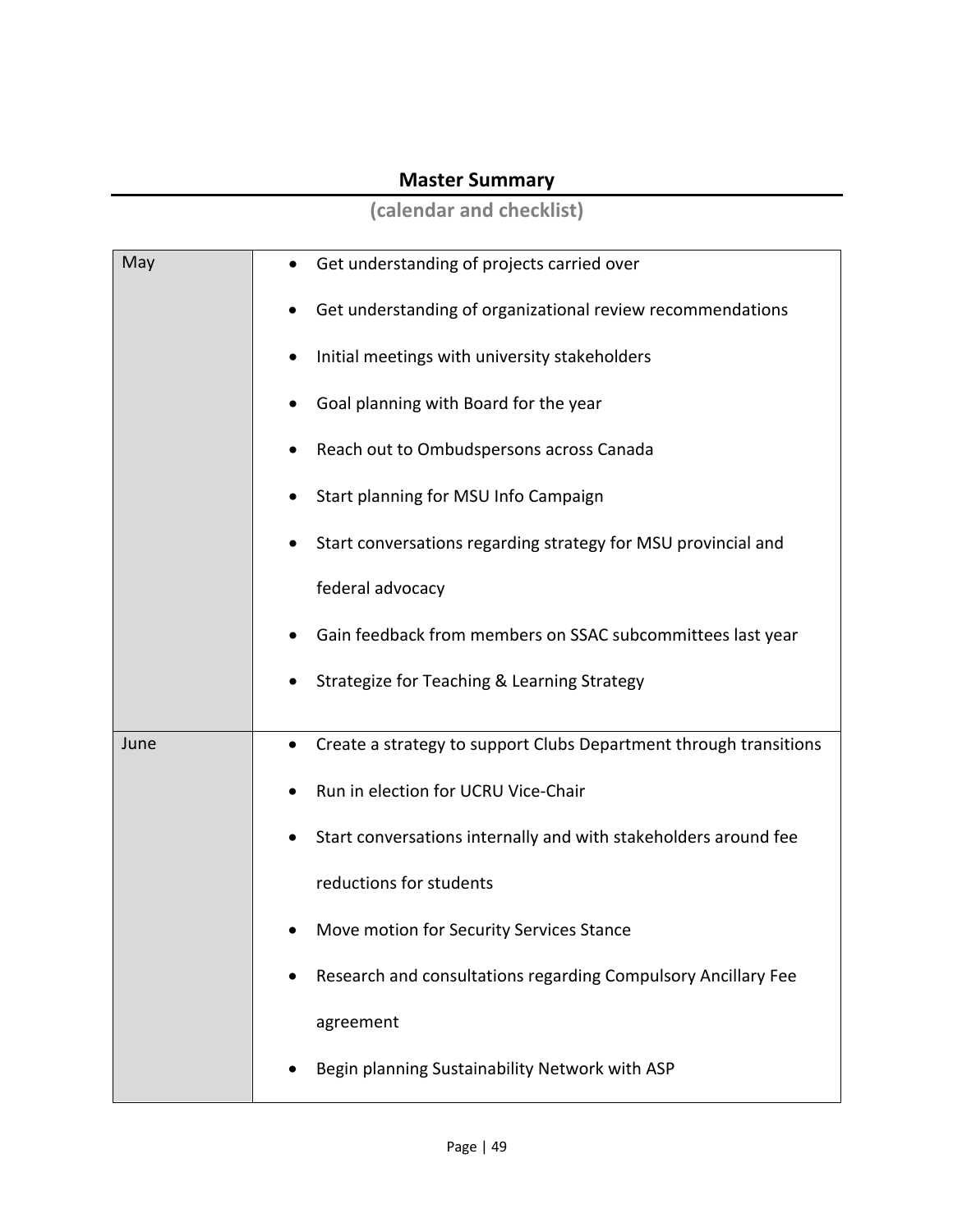|      | Present MSU priorities to University Advancement team                |
|------|----------------------------------------------------------------------|
|      | Teaching & Learning Strategy focus group with student leaders        |
|      | Continue conversations with City Transit regarding bus pass          |
|      | Set up communication channels with other Students Union              |
|      | Presidents                                                           |
|      | Start planning organizational review recommendation strategy         |
|      | Finalize drafts for Ombuds terms of reference changes                |
|      | Communicate location change strategy with relevant stakeholders      |
|      | Operating Policy changes to MSU Sustainability Education             |
|      | Committee                                                            |
|      | First President's Council Meeting                                    |
|      | Research other International Student Advisory Committee              |
|      | equivalent groups                                                    |
|      |                                                                      |
| July | Finalize lobbying group priorities                                   |
|      | Begin municipal priority conversation                                |
|      | Check in with AVP Facilities on plans to renovate residences for     |
|      | bottle filling stations                                              |
|      | Start drafting terms of reference for International Student Advisory |
|      | Committee                                                            |
|      | Present plans for feasibility study and Ombuds location changes at   |
|      | <b>MUSC BoM</b>                                                      |
|      |                                                                      |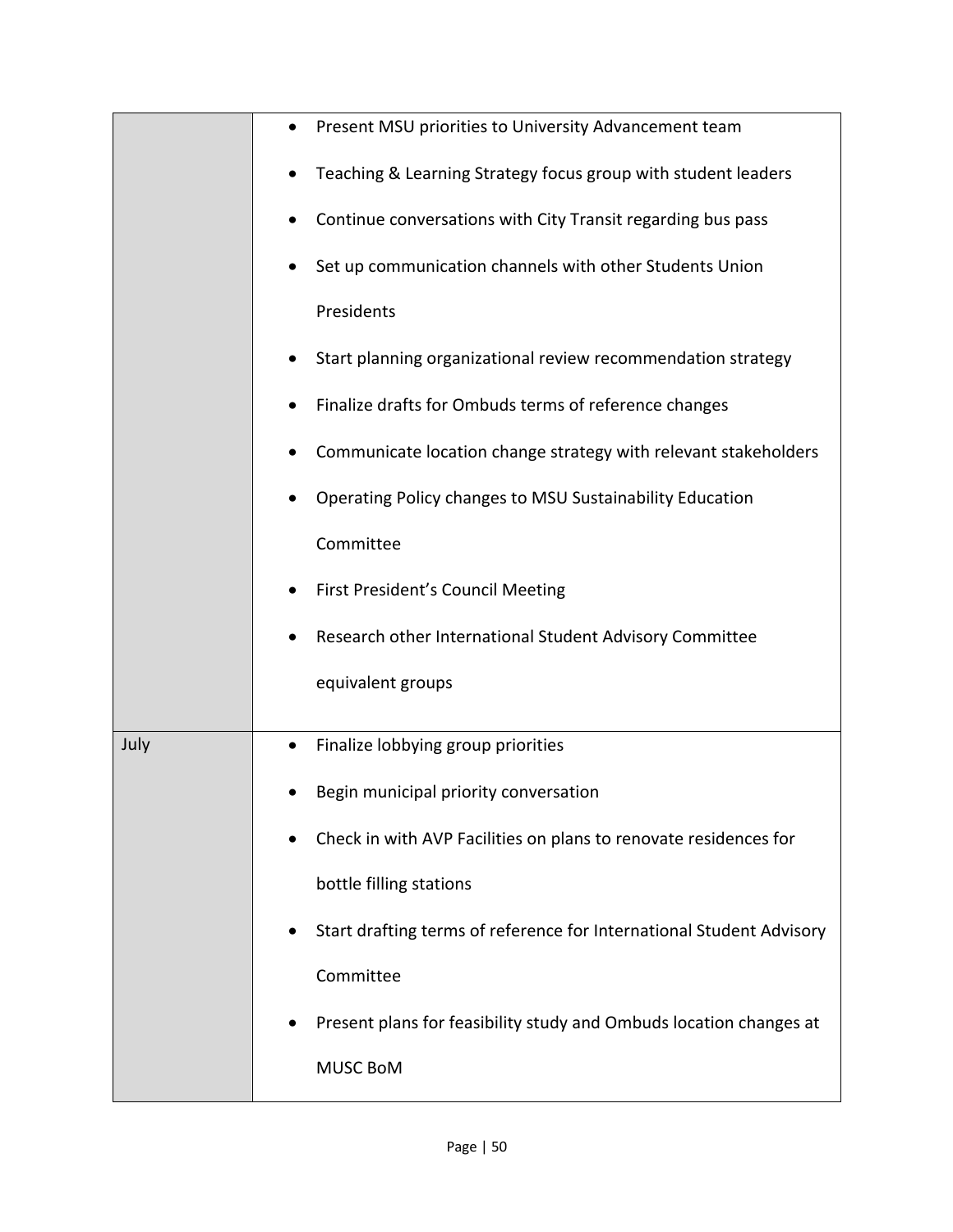|        | Start conversations with new VP Admin<br>$\bullet$                |
|--------|-------------------------------------------------------------------|
|        | Continue conversations related to campus Accessibility Plan       |
|        | Discuss future Sustainability Office with President Farrar        |
|        | Create plan for plastic bottle research                           |
|        | Advocate for extension of CESB and lift on maximum working hours  |
|        | for international students                                        |
|        | Confirm and communicate with students reduced fees                |
|        | Confirm and communicate with students any changes to bus pass     |
|        | Start communication with SRA regarding international student      |
|        | tuition advocacy                                                  |
|        | Communicate financial aid options with students                   |
|        | Work with VP Finance on improvements to SAP                       |
|        | Execute "The Time is Now "panel discussion with VP Education      |
|        | Check in with EIO partners no SVPRO module plan                   |
|        | Updated draft of terms of reference for Sustainability Council    |
|        |                                                                   |
| August | Second President's Council Meeting<br>$\bullet$                   |
|        | Plan President's Council Meetings for first term                  |
|        | Communicatee with Faculty Societies international student tuition |
|        | advocacy                                                          |
|        | Support VP Admin through transition                               |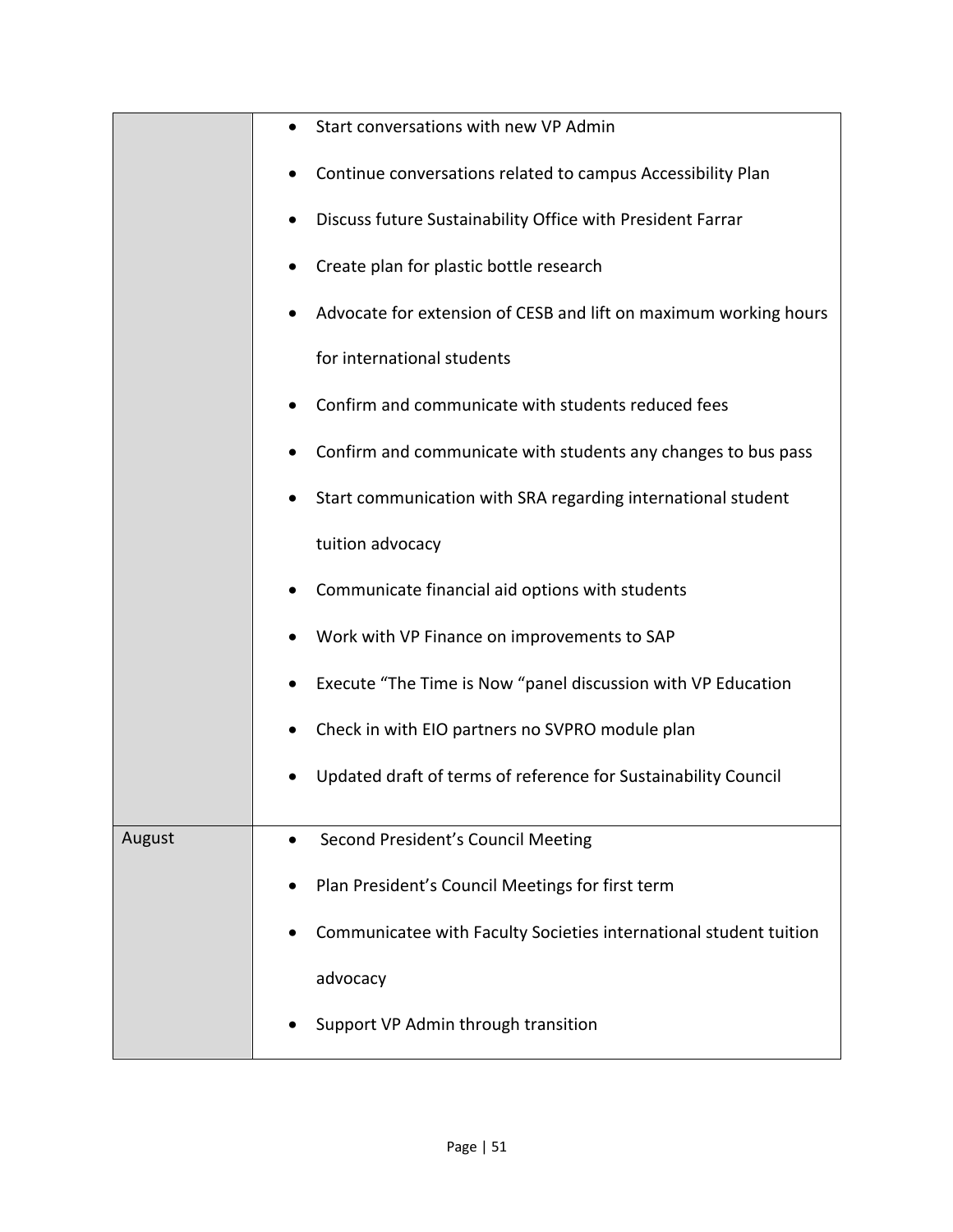|           | Begin research on plastic bottle sales with plastic waste reduction       |
|-----------|---------------------------------------------------------------------------|
|           | subcommittee of Sustainability Council                                    |
|           | Support Clubs Department through changes                                  |
| September | Support VP Admin with volunteer training<br>$\bullet$                     |
|           | Get Ombuds terms of reference changes approved at Senate and              |
|           | <b>SRA</b>                                                                |
|           | MSU Info Campaign launch                                                  |
|           | SAP promotions launch                                                     |
|           | Begin conversations with University stakeholders for January              |
|           | campus ree-opening plans                                                  |
| October   | Consult university partners on exam priorities and determine<br>$\bullet$ |
|           | appropriate timelines                                                     |
|           | Renovations for Ombuds location change                                    |
|           | Communicate with Facility Services about plans for waste                  |
|           | management in January                                                     |
|           | Follow up on HSR plans for January                                        |
|           | Begin planning second term operational changes with Board & GM            |
| November  | Begin conversation about Tuition Late Fees                                |
|           | SAP promotions for extended exam hours                                    |
|           |                                                                           |
|           | Review adapted 1280 and Underground operations                            |